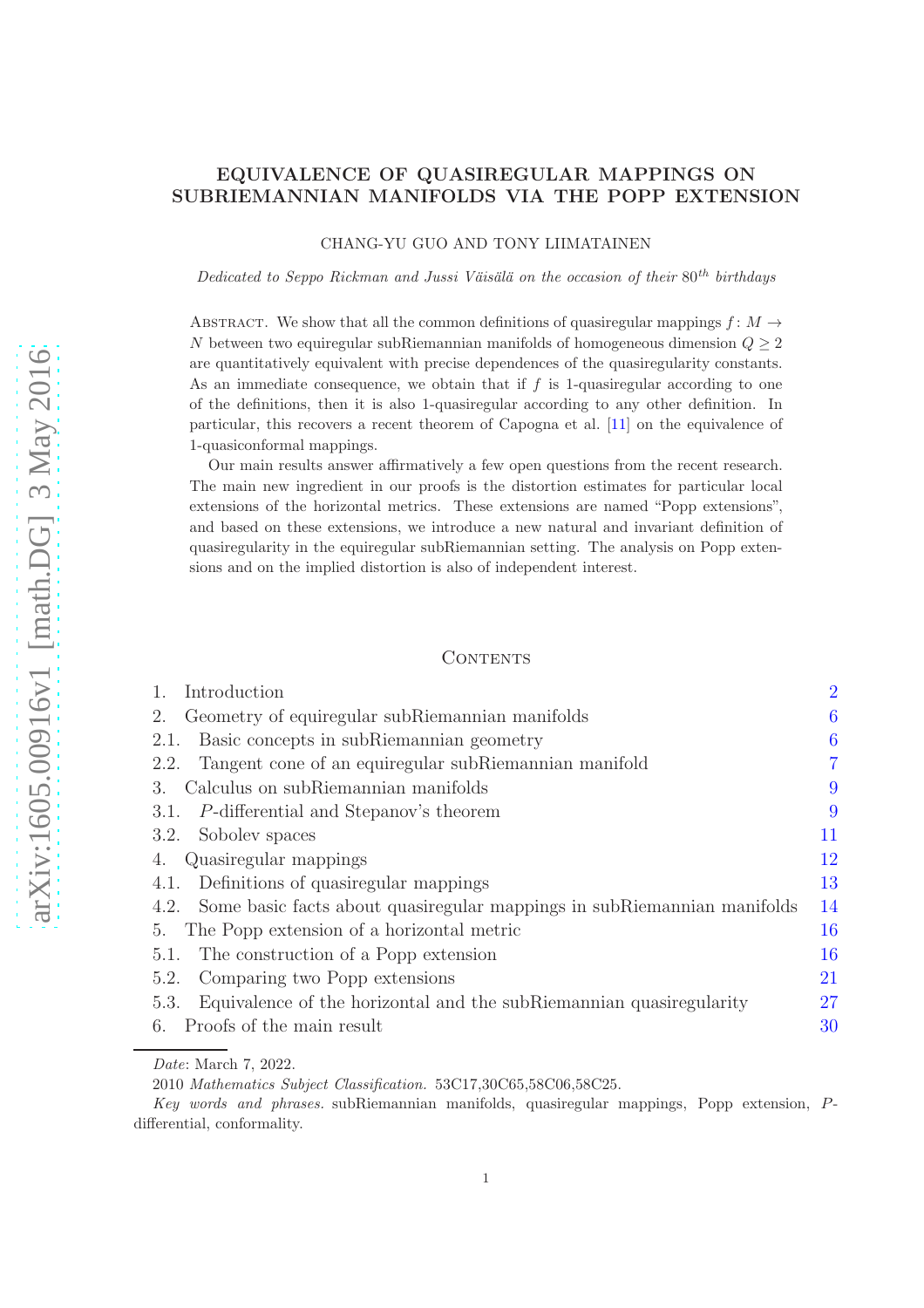| Equivalence of the analytic and the geometric quasiregularity<br>6.1.           | 30 |
|---------------------------------------------------------------------------------|----|
| Proof of the main theorem, Theorem 1.2<br>6.2.                                  | 31 |
| A remark on the definitions of quasiregularity in the Heisenberg groups<br>6.3. | 33 |
| 7. Appendix: equivalence of 1-quasiregular mappings between Riemannian          |    |
| manifolds                                                                       | 36 |
| 7.1. Auxiliary results                                                          | 37 |
| Equivalence of Riemannian and analytic 1-quasiregularity<br>7.2.                | 38 |
| Equivalence of Riemannian and metric 1-quasiregularity<br>7.3.                  | 38 |
| References                                                                      | 40 |
|                                                                                 |    |

## 1. INTRODUCTION

<span id="page-1-0"></span>A continuous mapping  $f: X \to Y$  between topological spaces is said to be a *branched* covering if f is both discrete and open. Recall that a mapping  $f: X \to Y$  between two topological spaces is discrete if the preimage  $f^{-1}(y)$  of each point  $y \in Y$  is a discrete subset of X.

For a branched covering  $f: X \to Y$  between two metric spaces  $(X, d)$  and  $(Y, d)$ ,  $x \in X$  and  $r > 0$ , we set

(1.1) 
$$
H_f(x,r) := \frac{L_f(x,r)}{l_f(x,r)},
$$

where

<span id="page-1-2"></span>
$$
L_f(x,r) := \sup_{y \in X} \{ d(f(x), f(y)) : d(x,y) = r \},\
$$

and

$$
l_f(x,r) := \inf_{y \in X} \{ d(f(x),f(y)) : d(x,y) = r \}.
$$

Then the *linear dilatation function*  $H_f$  of f is defined pointwise by

$$
H_f(x) = \limsup_{r \to 0} H_f(x, r), \quad x \in X.
$$

<span id="page-1-1"></span>**Definition 1.1.** A branched covering  $f: X \to Y$  between two metric measure spaces is termed metrically  $H$ -quasiregular if the linear dilatation function  $H_f$  is finite everywhere and essentially bounded from above by finite constant  $H \in [1,\infty)$ .

If  $f: X \to Y$  in Definition [1.1](#page-1-1) is additionally assumed to be homeomorphic, then f is called *metrically H-quasiconformal*<sup>1</sup>. We will call  $f$  in short a metrically quasiregular (quasiconformal) mapping if it is metrically  $H$ -quasiregular (-quasiconformal) for some  $H \in [1,\infty)$ .

The importance of quasiconformal mappings in complex analysis was realized by Ahlfors, Teichmüller and Morrey in the 1930s. Ahlfors used quasiconformal mappings in his geometric approach to Nevanlinna's value distribution theory that earned him one

<sup>&</sup>lt;sup>1</sup>The definition of metric quasiconformality is somewhat weaker than the more commonly used definition in literature. Namely, we do not require that the linear dilatation is bounded everywhere. However, the two definitions coincide if the metric measure spaces have locally bounded geometry.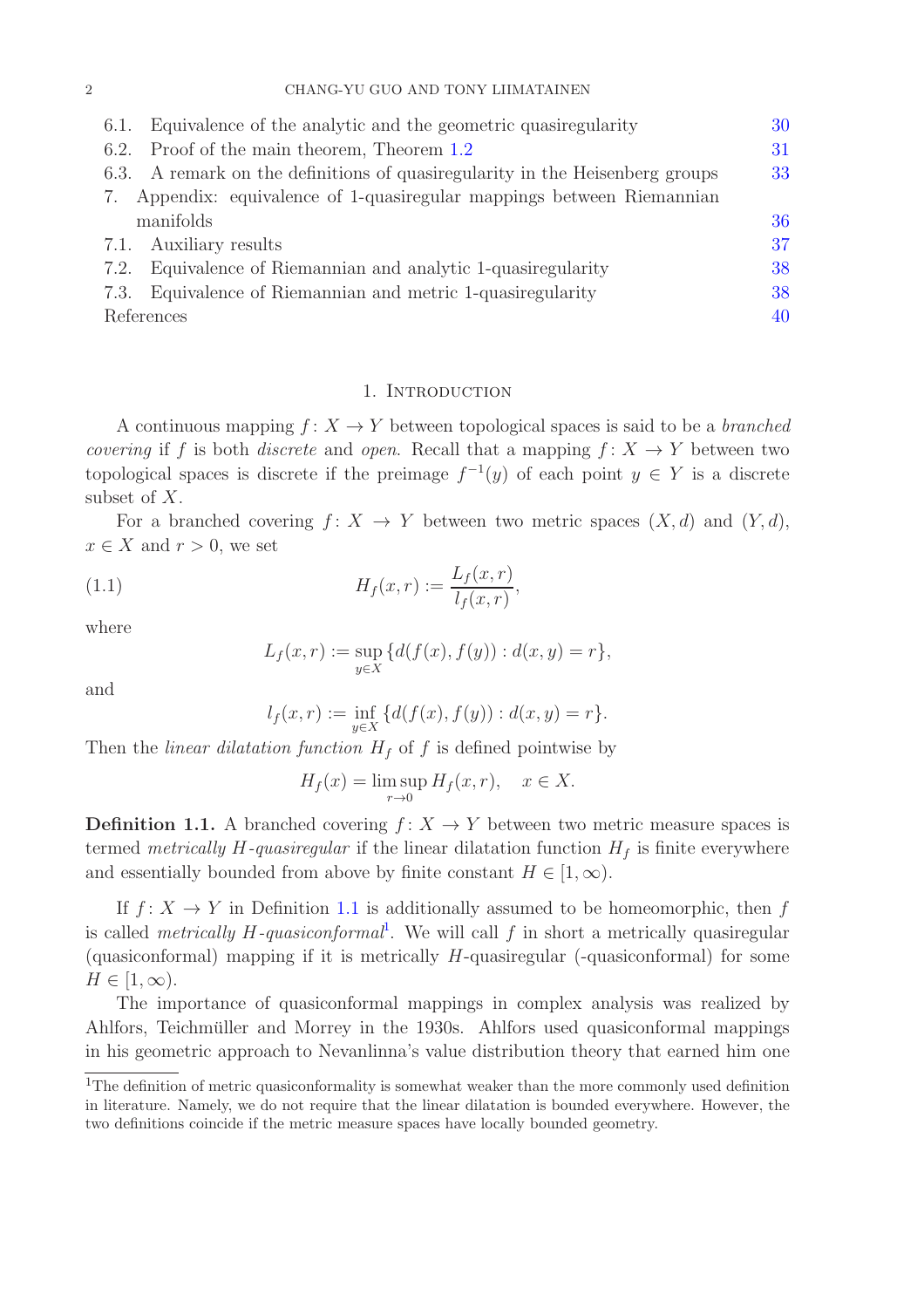of the first two Fields medals. Teichmuller used quasiconformal mappings to measure the ¨ distance between two conformally inequivalent compact Riemann surfaces, starting what is now called Teichmüller theory. Morrey proved a powerful existence theorem, called the measurable Riemann mapping theorem, which has had tremendous impact on complex analysis and dynamics, Teichmüller theory, low dimensional topology, inverse problems and partial differential equations.

The higher-dimensional theory of quasiconformal mappings was initiated in earnest by Reshetnyak, Gehring and Väisälä in the early 1960s  $[17, 18, 47]$  $[17, 18, 47]$  $[17, 18, 47]$  $[17, 18, 47]$ . Generalizations to quasiregular mappings were introduced in the works by Reshetnyak, and the basic theory was comprehensively laid and significantly advanced in a sequence of papers from the Finnish school of Martio, Rickman and Väisälä in the late 1960s [\[41,](#page-40-2) [42,](#page-41-1) [43\]](#page-41-2).

Historically, there are three different definitions of quasiconformality: the metric definition, the analytic definition, and the geometric definition (see Section [4.1](#page-12-0) for a detailed description of these definitions). Apparently, the metric definition is of infinitesimal flavor, the analytic definition is a pointwise condition, and the geometric definition is more of a global nature. It is a rather deep fact, due to Gehring  $[18]$  and Väisälä  $[53]$ , that all the three definitions of quasiregularity are equivalent, quantitatively. The interplay of all three aspects of quasiconformality/quasiregularity is an important feature of the theory; see [\[6,](#page-39-2) [33,](#page-40-3) [47,](#page-41-0) [48,](#page-41-4) [54\]](#page-41-5) for more on the Euclidean theory of these mappings.

The interplay between the different definitions of quasiconformality and quasiregularity in more general spaces is quite intricate and has drawn attention from many mathematicians working in the analysis on metric spaces. In the setting of Ahlfors regular spaces supporting an abstract Poincaré inequality, the foundational results were established by Heinonen and Koskela [\[27\]](#page-40-4). More delicate results were obtained later by Tyson in a sequence of papers [\[50,](#page-41-6) [51,](#page-41-7) [52\]](#page-41-8). In particular, the equivalence of the definitions were achieved in the setting of metric spaces of locally bounded geometry in the seminal work [\[28\]](#page-40-5). Among others, let us point out that, by the surprising work of Williams [\[55\]](#page-41-9), the analytic quasiconformality is always equivalent to the geometric quasiconformality without any a priori assumption on the underlying metric measure spaces. See also [\[56\]](#page-41-10) for the most recent results along this direction.

The question of the equivalences in the quasiregular category arose naturally after the fundamental work of Heinonen and Rickman [\[30\]](#page-40-6), where a metric theory of branched coverings between generalized manifolds were developed. Some of the equivalences were later obtained by Onninen and Rajala [\[45\]](#page-41-11) in the setting of branched coverings from Euclidean spaces to generalized manifolds of certain type. The most recent remarkable advance is due to Williams [\[57\]](#page-41-12), where these equivalences were obtained in metric spaces of locally bounded geometry; see also the work of Cristea [\[13\]](#page-39-3).

In this paper, we consider these equivalences on *subRiemannian manifolds*. Our study is partially motived by the study of uniformly quasiregular mappings in the subRiemannian manifolds [\[2,](#page-39-4) [40,](#page-40-7) [16\]](#page-39-5). On the other hand, together with the very recent paper [\[22\]](#page-40-8), it completes the foundations of the theory of quasiregular mappings in general in the setting of equiregular subRiemannian manifolds. We refer to [\[25,](#page-40-9) [14,](#page-39-6) [15,](#page-39-7) [16,](#page-39-5) [22\]](#page-40-8) and the references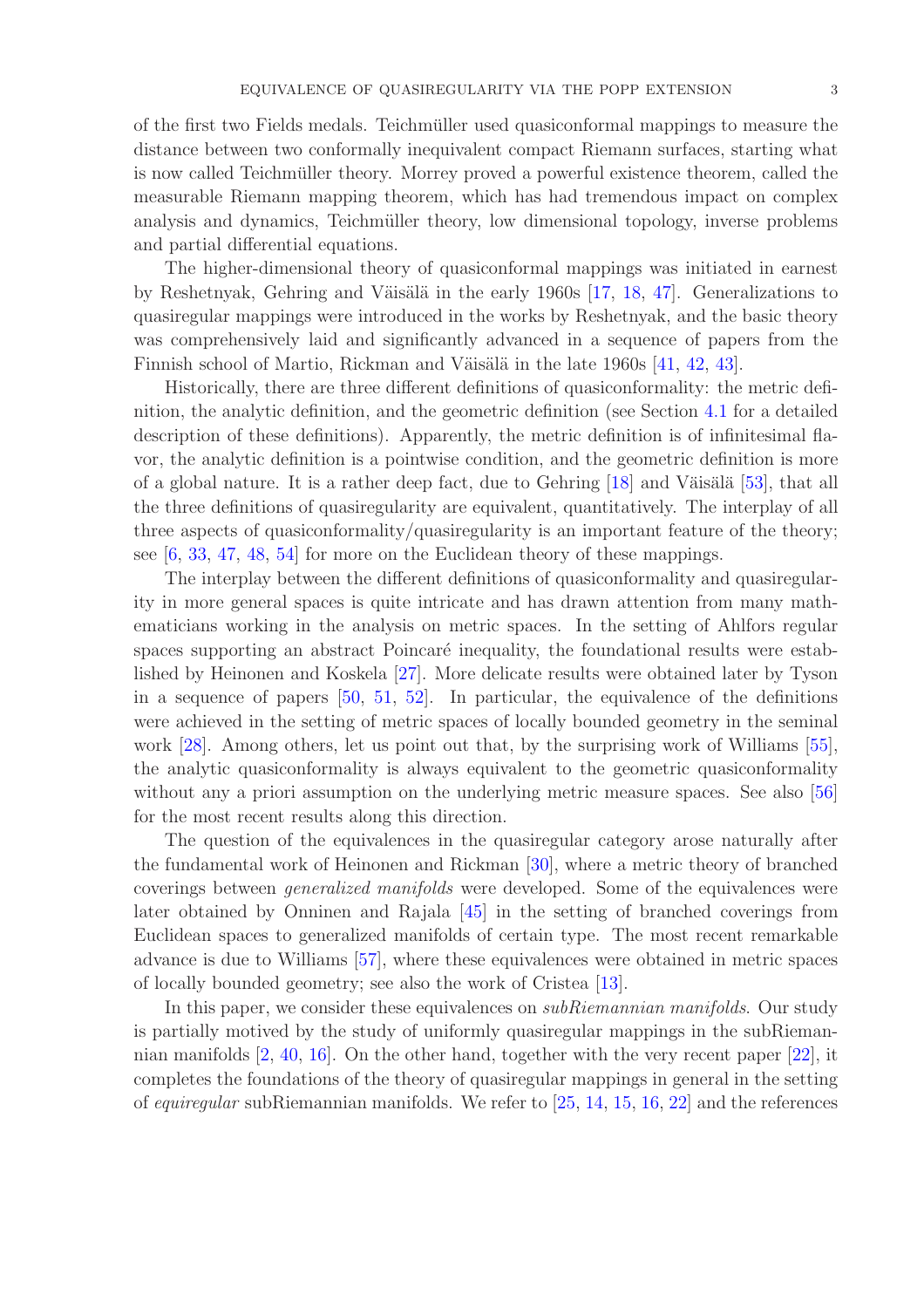therein for more on the theory of quasiregular mappings on subRiemannian manifolds, and also on the historical development of the theory.

Let  $(M, g)$  be an equiregular subRiemannian *n*-manifold of homogeneous dimension  $Q \geq 2$ . We use the notation  $d_M$  and  $Vol_M$  for the corresponding subRiemannian distance and Popp volume on  $(M, g)$  respectively (precise definitions are given in Section [2](#page-5-0) below). Alternatively, we use  $P_q$  to denote the Popp volume form on  $(M, g)$ . If not stated otherwise, we use the Popp measure as the measure on the subRiemannian manifolds in question throughout the text.

Our main result of this paper is the following precise quantitative equivalence result on various definitions of quasiregularity in the equiregular subRiemannian setting. We express the relation between the different quasiregularity constants by using constants  $H, \widehat{H}, K$  and  $\widehat{K}$ , and then explain how these are related. We remark at this point, in a slightly vague manner, that the constants H and  $\hat{H}$  bound "horizontal distortion", while K and  $\widehat{K}$  are bounds for "total distortion".

<span id="page-3-0"></span>**Theorem 1.2.** Let  $f : (M, g) \to (N, h)$  be a branched covering between two equiregular subRiemannian manifolds of homogeneous dimension  $Q \geq 2$  and rank k. Then the following conditions are quantitatively equivalent:

- 1)  $f$  is a metrically H-quasiregular mapping,
- 2)  $f$  is a weak metrically  $H$ -quasiregular mapping,
- 3) f is a horizontally  $\widehat{H}$ -quasiregular mapping,
- 4)  $f$  is an analytically K-quasiregular mapping,
- 5)  $f$  is a geometrically K-quasiregular mapping,
- 6) f is a subRiemannian  $\hat{K}$ -quasiregular mapping.

We have the following precise dependences on the quasiregularity constants  $H, \hat{H}, K$  and  $\widehat{K}$ :

- If f is weak metrically H-quasiregular, then it is analytically K-quasiregular with  $K = H^{Q-1}$  and horizontally  $\hat{H}$ -quasiregular with  $\hat{H} = H^{k-1}$ .
- If f is analytically K-quasiregular, then it is metrically H-quasiregular with  $H =$ K and horizontally  $\widehat{H}$ -quasiregular with  $\widehat{H} = K$ .
- If f is horizontally  $\hat{H}$ -quasiregular, then f is analytically K-quasiregular with  $K = \hat{H}^{Q-1}$ , metrically H-quasiregular with  $H = \hat{H}$ , and subRiemannian  $\hat{K}$ quasiregular with  $\hat{K} = \hat{H}_{\sim}^{Q-1}$ .
- If f is subRiemannian  $\hat{K}$ -quasiregular, then f is horizontally  $K\hat{H}$ -quasiregular with  $\widehat{H} = \widehat{K}$ .

Theorem [1.2](#page-3-0) was predicted to be true in [\[22,](#page-40-8) below Theorem 5.8] and it answers affirmatively an open question of Fässler–Lukyanenko–Peltonen [\[16,](#page-39-5) Question 2.18]. As we will see in a moment in Section [6.3,](#page-32-0) as a byproduct of our proof, it also answers affirmatively [\[16,](#page-39-5) Question 2.17].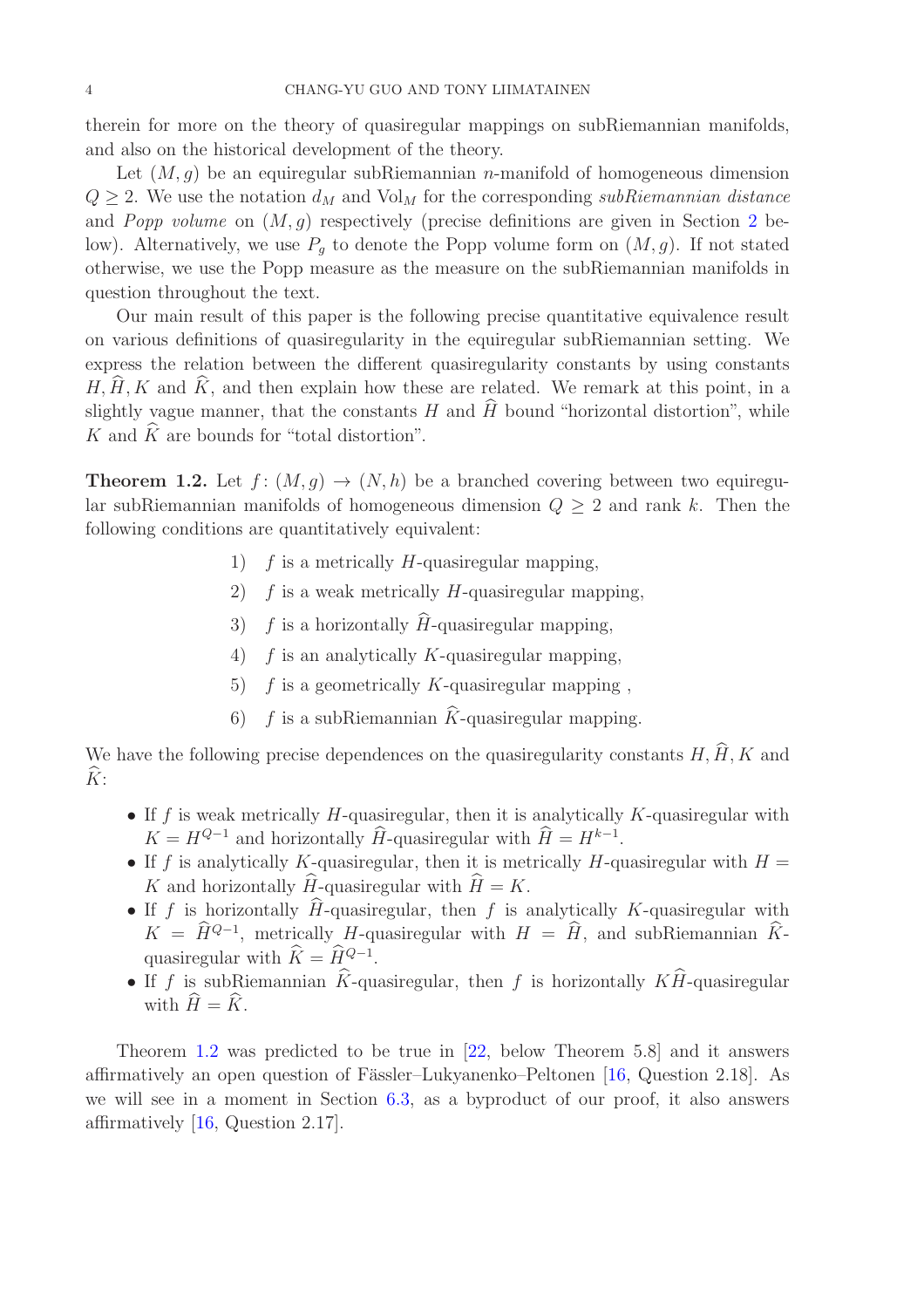In the special case when f is a homeomorphism between two Riemannian  $n$ -manifolds  $(M, q)$  and  $(N, h)$ , the equivalences of different notions of quasiregularity showing in Theorem [1.2](#page-3-0) are well-known and follows directly from [\[28,](#page-40-5) Theorem 9.8] and [\[3,](#page-39-8) Theorem 5.2]. But these works do not imply such precise dependences of the quasiregularity constants as claimed in Theorem [1.2.](#page-3-0) In particular, it was not even clear whether all the definitions of 1-quasiconformality are equivalent even in the Riemannian setting before the very recent work [\[11\]](#page-39-0) (2016). Thus, the precise interrelation of the quasiregular constants obtained in Theorem [1.2](#page-3-0) seems to be new even in the setting of Riemannian manifolds.

As an immediate consequence of Theorem [1.2,](#page-3-0) we obtain the following characterization of 1-quasiregularity (or conformality).

<span id="page-4-0"></span>**Corollary 1.3.** Let  $f : (M, g) \to (N, h)$  be a branched covering between two equiregular subRiemannian manifolds of homogeneous dimension  $Q \geq 2$ . Then the following conditions are equivalent:

- 1)  $f$  is a metrically 1-quasiregular mapping,
- 2)  $f$  is a weak metrically 1-quasiregular mapping,
- 3)  $f$  is a horizontally 1-quasiregular mapping,
- 4) f is an analytically 1-quasiregular mapping,
- 5)  $f$  is a geometrically 1-quasiregular mapping,
- 6) f is a subRiemannian 1-quasiregular mapping.

Moreover, each of the conditions above is further equivalent to the following equation of horizontal conformality

$$
(1.2) \t\t f^*h = cg.
$$

Where c is some a.e. positive function on  $M$  and  $f$  satisfied the regularity of assumptions of some (and thus all) definitions of 1-quasiregularity in the theorem above.

Taking into account the geometry of subRiemannian manifolds, the definitions of subRiemannian quasiregularity and horizontal quasiregularity that appear in Theorem [1.2](#page-3-0) and in Corollary [1.3](#page-4-0) seem to be quite natural in the setting of equiregular subRiemannian manifolds. The motivation for the first of these definitions arises from the corresponding one in the setting of Riemannian manifolds [\[37\]](#page-40-10) and also from the one in the Heisenberg group [\[14,](#page-39-6) [15\]](#page-39-7). The definitions of subRiemannian and horizontal quasiregularity are given in Section [5.3.](#page-26-0)

To define the notion of subRiemannian quasiregularity, we need local extensions of the horizontal metrics. We call these local extensions *Popp extensions*. They are introduced in Section [5.](#page-15-0) Regarding the proof of Theorem [1.2,](#page-3-0) beside of subRiemannian calculus developed in the recent papers [\[39,](#page-40-11) [16,](#page-39-5) [22\]](#page-40-8), the Popp extensions turns out to be the key in the proofs. In particular, it allows us to recover the metric quasiregularity from the subRiemannian one.

When  $f: (M, g) \to (N, h)$  is a homeomorphism, the equivalences of 1, 2, 3) and 6) in Corollary [1.3](#page-4-0) reduces to a recent result in the mentioned paper of Capogna et al. [\[11,](#page-39-0)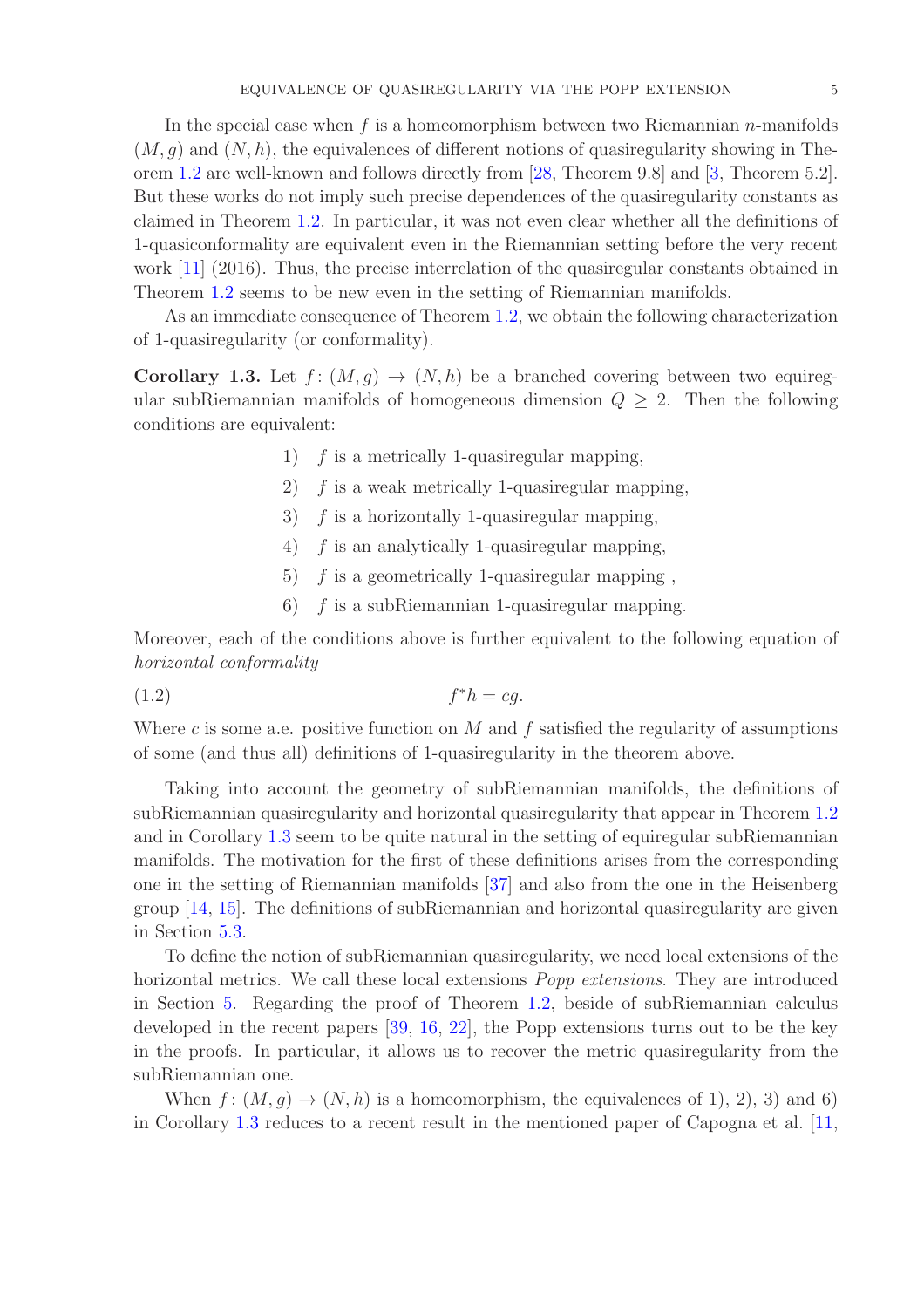Theorem 1.3] (2016), where remarkably 1-quasiconformal mappings were shown to be smooth when the underlying subRiemannian manifolds support suitable regularity theory for subelliptic  $p$ -Laplacian operators. The latter result, when M and N are Carnot groups, is due to Capogna and Cowling [\[10\]](#page-39-9).

In this paper, we did not consider Theorem [1.2](#page-3-0) in the setting of non-equiregular sub-Riemannian manifolds. It would be interesting to know whether a version of Theorem [1.2](#page-3-0) holds in such manifolds; see [\[1\]](#page-39-10) for more discussion along this direction.

This paper is organized as follows. After this introductory section, Section [2](#page-5-0) contains the basic geometry of equiregular subRiemannian manifolds. We review the basic calculus in subRiemannian manifolds in Section [3.](#page-8-0) In Section [4,](#page-11-0) we consider various definitions of quasiregularity in the subRiemannian manifolds and collect some basic properties of quasiregular mappings. In Section [5,](#page-15-0) we introduce Popp extensions of horizontal, i.e. subRiemannian, metrics. There we also introduce the subRiemannian quasiregularity and horizontal quasiregularity. We give a proof of Theorem [1.2](#page-3-0) in Section [6.](#page-29-0) For the convenience of readers who are not familiar with the subRiemannian geometry, we also included in the appendix the proof of the equivalences of 1-quasiregularity for mappings between Riemannian manifolds.

## 2. Geometry of equiregular subRiemannian manifolds

<span id="page-5-1"></span><span id="page-5-0"></span>2.1. Basic concepts in subRiemannian geometry. Let M be a  $C^{\infty}$ -smooth manifold of dimension n and let  $\mathcal{D} \subset TM$  be a subbundle of constant rank k. Define the following flag of distributions inductively for  $s \in \mathbb{N}$ :

$$
\begin{cases}\n\mathcal{D}^0 &:= \{0\} \\
\mathcal{D}^1 &:= \Gamma(\mathcal{D}) \\
\mathcal{D}^{s+1} &:= \mathcal{D}^s + \mathscr{C}^\infty(M)\text{-span }\{[X,Z] : X \in \mathcal{D}^1, Z \in \mathcal{D}^s\},\n\end{cases}
$$

where  $\Gamma(\mathcal{D})$  is the set of all smooth sections of  $\mathcal{D}$ . For any set S of vector fields,  $\mathscr{C}^{\infty}(M)$ -span(S) is the set of linear combinations of elements of S with coefficients in the ring  $\mathscr{C}^{\infty}(M)$  of smooth functions  $M \to \mathbb{R}$ .

By definition we have

$$
\{0\} \subset \mathcal{D}^1 \subset \cdots \subset \mathcal{D}^s \subset \mathcal{D}^{s+1} \subset \cdots \subset \text{Vec}(M),
$$

where  $Vec(M)$  is the space of all vector fields on M. For any point  $p \in M$ , we have a pointwise flag

$$
\mathcal{D}_p^s := \{ Z(p) : Z \in \mathcal{D}^s \} \subset T_p M.
$$

To such a flag we associate the following functions  $M \to \mathbb{N} \cup \{+\infty\}$ :

**Ranks:**  $k_s(p) := \dim(\mathcal{D}_p^s), s = 1, 2, \ldots$ Growth vector:  $n_s(p) := k_s(p) - k_{s-1}(p) = \dim(\mathcal{D}_p^s/\mathcal{D}_p^{s-1}).$ **Step:**  $m(p) := \inf\{s : \mathcal{D}_{p}^{s} = T_{p}M\}.$ 

**Weight:** for  $i \in \{1, ..., n\}$ :  $w_i := s$  if and only if  $i \in \{k_{s-1} + 1, ..., k_s\}$ .

We have that that  $k = k_1 \leq k_2 \leq \cdots \leq n$  and also  $\sum_{i=1}^{s} n_i = k_s$ . The function  $p \mapsto (n_1(p), n_2(p), \dots) \in \mathbb{N}^{\mathbb{N}}$  is usually called the growth vector. Notice that if  $m(p) < \infty$ ,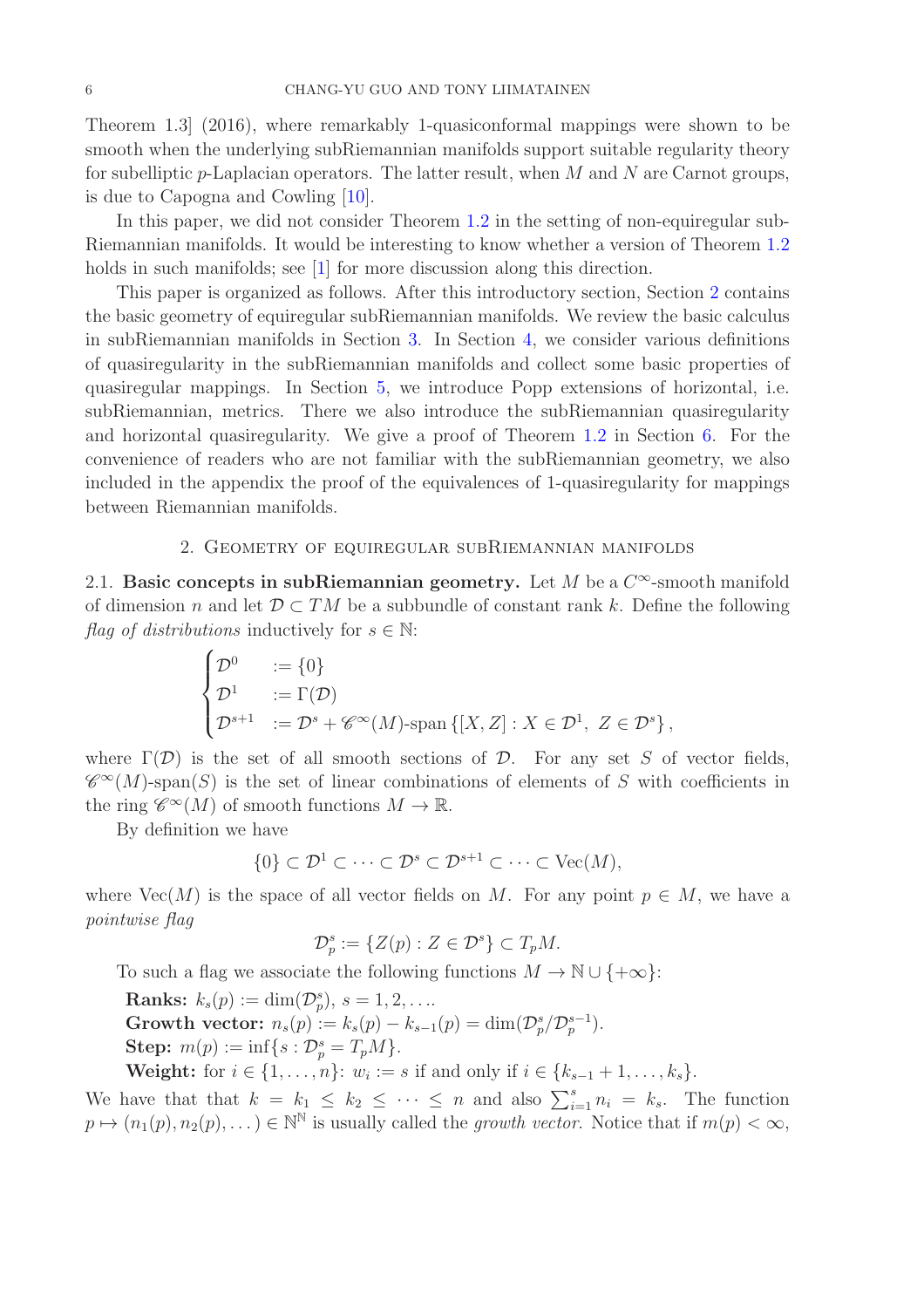then

$$
\{0\} \subset \mathcal{D}_p^1 \subset \cdots \subset \mathcal{D}_p^{m(p)} = T_p M.
$$

The subbundle  $\mathcal D$  is usually called the *horizontal distribution* and it is said to be *equiregular* if  $k_s$ , and hence  $n_s$  and m, are constants. If  $m < \infty$ , then  $\mathcal D$  is said to be bracket generating and we have  $k_s(p) = k_s = n$ .

Definition 2.1 (subRiemannian manifold). An equiregular subRiemannian manifold is a triple  $(M, \mathcal{D}, g)$  where M is a smooth and connected manifold,  $\mathcal{D} \subset TM$  is a bracket generating equiregular subbundle, and g is a smooth inner product on the fibers  $\mathcal{D}_p$ ,  $p \in M$ , of  $\mathcal{D}$ .

The inner product g is called a *horizontal metric* of  $D$ . We use the notation  $|v|_{g_p}$  or  $||v||_{g_p}$  for the norm  $\sqrt{g_p(v, v)}$  of a horizontal vector  $v \in \mathcal{D}_p$ . When there is no risk of confusion, we sometimes remove the subscript and write simply  $|v|$  or  $|v|_q$  etc.

**Definition 2.2** (subRiemannian distance). An absolutely continuous curve  $\gamma: [0, 1] \to M$ is called a *horizontal curve* if  $\gamma'(t) \in \mathcal{D}_{\gamma(t)}$  for almost every  $t \in [0, 1]$ .

The length  $l(\gamma)$  of a horizontal curve  $\gamma: [0,1] \to M$  is

$$
l(\gamma) := \int_0^1 \|\gamma'(t)\| \, \mathrm{d}t.
$$

The *subRiemannian distance* is defined by:

 $d_g(p,q) := \inf_{\gamma} \{l(\gamma) : \gamma \text{ is a horizontal curve joining } p \in M \text{ to } q \in M \}.$ 

A subRiemannian manifold M can be endowed in a canonical way with a smooth volume  $Vol_M$  that is called the *Popp measure*. The construction can be found in Section [5](#page-15-0) below; see also [\[4,](#page-39-11) [19,](#page-40-12) [44\]](#page-41-13). Consequently, when a subRiemannian manifold  $M$  is endowed with the subRiemannian distance  $d_q$  and the Popp measure  $Vol_M$ , then  $(M, d_q, Vol_M)$ becomes a metric measure space. We will often drop the subscript g from the distance  $d_q$ when the context is clear.

<span id="page-6-0"></span>2.2. Tangent cone of an equiregular subRiemannian manifold. To introduce the notion of P-differentiability of a mapping between two equiregular subRiemannian manifolds, we need the notion of privileged coordinates and the construction of the metric tangent cone of equiregular subRiemannian manifolds. We briefly recall these nowadays well-known concepts and refer to literature for more details. Below  $(M, \mathcal{D})$  is an equiregular subRiemannian manifold.

**Definition 2.3** (Non-holonomic order). Let  $f: M \to \mathbb{R}$  be a smooth function and  $o \in M$ . The non-holonomic order of f at p is defined as the maximum of  $k \in \mathbb{N}$  such that for all  $i < k$  and for any choice of horizontal vector fields  $X_1, \ldots, X_i \in \mathcal{D}$  it holds that

$$
X_1 X_2 \cdots X_i f(p) = 0.
$$

**Definition 2.4.** Let  $p \in M$  and let U be an open neighborhood of p in M. A system of coordinates  $(x_1, \ldots, x_n): U \to \mathbb{R}^n$  centered at p is a system of privileged coordinates if each of the functions  $x_i$  has non-holonomic order equaling the weight  $w_i$ .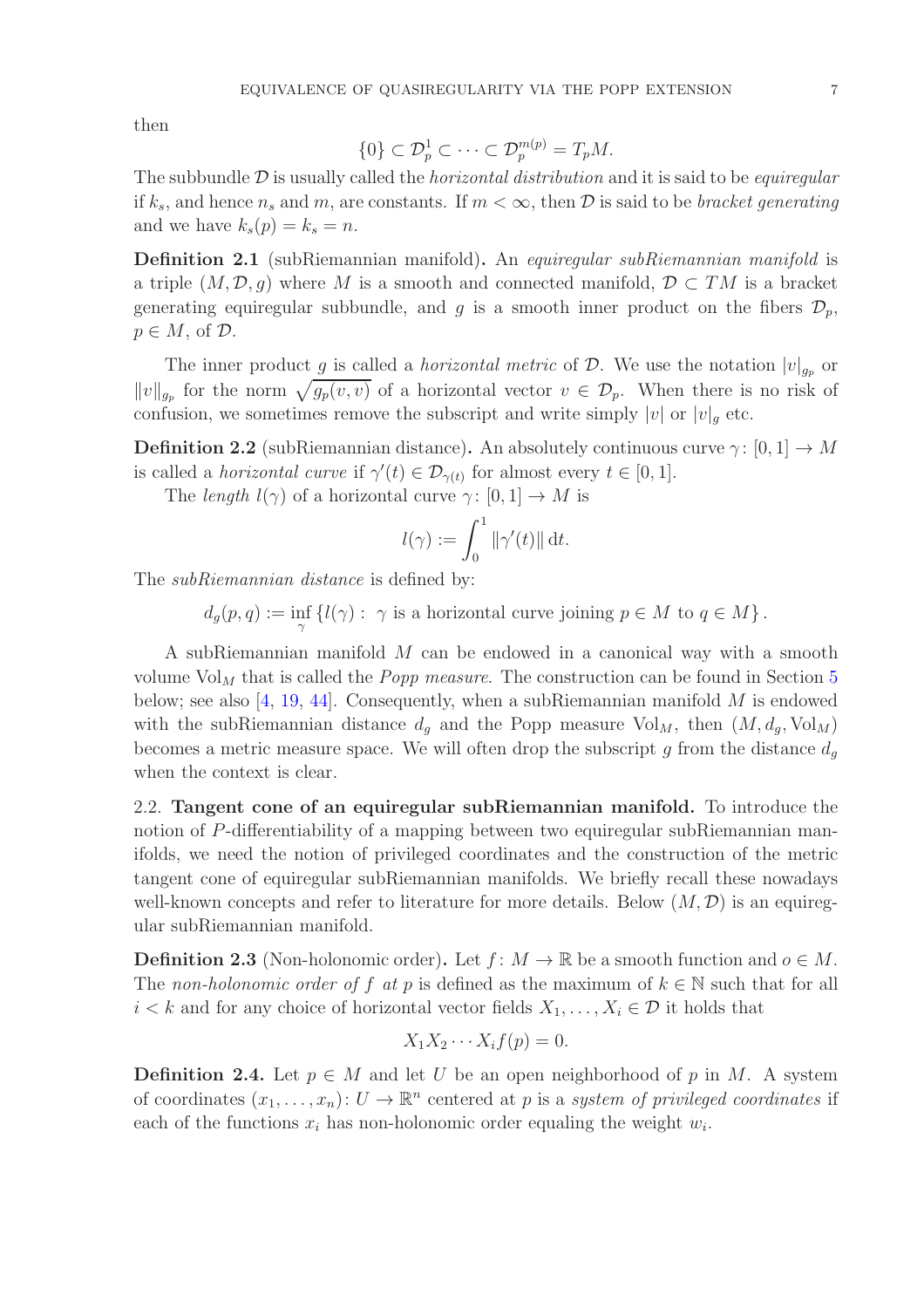Privileged coordinates exists at all points of  $M$ . See [\[5,](#page-39-12) [44,](#page-41-13) [12\]](#page-39-13) for insights in this argument.

Let  $(M, \mathcal{D}, d)$  be a subRiemannian manifold with horizontal distribution  $\mathcal{D} \subset TM$ . Since the results of this section we discuss are local, we can assume that  $\mathcal D$  is generated by k smooth vector fields  $X_1, \ldots, X_k \in \Gamma(TM)$  that are linearly independent at every point.

We next briefly discuss the construction of the metric tangent cone at a point  $o \in M$ following the presentation in  $[22]$ . See also  $[5, 20, 16]$  $[5, 20, 16]$  $[5, 20, 16]$  $[5, 20, 16]$  for more information about the construction of a tangent cone in the subRiemannian setting.

We assume that at each point  $p \in M$  a system of privileged coordinates is chosen. Let  $\delta_{\epsilon}^p: U_{\epsilon}^p \to U_{\epsilon^{-1}}^p$  be the corresponding dilations,  $\epsilon \in (0, +\infty)$ , where  $U_{\epsilon}^p \subset M$  is an open neighborhood of p. We assume  $U_1^p \subset U_{\epsilon}^p$  for all  $\epsilon \leq 1$ . Note that we do not assume anything on the dependence of  $\delta_{\epsilon}^{p}$  on  $p \in M$ . The dilations  $\delta_{\epsilon}^{p}$  permit to construct the metric tangent cone of  $(M, \mathcal{D}, d)$  at  $p \in M$ .

For  $\epsilon \in (0,1]$  and  $j \in \{1,\ldots,k\}$ , define  $X_j^{p,\epsilon}$  $j^{p,\epsilon} := \epsilon \cdot d\delta_{\frac{1}{\epsilon}} \circ X_j \circ \delta_{\epsilon} \in \Gamma(TU_1^p)$ . Then there are  $X_j^{p,0} \in \Gamma(TU_1^p)$  such that  $X_j^{p,\epsilon} \to X_j^{p,0}$  uniformly on compact sets as  $\epsilon \to 0$ . Up to shrinking the set  $U_1^p$  $_1^p$ , we can assume the convergence to be uniform on  $U_1^p$  $I<sub>1</sub><sup>p</sup>$ . Notice that, for all  $\epsilon \in (0,1], (\delta_{\epsilon}^p)_{*} X_j^{p,0} = d \delta_{\epsilon}^p \circ X_j^{p,0}$  $\delta_j^{p,0}\circ \delta_\epsilon^p=\epsilon^{-1}X_j^{p,0}$  $j^{p,0}$ .

For all  $\epsilon \in [0,1]$ , the vector fields  $X_j^{p,\epsilon}$  define a subRiemannian distance  $d_{\epsilon}^p$  on  $U_1^p$  $\frac{p}{1}$ . For  $\epsilon \neq 0$ , the metric space  $(U_1^p)$  $\int_1^p$ ,  $d_{\epsilon}^p$ ) is isometric to a neighborhood of p in  $(M, \epsilon^{-1}d)$ . As  $\epsilon \to 0$ ,  $d_{\epsilon}^p$  converge uniformly on  $U_1^p \times U_1^p$  $_1^p$  to  $d_0^p$  $_0^p$ . This implies that  $(U_1^p)$  $\binom{p}{1}$ ,  $d_0^p$ ) is isometric to a neighborhood of the origin in the tangent cone of  $(M, d)$  at p. We write  $d_0^p$  or just  $d^p$ for the tangent distance at the point p.

More can be said about the tangent cone. Let  $\mathfrak{g}_p \subset \Gamma(TU_1^p)$  be the Lie algebra generated by the vector fields  $\{X_j^{p,0}$  ${j^{p,0}}_{j=1}^k$ . This is a finite dimensional, nilpotent, stratified Lie algebra, whose first layer is the span of the vector fields  $X_1^{p,0}$  $I_1^{p,0}, \ldots, X_k^{p,0}.$ 

Recall that a Lie algebra  $\mathfrak g$  is *stratified* or *graded* of step m and rank k if  $\mathfrak g$  is a direct sum  $\mathfrak{g} = \bigoplus_{i=1}^m V_i$  of vector subspaces  $\{V_i\}_{i=1}^m$ , with  $\dim(V_1) = k$  and  $[V_1, V_i] = V_{i+1}$ for all  $i = 1, \ldots, m$ . When we speak of a stratified Lie algebra g we mean that the stratification  $V_1, \ldots, V_m$  is chosen. If  $\mathfrak{g}' = \bigoplus_{i=1}^{m'} V'_i$  is another stratified Lie algebra, then a map  $A: \mathfrak{g} \to \mathfrak{g}'$  is a homomorphism of stratified (or graded) Lie algebras if it commutes with Lie brackets and  $A(V_i) \subset V'_i$ .

Since a stratified Lie algebra is nilpotent, the Baker-Campbell-Hausdorff formula is a finite sum and it defines a map ∗:  $\mathfrak{g} \times \mathfrak{g} \to \mathfrak{g}$  that makes  $(\mathfrak{g}, *)$  into a Lie group. More precisely,  $(g, *)$  is the unique simply connected Lie group whose Lie algebra is  $g$ . With this identification between Lie algebra and Lie group, any Lie algebra morphism is a Lie group morphism as well.

The group  $\mathbb{G} = (\mathfrak{g}, *)$  becomes a *Carnot group* if  $V_1$  is endowed by a scalar product and G is endowed with the induced left-invariant subRiemannian metric. In the case of  $\mathfrak{g}_p \subset \Gamma(TU_1^p)$ , where  $\mathfrak{g}_p$  is defined above, the first layer is  $V_1 = \text{span}\{X_1^{p,0}$  $X_k^{p,0},\ldots,X_k^{p,0}\},\$ and the scalar product on  $V_1$  is chosen by declaring that  $X_1^{p,0}$  $x_1^{p,0}, \ldots, x_k^{p,0}$  is an orthonormal basis.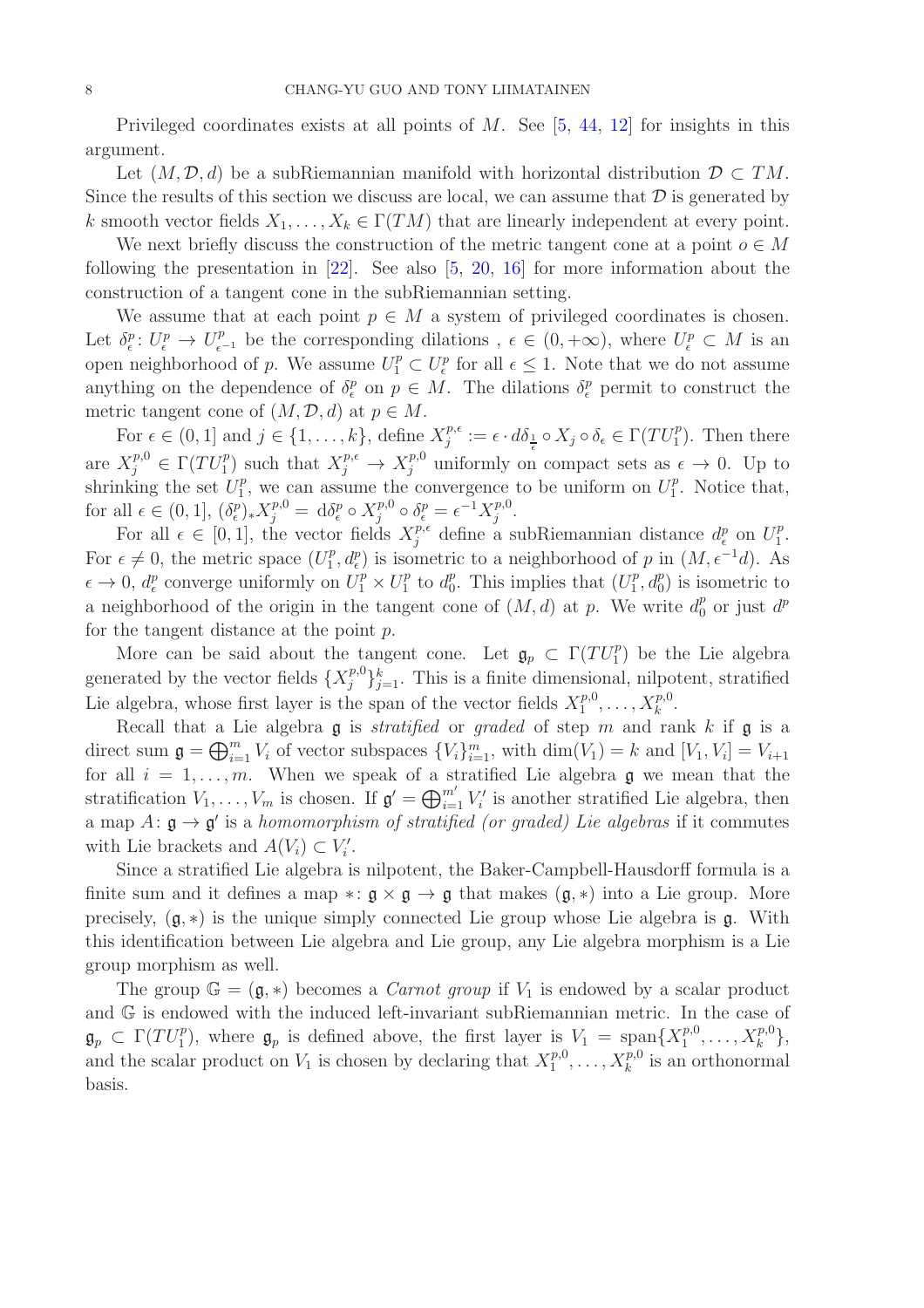The exponential map for vector fields exp:  $\Gamma(TU_1^p) \rightarrow U_1^p$  $_1^p$  (which is not globally defined), restricted to  $\mathfrak{g}_p$  gives an isometry between an open neighborhood of  $0 \in \mathbb{G}_p = \mathfrak{g}_p$ onto an open neighborhood of p in  $(U_1^p)$  $_1^p$ ,  $d_0^p$ ). Moreover, by results in [\[12\]](#page-39-13), we may start with some special privileged coordinates on  $U_1^p$  $_1^p$  so that they correspond to exponential coordinates of the group  $\mathbb{G}_p$ . Therefore, if  $\bar{p}$  is another point on another subRiemannian manifolds, and  $A: \mathfrak{g}_p \to \mathfrak{g}_{\bar{p}}$  is a Lie algebra homomorphism, then we can see A as a map  $U_1^p \to U_1^{\bar{p}}$  $_1^p$  that is linear in these coordinates.

## 3. Calculus on subRiemannian manifolds

<span id="page-8-1"></span><span id="page-8-0"></span>3.1. P-differential and Stepanov's theorem. In this section, we introduce the notion of P-differentiability and recall a version of the Stepanov's theorem in the equiregular subRiemannian setting obtained recently in [\[22\]](#page-40-8). This definition was first introduced for mappings between two Carnot groups by Pansu [\[46\]](#page-41-14) in his study of quasi-isometries of rank-one symmetric spaces, and was generalized later by Margulis and Mostow [\[39\]](#page-40-11) for mappings between two equiregular subRiemannian manifolds (with the same dimension), where quasiconformal mappings were shown to be P-differentiable almost everywhere (with respect to the Popp measure). We refer the readers to [\[22,](#page-40-8) Section 4] and [\[16,](#page-39-5) Section 5 for a detailed description of the P-differential in the equiregular subRiemannian setting.

Let  $(M, g)$  and  $(N, h)$  be two equiregular subRiemannian manifolds of homogeneous dimension *n* and rank k. Let  $f: M \to N$  be a Borel mapping<sup>2</sup>,  $p \in M$  and  $\bar{p} := f(p) \in N$ .

Following the notation in Section [2.2,](#page-6-0) we introduce the concept of P-differential.

**Definition 3.1** (P-differential). We say that f is P-differentiable at  $p \in M$  if there exists a homomorphism of graded Lie algebras  $A: \mathfrak{g}_p \to \mathfrak{g}_{\bar{p}}$  such that

$$
\lim_{\mathfrak{g}_p \ni X \to 0} \frac{d_h\left(\exp(A[X])(\bar{p}), f(\exp(X)(p))\right)}{\|X\|} = 0,
$$

where  $\|\cdot\|$  is any homogeneous semi-norm on  $\mathfrak{g}_p$ . When f is P-differentiable at p, we write  $Df(p)$  instead of A for the P-differential.

We caution that the definition of P-differential depends on a choice of two systems of privileged coordinates, one centered at  $p$  and the other at  $\bar{p}$ . However, different choices of privileged coordinates "commutes by isomorphisms". That is, if  $\mathfrak{g}'_p$  and  $\bar{\mathfrak{g}}'_{\bar{p}}$  are the graded Lie algebras that arise from a different choice of privileged coordinates, then there are isomorphisms of graded Lie algebras  $F: \mathfrak{g}_p \to \mathfrak{g}'_p$  and  $\overline{F}: \overline{\mathfrak{g}}_{\overline{p}} \to \overline{\mathfrak{g}}'_p$  with the following property: for any map  $f: M \to N$  with  $f(p) = \bar{p}$  and with a P-differential  $A: \mathfrak{g}_p \to \mathfrak{g}_{\bar{p}},$ a homomorphism of graded Lie algebras  $A' \colon \bar{\mathfrak{g}}'_p \to \bar{\mathfrak{g}}'_{\bar{p}}$  is the P-differential of f at p if and

<sup>&</sup>lt;sup>2</sup>Recall that a mapping  $f: X \to Y$  is Borel if the preimage of each open set in Y is a Borel set in X.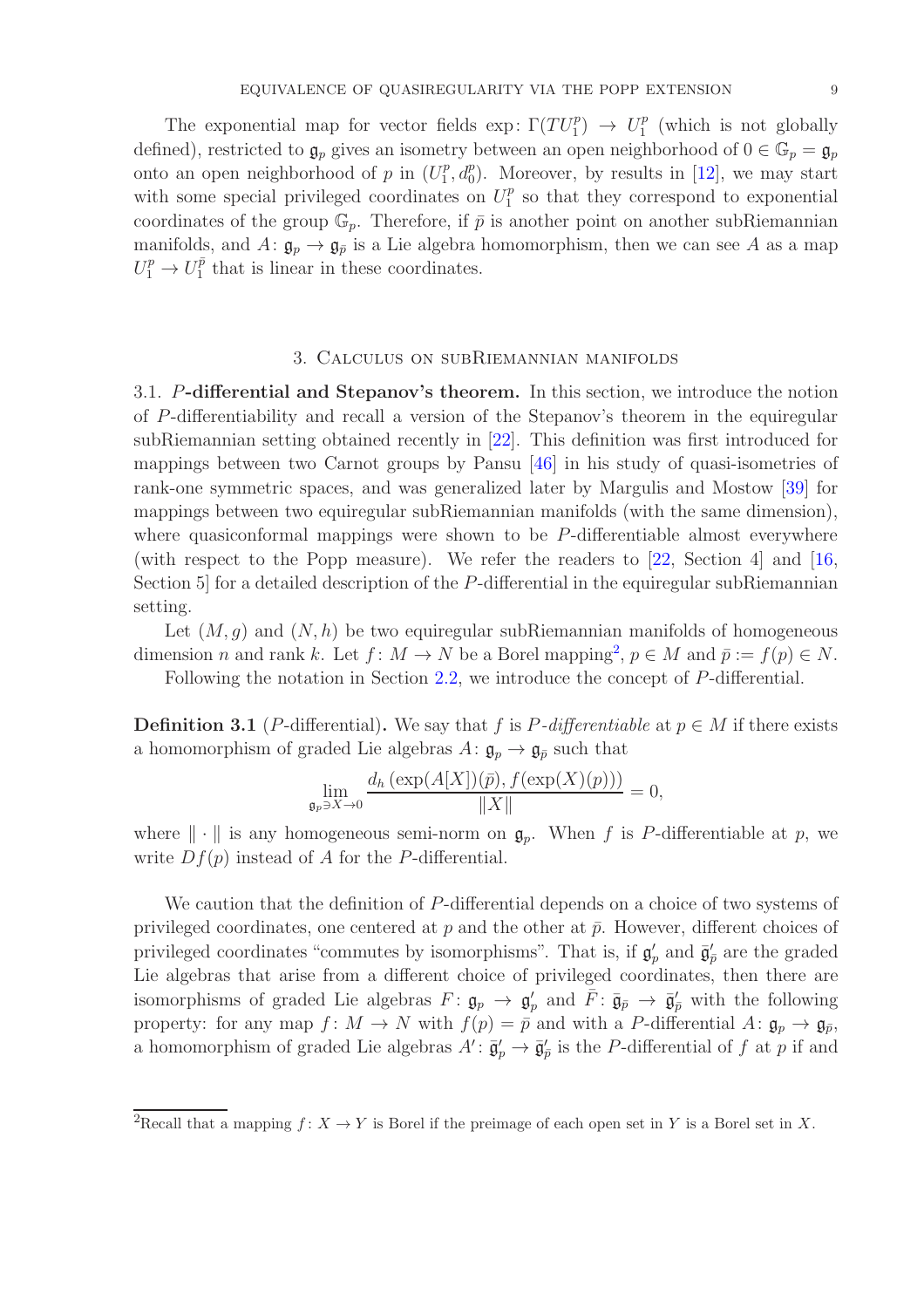only if the following diagram commutes:

$$
\begin{array}{ccc}\n\overline{\mathfrak{g}}_p & \xrightarrow{A} & \overline{\mathfrak{g}}_{\overline{p}} \\
F \downarrow & & \downarrow \overline{F} \\
\overline{\mathfrak{g}}_p' & \xrightarrow{A'} & \overline{\mathfrak{g}}_{\overline{p}}'\n\end{array}
$$

When consider a local property of our mapping  $f: M \to N$ , it is convenient to identify a local neighborhood of a point in an equiregular subRiemannian manifold with a ball in  $\mathbb{R}^n$  in the following way: for each point  $p \in M$ , fix a neighborhood  $U_p$  of p and a smooth diffeomorphism  $\varphi: U_p \to B(0,r) \subset \mathbb{R}^n$ . Then  $\varphi$  induces a natural subRiemannian structure on  $\mathbb{R}^n$  by pushing forward the corresponding subRiemannian structure on M so that  $\varphi$  becomes an isometry with respect to the subRiemannian distance on M and the induced subRiemannian distance on  $\mathbb{R}^n$ . With a slight abuse of notation, in privileged coordinates, the P-differential is a linear mapping  $Df(0) = Df(p)$ :  $\mathbb{R}^n \to \mathbb{R}^n$  such that

(3.1) 
$$
\lim_{y \to 0} \frac{d_h(Df(0)y, f(y))}{\|y\|} = 0
$$

where  $\|\cdot\|$  is any homogeneous semi-norm on  $\mathbb{R}^n$ . By the Ball-Box theorem (see e.g. [\[20\]](#page-40-13)), it follows that  $\overline{a}$   $\overline{b}$   $\overline{a}$   $\overline{b}$   $\overline{a}$   $\overline{b}$   $\overline{b}$   $\overline{c}$   $\overline{a}$   $\overline{b}$   $\overline{b}$   $\overline{c}$   $\overline{a}$   $\overline{b}$   $\overline{c}$   $\overline{b}$   $\overline{c}$   $\overline{c}$   $\overline{c}$   $\overline{c}$   $\overline{c}$   $\overline{c}$   $\overline{c}$   $\overline{c}$   $\overline{$ 

$$
\lim_{y \to 0} \frac{d_h(Df(0)y, f(y))}{d_g(0, y)} = 0,
$$

or, in other words,

(3.2) 
$$
d_h(f(p), f(y)) = d_h(f(p), Df(0)y) + o(d_g(0, y)).
$$

Indeed, privileged coordinates identify a neighborhood of a point  $p$  with a neighborhood of the origin 0 in the Carnot group tangent to  $M$  at  $p$  endowed with the exponential coordinates.

The following Stepanov-type result was obtained in [\[22\]](#page-40-8).

<span id="page-9-0"></span>**Theorem 3.2** (Theorem A, [\[22\]](#page-40-8)). Let  $f: (M, g) \to (N, h)$  be a Borel mapping between two equiregular subRiemannian manifolds. Then f is P-differentiable at  $Vol<sub>M</sub>$ -a.e.

$$
L(f):=\left\{x\in M: \limsup_{y\to x}\frac{d_h(f(y),f(x))}{d_g(y,x)}<\infty\right\}.
$$

In reference [\[22\]](#page-40-8) this notion of differentiability is referred as geometric differentiability. This theorem is a subRiemannian counterpart of Lemma [7.3,](#page-36-1) which we will prove independently later.

For our later purpose of this paper, it is important to introduce the notion of a contact mapping.

**Definition 3.3** (Contact mappings). A mapping  $f: M \to N$  between two equiregular subRiemannian manifolds is said to be *contact* if  $f$  maps the horizontal distribution to horizontal distribution almost everywhere, i.e.,

$$
f_* \colon \mathcal{D}_p \to \mathcal{D}_{f(p)}
$$
 Vol<sub>M</sub>-a.e.  $p \in M$ .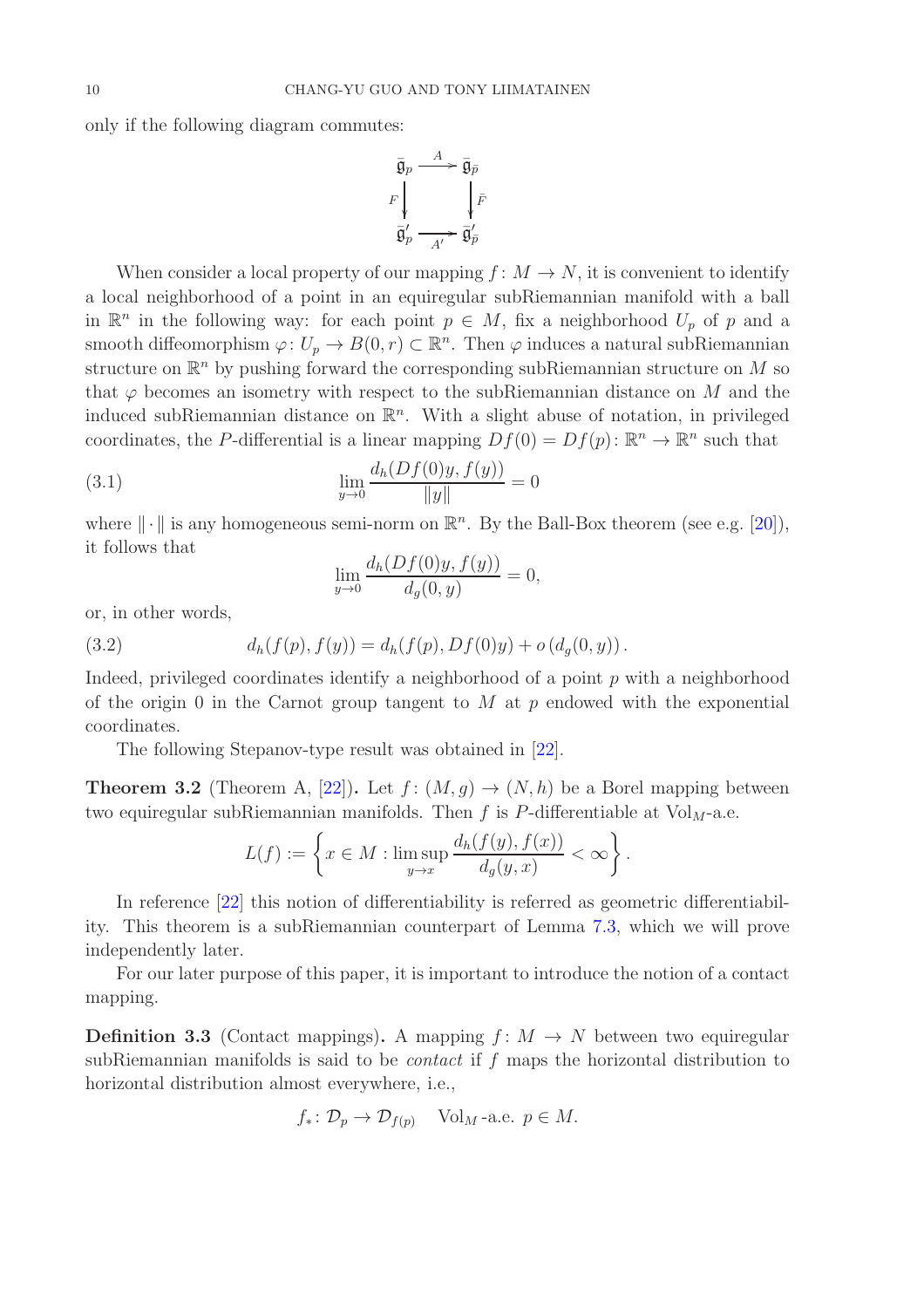Note that if f is P-differentiable at  $p \in M$ , then  $f_* \colon \mathcal{D}_p \to \mathcal{D}_{f(p)}$ ; see [\[22,](#page-40-8) Section 4] or [\[16,](#page-39-5) Section 5.5]. It follows immediately that  $f: M \to N$  is contact whenever it is  $P$ -differentiable Vol<sub>M</sub>-a.e. in M.

<span id="page-10-0"></span>3.2. Sobolev spaces. We introduce next the Sobolev spaces of mappings between two subRiemannian manifolds based on the *upper gradients*. More detailed descriptions of Sobolev spaces based on this approach can be found in [\[49,](#page-41-15) [29\]](#page-40-14).

Let  $\Gamma$  be a family of curves in an equiregular subRiemannian manifold  $M = (M, g)$ . A Borel function  $\rho: M \to [0, \infty]$  is *admissible* for  $\Gamma$  if for every locally rectifiable curve  $\gamma \in \Gamma$ ,

(3.3) 
$$
\int_{\gamma} \rho \, ds \ge 1.
$$

The *p*-modulus of  $\Gamma$ ,  $p > 1$ , is defined as

Mod<sub>p</sub>(
$$
\Gamma
$$
) = inf  $\left\{ \int_M \rho^p dVol_M : \rho \text{ is admissible for } \Gamma \right\}.$ 

A family of curves is called p-exceptional if it has p-modulus zero. We say that a property of curves holds for  $p-a.e.$  curve if the collection of curves for which the property fails to hold is p-exceptional.

**Definition 3.4.** A Borel function  $q: M \to [0, \infty]$  is called an upper *quadient* for a map  $f: M \to N$  if for every rectifiable curve  $\gamma: [0, 1] \to M$ , we have the inequality

<span id="page-10-1"></span>(3.4) 
$$
\int_{\gamma} g ds \geq d_h \left( f(\gamma(1)), f(\gamma(0)) \right).
$$

Here ds is the length element on M. If inequality  $(3.4)$  merely holds for p-almost every curve, then q is called a p-weak upper gradient for f. When the exponent p is clear, we omit it.

The concept of upper gradient were introduced in [\[27\]](#page-40-4). It was initially called "very weak gradient", but the befitting term "upper gradient" was soon suggested. Functions with *p*-integrable *p*-weak upper gradients were subsequently studied in  $[35]$ . By  $[29]$ , Lemma 6.2.2, a mapping f has a p-weak upper gradient in  $L_{loc}^p(M)$  if and only if it has an actual upper gradient in  $L_{loc}^p(M)$ .

A p-weak upper gradient g of f is minimal if for every p-weak upper gradient  $\tilde{g}$  of f there holds that  $\tilde{g} \geq g \text{ Vol}_M$ -almost everywhere. If f has an upper gradient in  $L^p_{loc}(M)$ , then f has a unique (up to sets of  $Vol_M$ -measure zero) minimal p-weak upper gradient by [\[29,](#page-40-14) Theorem 6.3.20]. In this situation, we denote the minimal upper gradient by  $g_f$ .

In view of the above result, the minimal p-weak upper gradient  $g_u$  of a function u on M should be thought of as a substitute for  $|\nabla_H u|$ , or the length of a horizontal gradient, for functions defined on subRiemannian manifolds.

Fix a Banach space V, and we first define the Sobolev space  $N^{1,p}(M, V)$  of V-valued mappings. Let  $\tilde{N}^{1,p}(M,\mathbb{V})$  denote the collection of all maps  $f \in L^p(M,\mathbb{V})$  that have an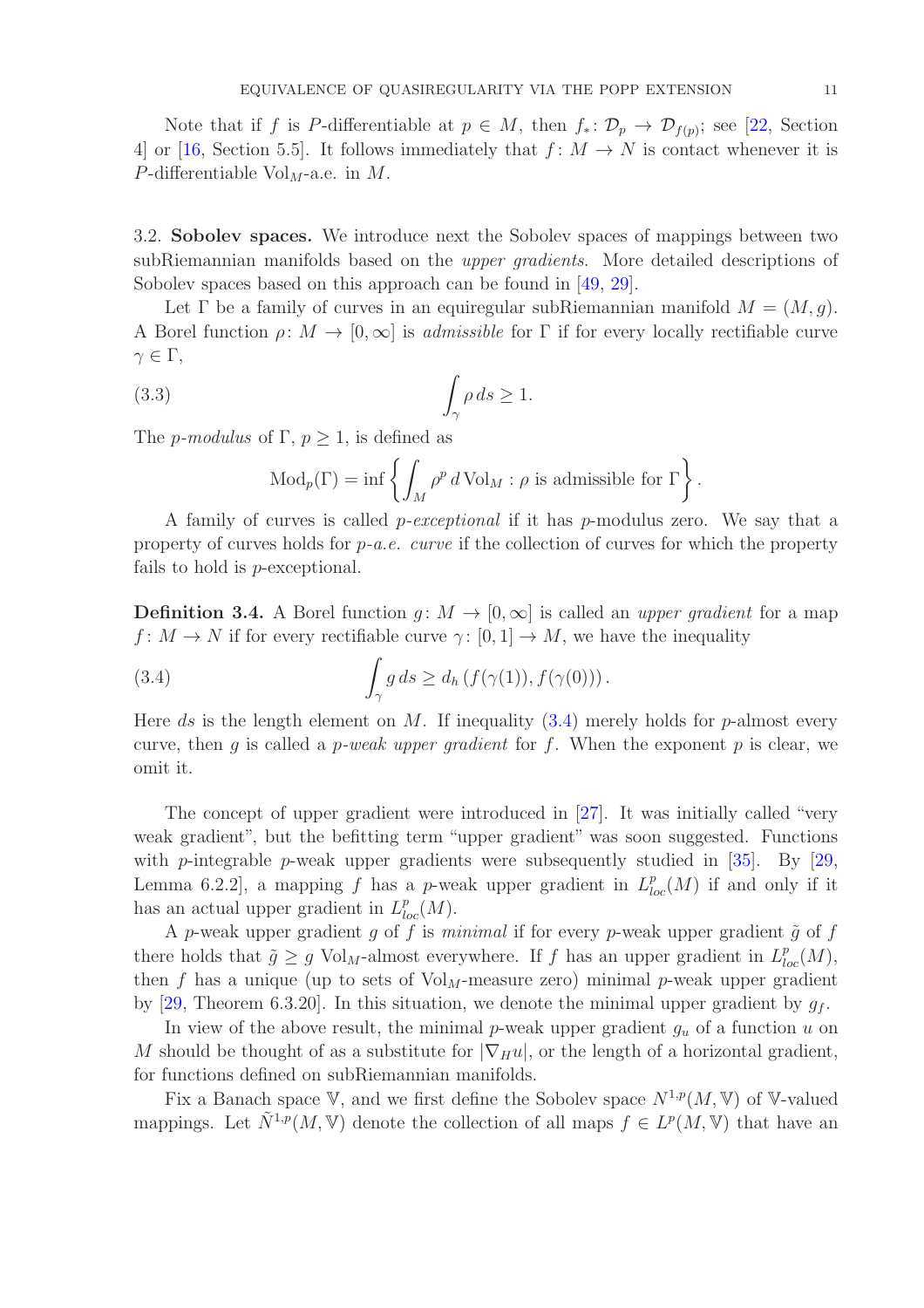upper gradient in  $L^p(M)$ . We equip it with seminorm

$$
||f||_{\tilde{N}^{1,p}(M,\mathbb{V})} = ||f||_{L^p(M,\mathbb{V})} + ||g_f||_{L^p(M)},
$$

where  $g_f$  is the minimal p-weak upper gradient of f. We obtain a normed space  $N^{1,p}(M, V)$ by passing to equivalence classes of functions in  $\tilde{N}^{1,p}(M, V)$  with respect to equivalence relation:  $f_1 \sim f_2$  if  $||f_1 - f_2||_{\tilde{N}^{1,p}(M,\mathbb{V})} = 0$ . Thus

(3.5) 
$$
N^{1,p}(M,\mathbb{V}):=\tilde{N}^{1,p}(M,\mathbb{V})/\{f\in\tilde{N}^{1,p}(M,\mathbb{V}):||f||_{\tilde{N}^{1,p}(M,\mathbb{V})}=0\}.
$$

Let  $\tilde{N}_{loc}^{1,p}(M, V)$  be the vector space of functions  $f: M \to V$  with the property that every point  $x \in M$  has a neighborhood  $U_x$  in M such that  $f \in \tilde{N}^{1,p}(U_x, V)$ . Two functions  $f_1$  and  $f_2$  in  $\tilde{N}_{loc}^{1,p}(M, V)$  are said to be equivalent if every point  $x \in M$  has a neighborhood  $U_x$  in M such that the restrictions  $f_1|_{U_x}$  and  $f_2|_{U_x}$  determine the same element in  $\tilde{N}^{1,p}(U_x, V)$ . The local Sobolev space  $N_{loc}^{1,p}(M, V)$  is the vector space of equivalent classes of functions in  $\tilde{N}^{1,p}_{loc}(M, V)$  under the preceding equivalence relation.

To define the Sobolev space  $N^{1,p}(M, N)$  of mappings  $f: M \to N$ , we first fix an isometric embedding  $\varphi$  of N into some Banach space V. Then the Sobolev space  $N^{1,p}(M, N)$ consists of all mappings  $f: M \to N$  with  $\varphi \circ f \in N^{1,p}(M, V)$ .

For every subRiemannian manifold  $(M, g)$ , let  $\mathcal{C}_{\varepsilon}(T)$  be the collection of curves  $\gamma$  such that  $d_q(\gamma(b), \gamma(a)) \geq \varepsilon$ . We need the following useful characterization of Sobolev spaces.

<span id="page-11-2"></span>**Theorem 3.5** (Theorem 3.10, [\[55\]](#page-41-9)). Let  $p > 1$  and let M be compact. Then  $f \in$  $N^{1,p}(M, N)$  if and only if

<span id="page-11-3"></span>(3.6) 
$$
\liminf_{\varepsilon \to 0} \varepsilon^p \operatorname{Mod}_p(f^{-1}(\mathcal{C}_{\varepsilon}(N))) < \infty.
$$

Moreover, if this is the case, then the liminf on the left-hand side is an actual limit, and we have

$$
||g_f||_{L^p(M)}^p = \lim_{\varepsilon \to 0} \varepsilon^p \operatorname{Mod}_p \left( f^{-1}(\mathcal{C}_\varepsilon(N)) \right)
$$

The following differentiability result will be used frequently in our later sections.

<span id="page-11-1"></span>**Proposition 3.6** (Proposition 5.16, [\[22\]](#page-40-8)). Let  $f: M \to N$  be an open mapping between two equiregular subRiemannian manifolds of homogeneous dimension  $Q \geq 2$ . If  $f \in$  $N_{loc}^{1,Q}(M, N)$ , then f is P-differentiable a.e. in M.

We also remark that if a continuous open mapping  $f: M \to N$  is P-differentiable at  $p \in M$  and  $g: f(M) \to N'$  is P-differentiable at  $f(p) \in N$ , then it follows that  $g \circ f$  is P-differentiable at  $p \in M$  and  $D(g \circ f)(p) = Dg(f(p)) \circ Df(p)$ , cf. [\[16,](#page-39-5) Lemma 5.8].

## 4. Quasiregular mappings

<span id="page-11-0"></span>In this section, we will present various natural definitions of quasiregular mappings  $f: (M, q) \to (N, h)$ , and discuss their basic analytic properties. We will present here four different definitions in total, and the remaining two definitions appearing in our main theorem, Theorem [1.2,](#page-3-0) will be introduced in Section [5.](#page-15-0)

Throughout this section,  $M$  and  $N$  are equiregular subRiemannian *n*-manifolds of homogeneous dimension  $Q \geq 2$  with horizontal distributions  $\mathcal{D}_M$  and  $\mathcal{D}_N$  equipped with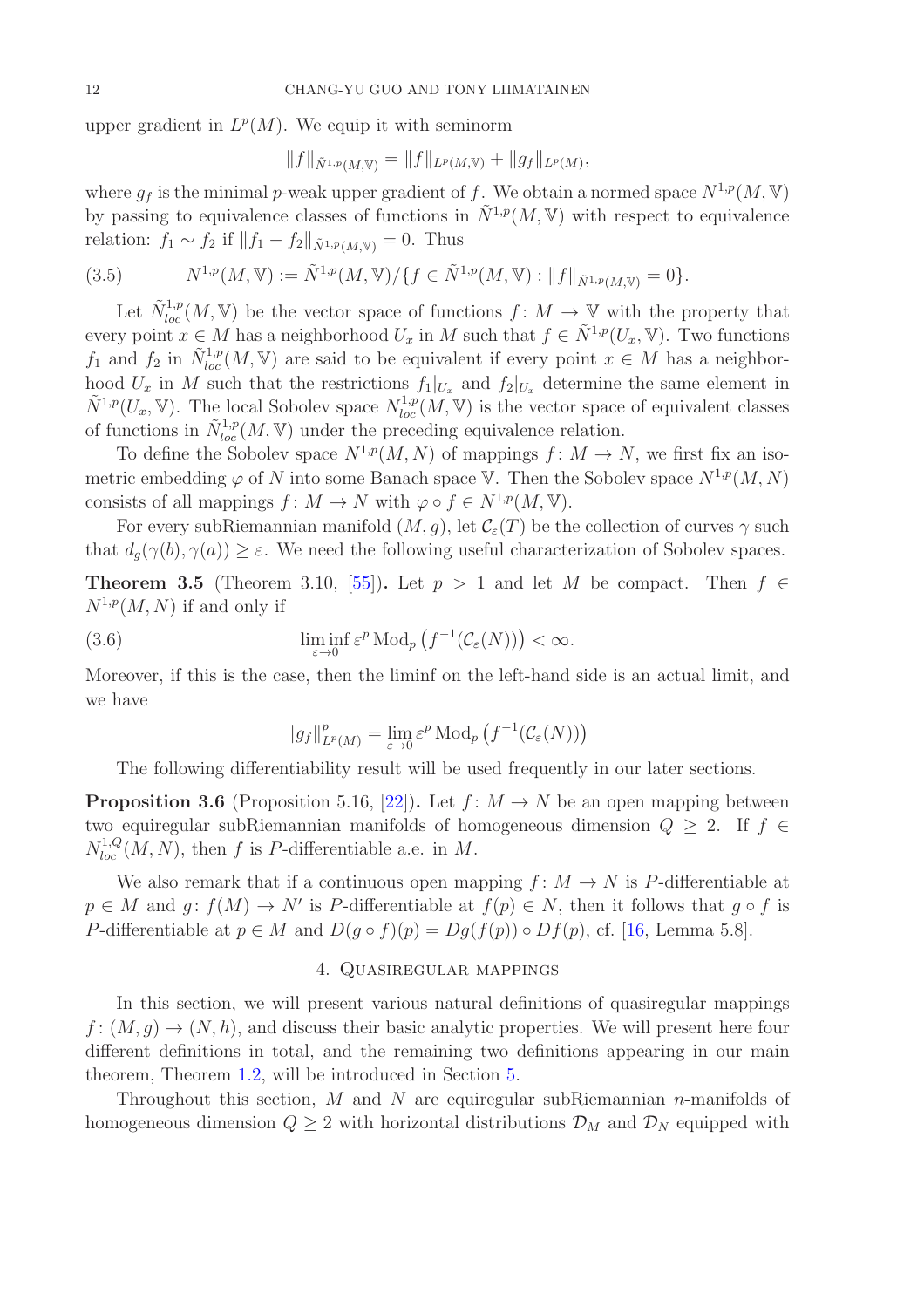horizontal metrics g and h respectively. We equip the manifolds with Popp measures  $Vol<sub>M</sub>$ and  $Vol_N$ , and the meaning of a.e. is understood with respect to the corresponding Popp measure.

<span id="page-12-0"></span>4.1. Definitions of quasiregular mappings. We first recall the so-called weak metrically quasiregular mappings. For this, we set  $h_f(x) = \liminf_{r\to 0} H_f(x,r)$ , where  $H_f(x,r)$ is defined in the introduction in  $(1.1)$ . The metrically quasiregular mappings were introduced in Definition [1.1.](#page-1-1)

**Definition 4.1** (Weak metrically quasiregular mappings). A branched covering  $f : (M, g) \rightarrow$  $(N, h)$  is said to be weakly metrically H-quasiregular if it is constant or if it satisfies the following two conditions

1) 
$$
h_f(p) < \infty
$$
 for all  $p \in M$ ,

2)  $h_f(p) \leq H$  for almost every  $p \in M$ .

We say that  $f: (M, g) \to (N, h)$  is weakly metrically quasiregular if it is weakly metrically H-regular for some  $1 \leq H < \infty$ .

If  $f: M \to N$  is a continuous mapping,  $q \in N$  and  $A \subset M$ , we use the notation

(4.1) 
$$
N(q, f, A) = \text{card}\{f^{-1}(q) \cap A\}
$$

for the multiplicity function.

**Definition 4.2** (Analytically quasiregular mappings). A branched covering  $f : (M, g) \rightarrow$  $(N, h)$  is said to be *analytically K-quasiregular* if  $f \in N_{loc}^{1,Q}(M, N)$  and

<span id="page-12-1"></span>
$$
g_f^Q(p) \le K J_f(p)
$$

for  $Vol_M$ -a.e.  $p \in M$ .

The *volume Jacobian* above is given by

(4.2) 
$$
J_f(p) = \frac{d(f^* \text{Vol}_N)(p)}{d \text{Vol}_M(p)},
$$

where the *pullback*  $f^*$  Vol<sub>N</sub> is defined as

(4.3) 
$$
f^* \operatorname{Vol}_N(A) = \int_N N(q, f, A) d \operatorname{Vol}_N(q).
$$

We point out an useful observation by Williams [\[57\]](#page-41-12) that the Jacobian  $J_f(p)$  from [\(4.2\)](#page-12-1) can be alternately described by

<span id="page-12-2"></span>(4.4) 
$$
J_f(p) = \lim_{r \to 0} \frac{\text{Vol}_N(f(B(p,r)))}{\text{Vol}_M(B(p,r))}
$$

for a.e.  $p \in M$ ; see also [\[21,](#page-40-16) Section 4.3] for a simple proof of this fact.

<span id="page-12-3"></span>**Definition 4.3** (Geometrically quasiregular mappings). A branched covering  $f : (M, g) \rightarrow$  $(N, h)$  is said to be *geometrically K-quasiregular* if it satisfies the so-called  $K_O$ -inequality: For each open set  $\Omega \subset M$  and for each curve family  $\Gamma$  in  $\Omega \subset M$  and for any admissible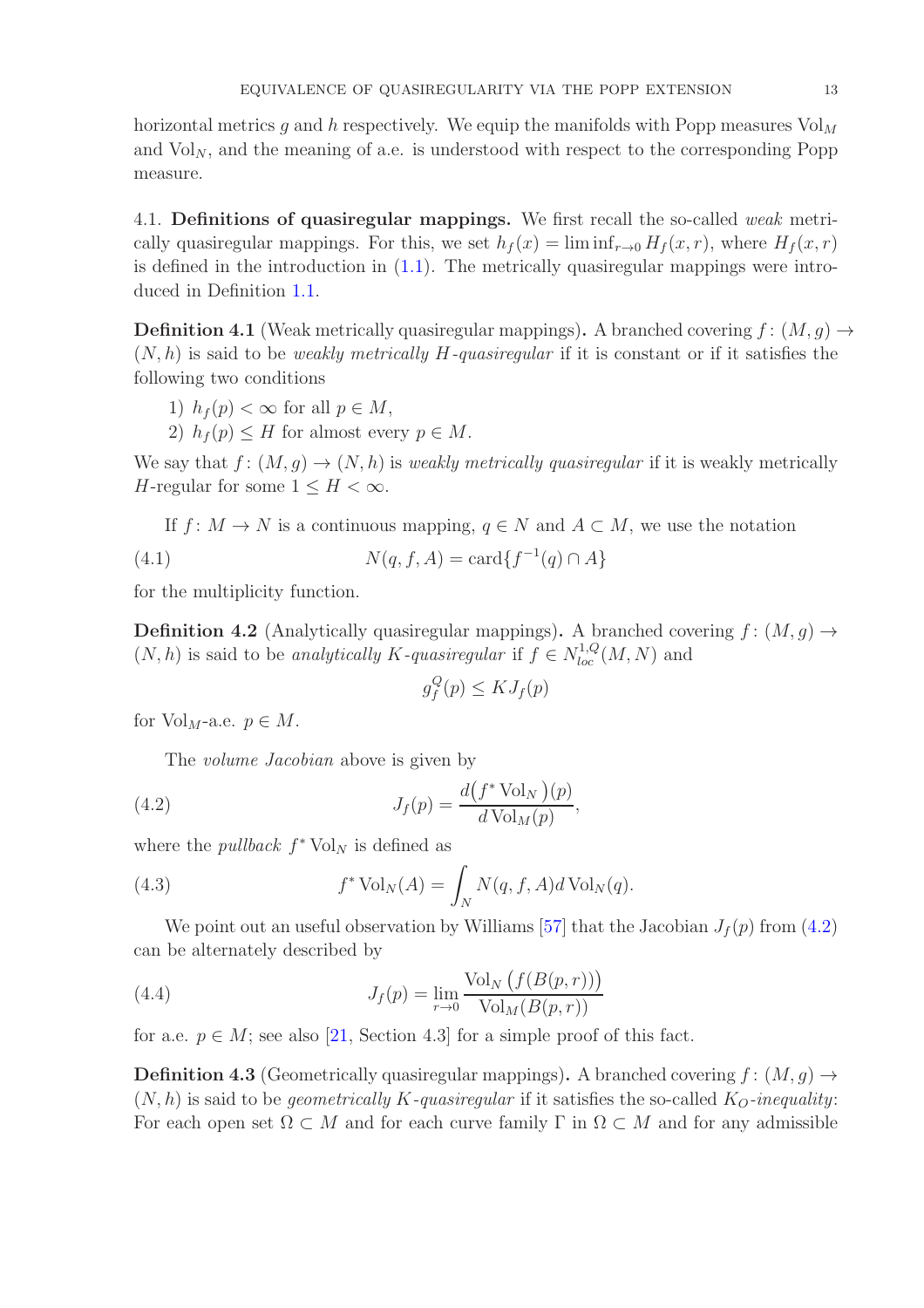function  $\rho$  for  $f(\Gamma)$ , there holds that

$$
\text{Mod}_Q(\Gamma) \le K \int_N N(q, f, \Omega) \rho^Q(q) d\text{Vol}_N(q).
$$

<span id="page-13-0"></span>4.2. Some basic facts about quasiregular mappings in subRiemannian manifolds. We proceed by collecting some results from the paper [\[22,](#page-40-8) Section 5] about quasiregular mappings between equiregular subRiemannian manifolds.

<span id="page-13-1"></span>**Proposition 4.4** (Proposition 5.15, [\[22\]](#page-40-8)). Let  $f : (M, g) \to (N, h)$  be a branched covering such that f is P-differentiable at  $p_0 \in M$ , then

$$
J_{Df(p_0)}(0) = J_f(p_0).
$$

Here  $Df(p_0)$  is the P-differential of f at  $p_0$ .

Let  $p_0 \in M$ . If a mapping  $f : (M, g) \to (N, h)$  is P-differentiable at  $p_0$ , then the P-differential  $Df(p_0)$  maps the horizontal distribution  $\mathcal{D}_{p_0}$  on M to the horizontal distribution  $\mathcal{D}_{f(p_0)}$  on N. This fact allows to define the maximal norm of the differential  $Df(p_0)$  as

<span id="page-13-6"></span>(4.5) 
$$
||Df(p_0)|| = \max_{v} \left\{ |Df(p_0)v|_{h} : v \in \mathcal{D}_{p_0} \text{ and } |v|_{g} = 1 \right\}
$$

$$
= \limsup_{r \to 0} \frac{L_f(p_0, r)}{r}
$$

Similarly, the minimal norm of the differential  $Df(p_0)$  is defined as

<span id="page-13-7"></span>(4.6) 
$$
||Df(p_0)||_s = \min_v \{ |Df(p_0)v|_h : v \in \mathcal{D}_{p_0} \text{ and } |v|_g = 1 \}
$$

$$
= \liminf_{r \to 0} \frac{l_f(p_0, r)}{r}.
$$

<span id="page-13-5"></span>**Lemma 4.5** (Lemma 5.18, [\[22\]](#page-40-8)). If  $f: M \to N$  is weak metrically H-quasiregular, then

(4.7) 
$$
\frac{\|Df(p_0)\|}{\|Df(p_0)\|_s} \leq H
$$

for a.e.  $p_0 \in M$ .

Let  $f: M \to N$  be a continuous mapping. The pointwise Lipschitz constant of f at  $p_0 \in M$  is defined as

Lip 
$$
f(p_0) = \limsup_{p \to p_0} \frac{d_h(f(p), f(p_0))}{d_g(p, p_0)}
$$
.

<span id="page-13-2"></span>**Lemma 4.6** (Lemma 5.19, [\[22\]](#page-40-8)). Let  $f : (M, g) \to (N, h)$  be a mapping P-differentiable at  $p_0 \in M$ . Then

<span id="page-13-4"></span>(4.8) 
$$
\text{Lip } f(p_0) = \|Df(p_0)\|.
$$

<span id="page-13-3"></span>**Proposition 4.7.** Let  $f: (M, g) \to (N, h)$  be an  $N_{loc}^{1,Q}(M, N)$ -mapping that is P-differentiable a.e. in M. Then Lip  $f$  is the minimal  $Q$ -weak upper gradient of  $f$ , i.e.

(4.9) g<sup>f</sup> = Lip f.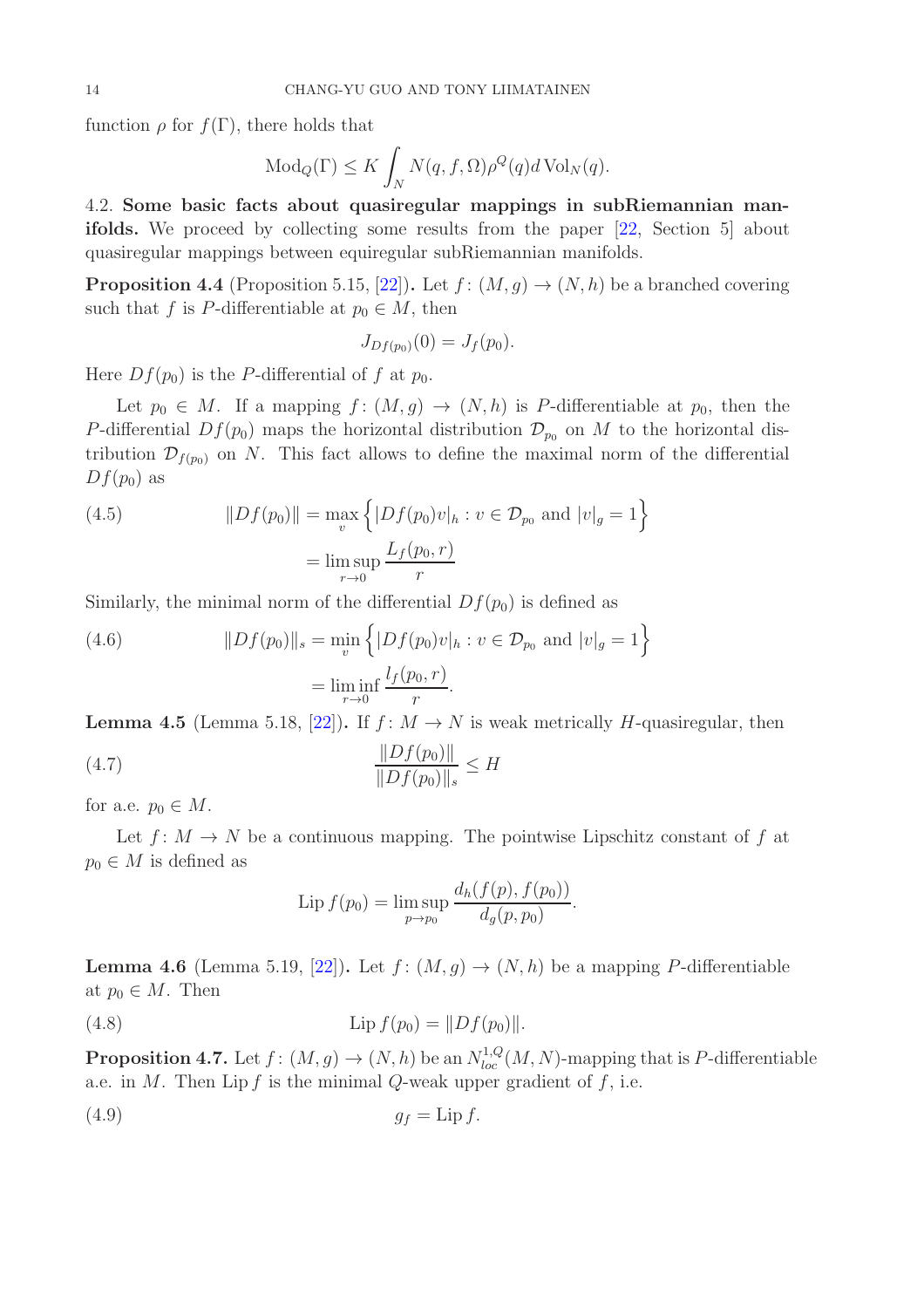Proof. The result is essentially proved in [\[22,](#page-40-8) Proposition 5.20]. Indeed, the assumption that f belongs to  $N_{loc}^{1,Q}(M, N)$  implies that Lip f is an Q-weak upper gradient of f (cf. [\[55,](#page-41-9) Lemma 5.1]). On the other hand, the assumption that  $f$  is  $P$ -differentiable a.e. implies, by the proof of Proposition 5.20 in [\[22\]](#page-40-8), that  $g_f \geq \text{Lip } f$ .

<span id="page-14-1"></span>**Lemma 4.8** (Proposition 4.18, [\[21\]](#page-40-16)). If  $f : (M, g) \to (N, h)$  is analytically quasiregular, then  $J_f(p) > 0$  for a.e.  $p \in M$ .

The following estimate on the volume Jacobian is well-known in different setting; see for instance [\[55,](#page-41-9) [56,](#page-41-10) [57\]](#page-41-12).

<span id="page-14-0"></span>**Lemma 4.9.** Let  $f: (M, q) \to (N, h)$  be a branched covering that is P-differentiable a.e. in M. Then for each  $p \in M$ , there exist a radius  $r_p > 0$  and a constant C, depending only on p and  $f(p)$ , such that for Vol<sub>M</sub>-a.e.  $p_0 \in B(p, r_p)$ 

$$
C^{-1}||Df(p_0)||_s^Q \le J_f(p_0) \le C||Df(p_0)||^Q.
$$

Proof. The claim is a consequence of the fact that equiregular manifolds of homogeneous dimension Q are locally Ahlfors Q-regular. Indeed, for each point p, we may find  $r_p > 0$ and  $r_{f(p)} > 0$  such that the balls  $B(p, r_p)$  and  $B(f(p), r_{f(p)})$  are relatively compact and both the metric measure spaces  $(B(p, r_p), d_g, \text{Vol}_M)$  and  $(B(f(p), r_{f(p)}), d_h, \text{Vol}_N)$  are Ahlfors Q-regular with constant C, i.e.,

$$
C^{-1}r^Q \le \text{Vol}_M(B(p_0, r)) \le Cr^Q
$$

for each  $p_0 \in B(p, r_p)$  with  $B(p_0, r) \subset B(p, r_p)$  and

$$
C^{-1}r^{Q} \leq \text{Vol}_{N}\left(B(f(p_{0}), r)\right) \leq Cr^{Q}
$$

for each  $B(f(p_0), r) \subset B(f(p), r_{f(p)})$ .

Fix such a point  $p_0$  with the additional property that [\(4.4\)](#page-12-2) holds and fix an  $\varepsilon > 0$ . Then it follows that there exists  $r_0 > 0$  such that for each  $r \in (0, r_0)$ 

$$
f\big(B(p_0,r)\big)\subset B\big(f(p_0),r(\mathrm{Lip}\,f(p_0)+\varepsilon)\big).
$$

Thus

(4.10) 
$$
\frac{\text{Vol}_N\left(f(B(p_0,r))\right)}{\text{Vol}_M\left(B(p_0,r)\right)} \leq \frac{\text{Vol}_N\left(B\left(f(p_0), r\left(\text{Lip }f(p_0) + \varepsilon\right)\right)\right)}{\text{Vol}_M\left(B(p_0,r)\right)}.
$$

When  $r$  is sufficiently small, we have

$$
\operatorname{Vol}_N\left(B\big(f(p_0), r\left(\operatorname{Lip} f(p_0) + \varepsilon\right)\right) \le C r^Q (\operatorname{Lip} f(p_0) + \varepsilon)^Q
$$

and

$$
Vol_M (B(p_0, r)) \ge C^{-1} r^Q.
$$

Consequently, we conclude that

$$
J_f(p_0) = \lim_{r \to 0} \frac{\text{Vol}_N \left( f(B(p_0, r)) \right)}{\text{Vol}_M \left( B(p_0, r) \right)}
$$
  
\$\leq \lim\_{r \to 0} \frac{Cr^Q(\text{Lip } f(p\_0) + \varepsilon)^Q}{{C^{-1}r^Q}} \leq C^2(\text{Lip } f(p\_0) + \varepsilon)^Q\$.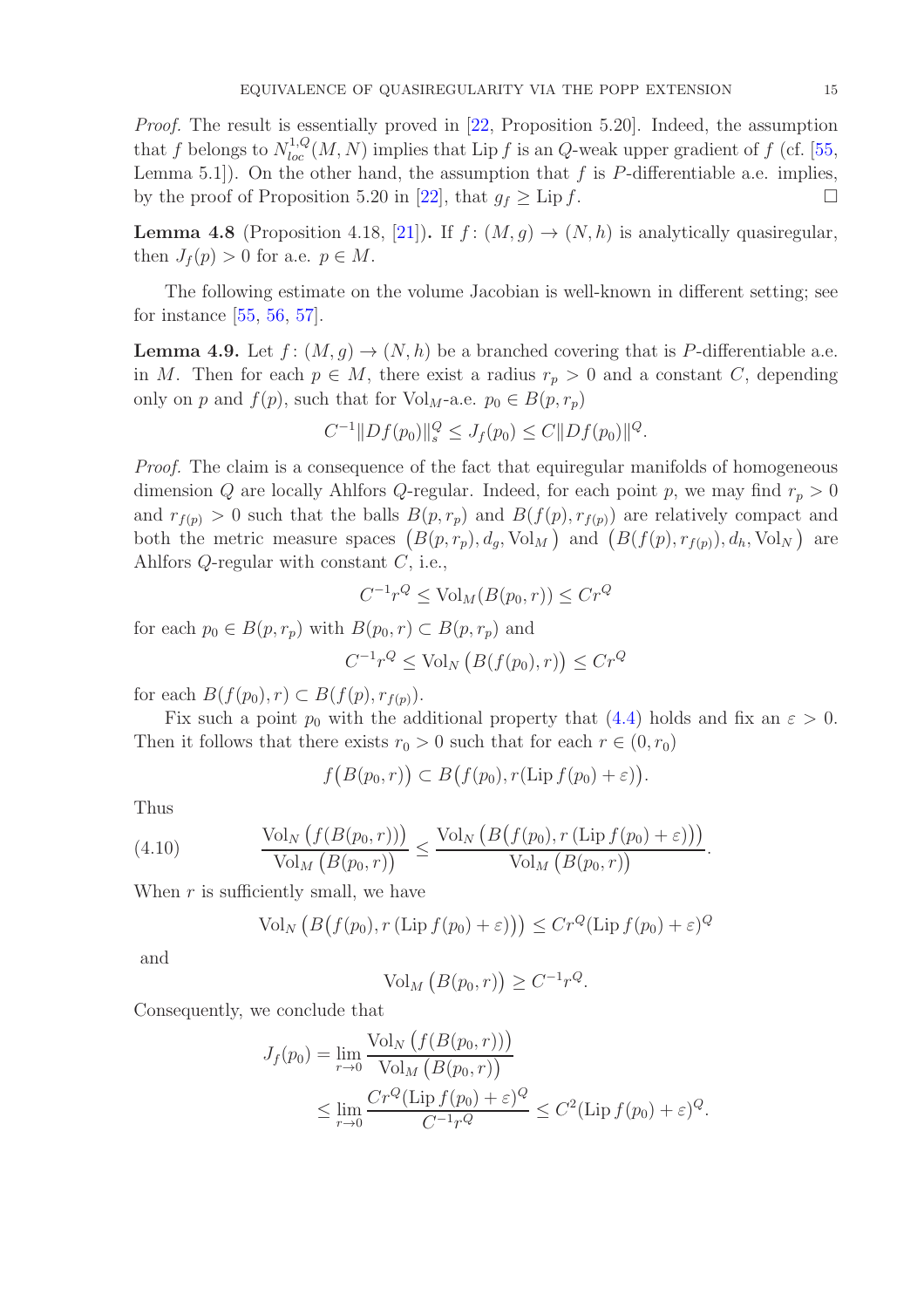The right-hand side inequality of the claim follows immediately by sending  $\varepsilon \to 0$ . The proof of the left-hand side is similar and we omit it here.  $\Box$ 

<span id="page-15-2"></span>Remark 4.10. i) We are not aware if there is a simple argument that shows the constant  $C$  appearing in Lemma [4.9](#page-14-0) can be taken to be 1. This improvement would be useful when one tries to show the equivalences of 1, 2, 4) and 5) in Corollary [1.3](#page-4-0) directly, since the inequalities become equalities for 1-quasiregular mappings. On the other hand, these estimates are not sharp for general K-quasiregular mappings. To obtain sharper relations of the estimates in Lemma [4.9,](#page-14-0) we will use the local Popp extensions introduced in the next section.

ii) Note that if  $f \in N_{loc}^{1,Q}(M, N)$  is a branched covering with  $J_f > 0$  a.e. in M, then it follows from Proposition [3.6](#page-11-1) and Proposition [4.4](#page-13-1) that f is P-differentiable at a.e.  $p \in M$ and the P-differential  $Df(p)$ :  $\mathbb{G}_p \to \mathbb{G}_{f(p)}$  is a Carnot group isomorphism. In particular, f is a contact mapping and the pushforward  $f_* : \mathcal{D}_M \to \mathcal{D}_N$  is injective a.e. in M. Recall also that (cf. Section [3.2\)](#page-10-0) the standard chain rule holds for our mapping  $f$ . We will use these facts in Section [5.2.](#page-20-0)

## 5. The Popp extension of a horizontal metric

<span id="page-15-1"></span><span id="page-15-0"></span>5.1. The construction of a Popp extension. In this section we construct local extensions for a horizontal metric on an equiregular subRiemannian manifold. An extension of a horizontal metric is a local Riemannian metric on the manifold. Any such extension will be called a Popp extension of the horizontal metric or a local Popp extension if we wish to emphasize the localness of the construction. A Popp extension is constructed from the Lie bracket structure of a subRiemannian manifold together with its horizontal metric.

The construction depends on an adapted frame, and in general, the construction cannot be applied consistently globally on a general subRiemannian manifold <sup>3</sup>. We will work out the reason for this in some detail.

Even though Popp extensions themselves are not globally well-defined, we can still use them to define distortion between two horizontal metrics invariantly and globally on an equiregular subRiemannian manifold. The distortion is encoded in a matrix valued function on the subRiemannian manifold that is constructed from two Popp extensions, and which has a well defined eigenvalue equation. Estimating the corresponding eigenvalues turns out to be the key ingredient in our main proof of the equivalences of various definitions of quasiregular mappings between subRiemannian manifolds.

We begin by constructing a local Popp extension for a given horizontal metric and by finding a general formula for the Popp extension. Given a point on the manifold, a Popp extension is a local inner product for tangent vectors of the manifold near the point. Thus we can consider it as a local Riemannian metric.

A Popp extension is the inner product constructed alongside with the construction of the Popp measure. The construction is well known, but we find explicit formulas for the extension are hard to come by in the literature. We will closely follow the extremely clear presentation of Barilari and Rizzi [\[4\]](#page-39-11) on this matter.

 $\overline{3W}$  thank Prof. Enrico Le Donne for pointing out this to us.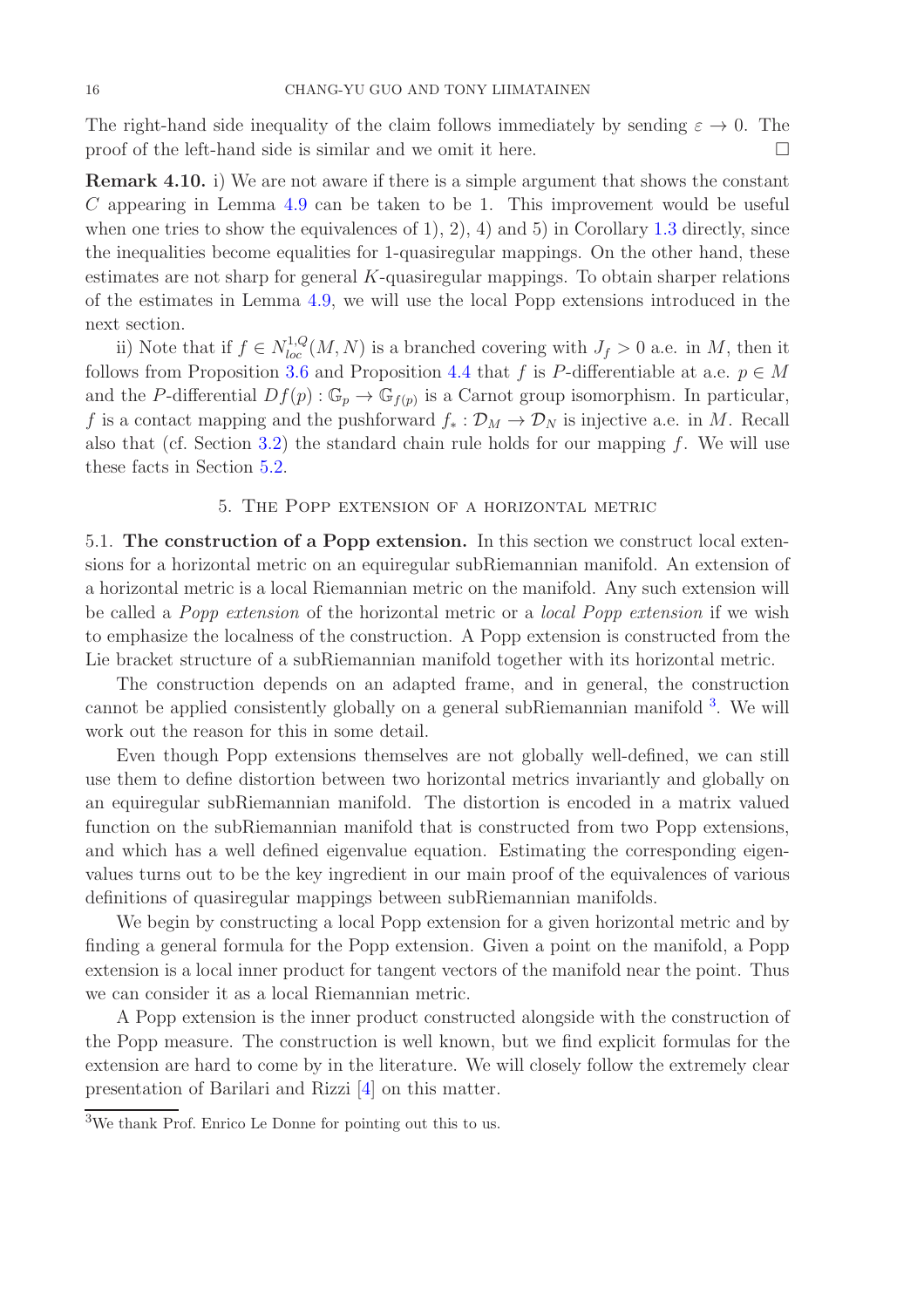Our construction of the Popp extension yields equivalent formulas to those derived in [\[4\]](#page-39-11). The main difference is that we construct the Popp extension with respect to an adapted frame  $X = (X_1, \ldots, X_n)$  without the assumption that the horizontal part of the frame  $(X_1, \ldots, X_k)$  is orthonormal. (Here  $n = \dim M$  and k is the rank of the distribution D.) The reason for lifting the assumption of orthonormality of  $(X_1, \ldots, X_k)$  is that the distortion function, which we will define later, depends on two different horizontal metrics. Of course, in this case the frame  $(X_1, \ldots, X_k)$  for  $\mathcal D$  is in general non-orthonormal with respect to at least one of the horizontal metrics.

We now recall a few definitions. As introduced in Section [2,](#page-5-0) a subRiemannian manifold admits a nilpotentization, which is the graded vector space

$$
gr(\mathcal{D})=\mathcal{D}\oplus \mathcal{D}^2/\mathcal{D}\oplus \cdots \oplus \mathcal{D}^m/\mathcal{D}^{m-1}.
$$

The whole tangent bundle of the subRiemannian manifold can then locally be identified with this grading by choosing an adapted frame  $X = (X_1, X_2, \ldots, X_n)$  on an open set of TM. This identification is sometimes stated as there being a non-canonical isomorphism between  $T_pM$  and  $gr_p(\mathcal{D}), p \in M$  (see e.g. [\[4\]](#page-39-11)). We can rephrase this statement by saying that choosing local adapted frames to cover the manifold does not (in general) yield a global isomorphism between  $TM$  and  $qr(\mathcal{D})$ .

If X is an adapted frame, then the equivalence class of  $(X_{k_{s-1}+1}, X_{k_{s-1}+2}, \ldots, X_{k_s})$  is a basis for  $\mathcal{D}^s/\mathcal{D}^{s-1}$ ,  $s = 1, \ldots, m$ . We use the notation  $\mathcal{D} = \mathcal{D}^1$  (also  $k = k_1$ ) and set  $\mathcal{D}^0 = 0$  here and in what follows. We call  $\mathcal{D}^s$  the  $s^{th}$  layer.

We use the notion of *adapted structure constants* introduced in [\[4\]](#page-39-11). Let us take  $X =$  $(X_1, X_2, \ldots, X_n)$  to be an adapted basis. Then the s<sup>th</sup> adapted structure constants are defined by the formula

$$
[X_{i_1}, [X_{i_2}, \ldots, [X_{i_{s-1}}, X_{i_s}]]] = b_{i_1 i_2 \cdots i_s}^{\beta} X_{\beta} \text{ mod } \mathcal{D}^{s-1},
$$

where  $1 \leq i_1, \ldots, i_s \leq k$  and Einstein summation over  $\beta = k_{s-1} + 1, \ldots, k_s$  is implied. If  $(\omega^1, \omega^2, \dots, \omega^n)$  is a dual basis to X, then the above is equivalent to

$$
b_{i_1i_2\cdots i_s}^{\alpha} = \omega^{\alpha} ([X_{i_1}, [X_{i_2}, \ldots, [X_{i_{s-1}}, X_{i_s}]]]) , \quad \alpha \in \{k_{s-1}+1, \cdots, k_s\}.
$$

This is well defined by the elementary fact that  $\omega^{\alpha}$ ,  $\alpha = k_{s-1} + 1, \ldots, k_s$ , annihilates  $\mathcal{D}^{s-1}$ and all the lower layers.

**Proposition 5.1.** (Local Popp extension) Let  $(M, g)$  be an equiregular subRiemannian manifold of step m. Let  $p \in M$  and let  $(X_1, X_2, \ldots, X_n)$  be an adapted frame on an open neighborhood U of p. Then in this adapted frame the Popp extension  $\overline{g}$  of the horizontal metric  $q$  has the block diagonal form

$$
\overline{g} = \begin{bmatrix} g & 0 & 0 & 0 \\ 0 & g_2 & 0 & 0 \\ 0 & 0 & \ddots & 0 \\ 0 & 0 & 0 & g_m \end{bmatrix}.
$$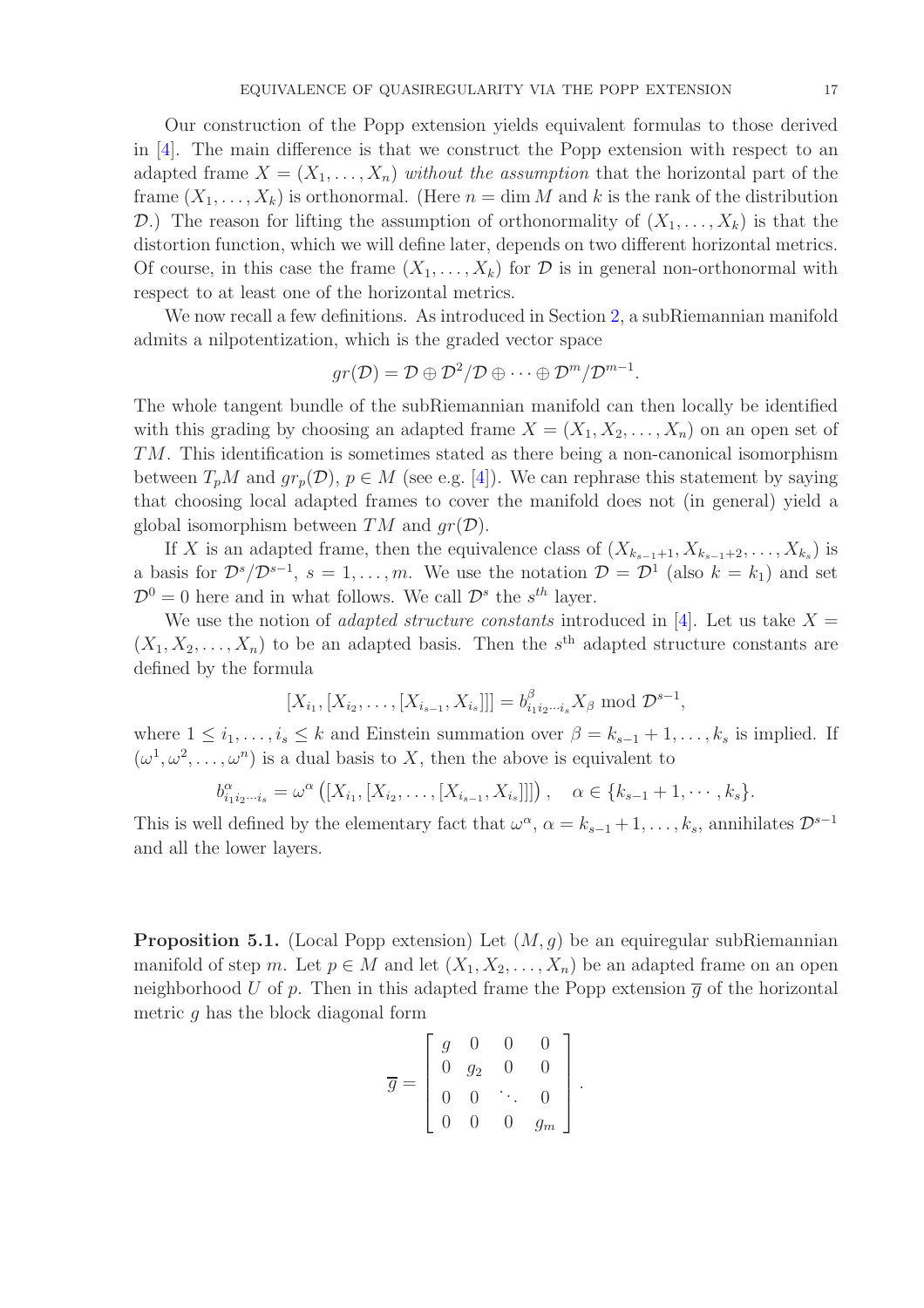Here the block matrices  $g_s$  constitute an inner product for the vector spaces spanned by  $X_{k_{s-1}+1}, \ldots, X_{k_s}, s = 1, \ldots, m$ . The inverse metric  $\overline{g}^{-1}$  has blocks  $g_s^{-1}$  with components

$$
g_s^{\alpha\beta} = g(b^{\alpha}, b^{\beta}), \quad \alpha, \beta \in \{k_{s-1}+1, \ldots, k_s\}.
$$

This notation means

$$
g_s^{\alpha\beta} = b_{i_1i_2\cdots i_s}^{\alpha} g^{i_1j_1} g^{i_2j_2} \cdots g^{i_sj_s} b_{j_1j_2\cdots j_s}^{\beta},
$$

where we have denoted the components of the inverse of the horizontal metric by upper indices.

Proof. This is essentially proven in [\[4\]](#page-39-11) (see also [\[44\]](#page-41-13)) in a setting where one uses a local orthonormal adapted frame for  $\mathcal D$  instead of a general local adapted frame  $(X_1, \ldots, X_k)$ for  $D$  we use. Thus, we only sketch the proof.

Using an *orthonormal* basis for  $D$  it was shown in [\[4,](#page-39-11) Eq. 24] that in their notation

$$
B_s^{\alpha\beta} = \sum_{i_1,i_2,\dots,i_s}^k b_{i_1i_2\cdots i_s}^{\alpha} b_{i_1i_2\cdots i_s}^{\beta},
$$

 $\alpha, \beta \in \{k_{s-1}+1,\ldots,k_s\}$ . Going through the same calculations as there to derive this formula, we find that in general the inverse  $g_s^{-1}$  of the s<sup>th</sup> block matrix  $g_s$  has the components

$$
g(b^{\alpha}, b^{\beta}).
$$

Here, for  $\alpha, \beta \in \{k_{s-1}+1,\ldots,k_s\}$  each  $b^{\alpha}$  and  $b^{\beta}$  are the  $s^{\text{th}}$  adapted structure constants considered as s-tensors on the horizontal space  $\mathcal{D}$ . The inner product  $g(b^{\alpha}, b^{\beta})$  of  $b^{\alpha}$  and  $b^{\beta}$  is then just

$$
g(b^{\alpha},b^{\beta})=b^{\alpha}_{i_1i_2\cdots i_s}g^{i_1j_1}g^{i_2j_2}\cdots g^{i_sj_s}b^{\beta}_{j_1j_2\cdots j_s},
$$

where the Einstein summation is implied in the indices  $i_l, j_l \in \{1, \ldots, k\}, l = 1, \ldots, s$ . That is, by the usual convention of denoting by upper indices the components of the inverse of a Riemannian metric, we have that

$$
g_s^{\alpha\beta} = g(b^{\alpha}, b^{\beta}) = b^{\alpha}_{i_1 i_2 \cdots i_s} g^{i_1 j_1} g^{i_2 j_2} \cdots g^{i_1 j_1} b^{\beta}_{j_1 j_2 \cdots j_s}
$$

.

We have now constructed the inverses of the blocks of the Popp extension  $\overline{g}$  of g. The matrices  $(g_s^{\alpha\beta})$  are invertible [\[4,](#page-39-11) p.9] concluding the proof.

We proceed by studying how a Popp extension transforms under a change of adapted frames.

<span id="page-17-0"></span>**Proposition 5.2.** Let  $(M, g)$  be a subRiemannian manifold. Let  $(X_1, X_2, \ldots, X_n)$  and  $(Y_1, Y_2, \ldots, Y_n)$  be two sets of adapted frames near  $p \in M$ . Let T be the change of frame transformation from  $X$ -frame to  $Y$ -frame, i.e.,

$$
Y_i = T_i^j X_j.
$$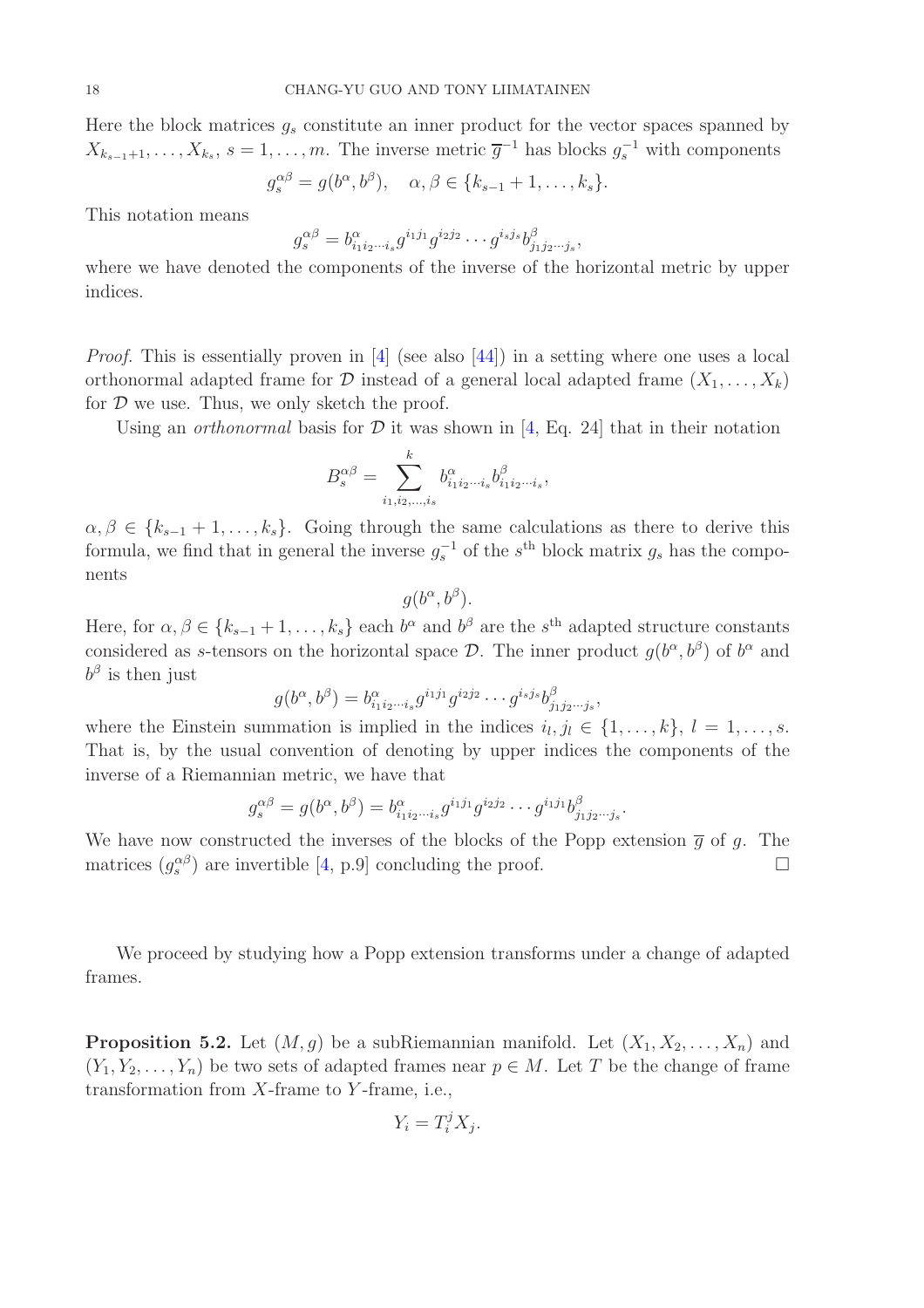Then T is lower block triangular

$$
T = \begin{bmatrix} T & 0 & 0 & 0 \\ \# & T_2 & 0 & 0 \\ \# & \# & \ddots & 0 \\ \# & \# & \# & T_m \end{bmatrix}.
$$

Let  $\overline{g}$  and  $\widetilde{g}$  be the Popp extensions of g constructed with respect to frames X and Y respectively. Then the blocks  $g_s$  and  $\tilde{g}_s$ ,  $s = 1, \ldots, m$ , of  $\overline{g}$  and  $\tilde{g}$  satisfy

$$
g_s = T_s^T \widetilde{g}_s T_s.
$$

*Proof of Proposition [5.2.](#page-17-0)* Since both of the frames X and Y are adapted, T is lower block triangular with respect to basis X and Y. We denote the diagonal blocks of T by  $T_s$ , with the convention that  $T_1 = T$ .

Let  $s = 1, \ldots, m$  and let  $\overline{g}$  and  $\widetilde{g}$  be the Popp extensions of g relative to frames  $X = (X_1, \ldots, X_n)$  and  $Y = (Y_1, \ldots, Y_n)$  respectively. We make the following convention. We denote the adapted structure constants with respect to the frame  $X$  by

$$
b_{i_1\cdots i_s}^\alpha
$$

and we use the (physicists') primed indices notation

$$
b_{i'_1\cdots i'_s}^{\alpha'}
$$

to denote the adapted structure constants with respect to the other frame  $Y$ . We also denote the components of  $g_s^{-1}$  and  $\tilde{g}_s^{-1}$  by  $g_s^{\alpha\beta}$  and  $g_s^{\alpha'\beta'}$  $\alpha'_{s}^{\alpha'\beta'}$  respectively. Here  $\alpha, \alpha'\beta, \beta' =$  $k_{s-1} + 1, \ldots, k_s$ . We also remind that we use the Einstein summation convention.

We note that if  $\omega = (\omega^1, \dots, \omega^n)$  is a dual basis of X and  $\eta = (\eta^1, \dots, \eta^n)$  is a dual basis of  $Y$ , then we have the standard formula

 $\eta = T^{-T}\omega$ 

on how a change of basis induces a change of the dual basis. Since  $T^{-T}$  is upper block triangular, it follows that

$$
b_{i'_1\cdots i'_s}^{\alpha'} = \eta^{\alpha'}([X_{i'_1}, [X_{i'_2}, \ldots, [X_{i'_{s-1}}, X_{i'_s}]]]) = (T_s^{-T} \omega(s))^{\alpha'}[X_{i'_1}, [X_{i'_2}, \ldots, [X_{i'_{s-1}}, X_{i'_s}]]]
$$
  
+ a linear combination of  $\omega_l$ ,  $l > n_s$ , operating on  $[X_{i'_1}, [X_{i'_2}, \ldots, [X_{i'_{s-1}}, X_{i'_s}]]]$ 

<span id="page-18-0"></span>(5.1) 
$$
= (T_s^{-T} \omega(s))^{\alpha'} ([X_{i'_1}, [X_{i'_2}, \ldots, [X_{i'_{s-1}}, X_{i'_s}]]].
$$

Here we have denoted

$$
\omega(s) = (\omega^{k_{s-1}+1}, \ldots, \omega^{k_s})
$$

and we understand that the notion

$$
(T_s^{-T}\omega(s))^{\alpha'}
$$

refers to the  $(\alpha' - k_{s-1})^{th}$  element of the  $(k_s - k_{s-1})$ -vector  $T_s^{-T}\omega(s)$ .

The last equality in [\(5.1\)](#page-18-0) holds since dual vectors  $\omega^l$ ,  $l > n_s$ , annihilate all the lower layers  $\mathcal{D}_t$ ,  $t \leq s$ . This follows from the definition of a dual frame and from the fact that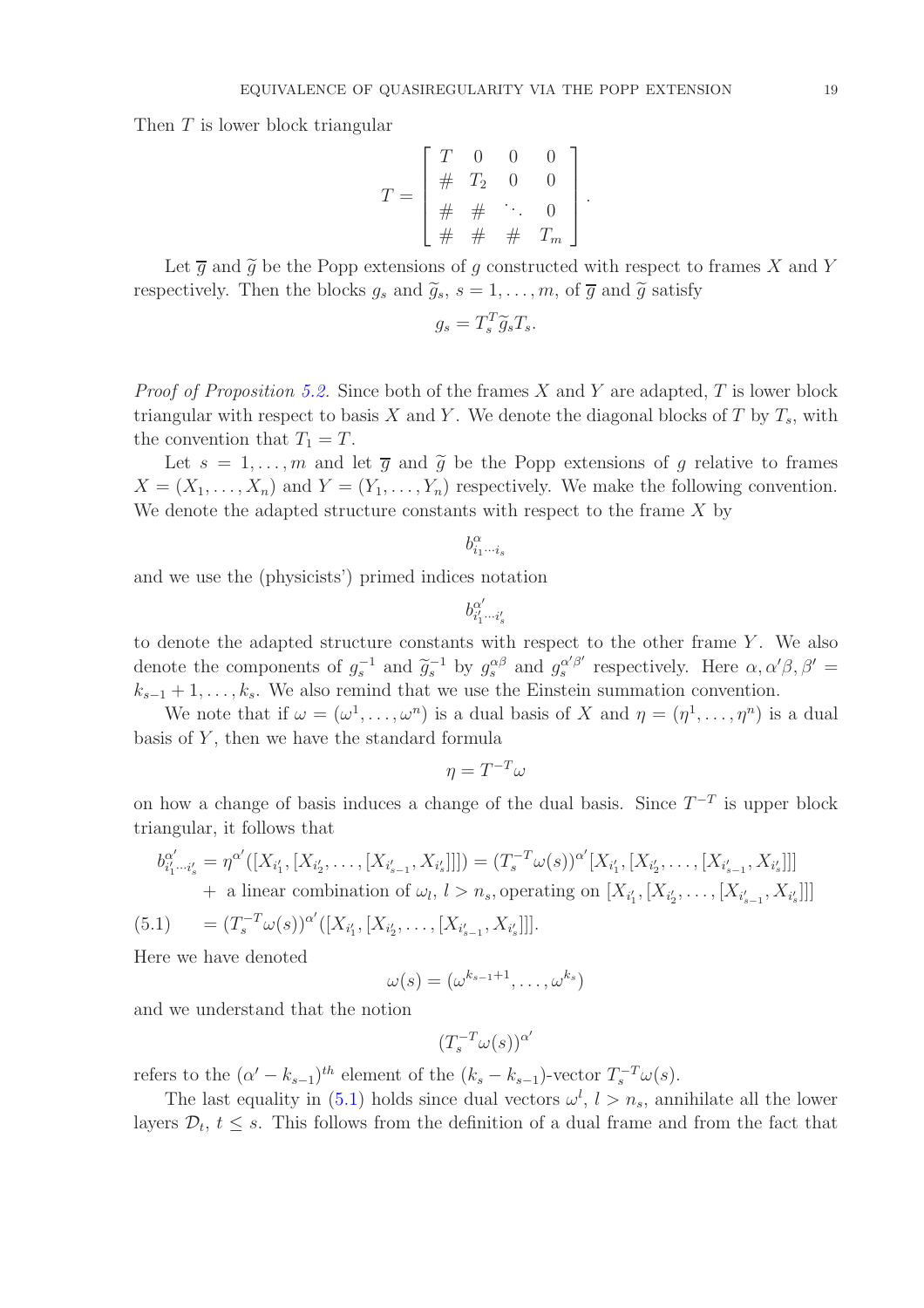the frame itself is adapted. Thus we have

$$
b^{\alpha'}_{i'_1\cdots i'_s}=(T_s^{-T})^{\alpha'}_{\phantom{\alpha'}\alpha}b^{\alpha}_{i'_1\cdots i'_s}.
$$

Here we have denoted the components of the blocks of T by  $(T_s)_{\alpha}^{\alpha}$  thus satisfying

$$
Y_{\alpha'} = (T_s)_{\alpha'}^{\ \alpha} X_{\alpha}, \quad \alpha, \alpha' \in \{k_{s-1}+1, \ldots, k_s\}
$$

and

$$
(T_s^{-T})^{\alpha'}_{\ \alpha} = (T_s^{-1})_{\alpha}^{\ \alpha'}.
$$

We now have that

$$
g_s^{\alpha\beta} = g(b^\alpha, b^\beta),
$$

and by the multilinearity of the nested brackets we also have

$$
b^{\alpha'}_{i'_1i'_2\cdots i'_s} = (T_s^{-1})_{\alpha}^{\alpha'} b^{\alpha}_{i_1i_2\cdots i_s} T_{i'_1}^{i_1} T_{i'_2}^{i_2} \cdots T_{i'_s}^{i_s}.
$$

By the tensoriality of the horizontal metric we have

$$
g^{i'j'} = (T^{-1})_i{}^{i'} (T^{-1})_j{}^{j'} g^{ij}.
$$

Consequently, plugging in these transformation rules, we have that

$$
g_s^{\alpha'\beta'} = (T_s^{-T})_{\alpha}^{\alpha'} \tilde{g}_s^{\alpha\beta} (T_s^{-T})_{\beta}^{\beta'}.
$$

That is,

$$
\widetilde{g}_s = T_s^T g_s T_s.
$$

We record the following fact: If the Popp extension  $\overline{q}$  of q would be a proper 2-tensor field on  $M$  it would change under the change of an adapted frame (or any frame in general) as  $\overline{g} \hookrightarrow T^T \overline{g} T$ . Proposition [5.2](#page-17-0) above shows that instead  $\overline{g}$  transforms as

$$
\overline{g} \hookrightarrow \text{diag}(T)^T \overline{g} \text{ diag}(T).
$$

Here diag(T) stands for the block diagonal matrix with the block matrices  $T_i$ ,  $i = 1, \ldots, m$ , as its diagonal blocks. It follows that the Popp extension does not constitute a well defined inner product for TM, but instead yields an inner product for  $qr(\mathcal{D})$ .

**Corollary 5.3.** Let  $(M, g)$  be an equiregular subRiemannian manifold with horizontal metric q. The Popp extension  $\overline{q}$  of q defines an inner product for  $qr(\mathcal{D})$ .

Proof. Cover M by an open sets where on each open set an adapted frame is defined. Adapted frame induces a local frame for  $qr(\mathcal{D})$ . The transformation rule

$$
\overline{g} \hookrightarrow \text{diag}(T)^T \overline{g} \text{ diag}(T).
$$

shows that on the overlap of the open sets, the inner product defined with respect to different adapted frames agree. This completes the proof.

We remark that a local Popp extension defined on an open neighborhood of  $p \in M$  can be continued (from a slightly smaller open neighborhood  $V$  of  $p$ ) to a global Riemannian metric on  $M$  by using a partition of unity. Of course this continuation then has little to do with the subRiemannian structure or the horizontal metric outside V in this case.

 $\Box$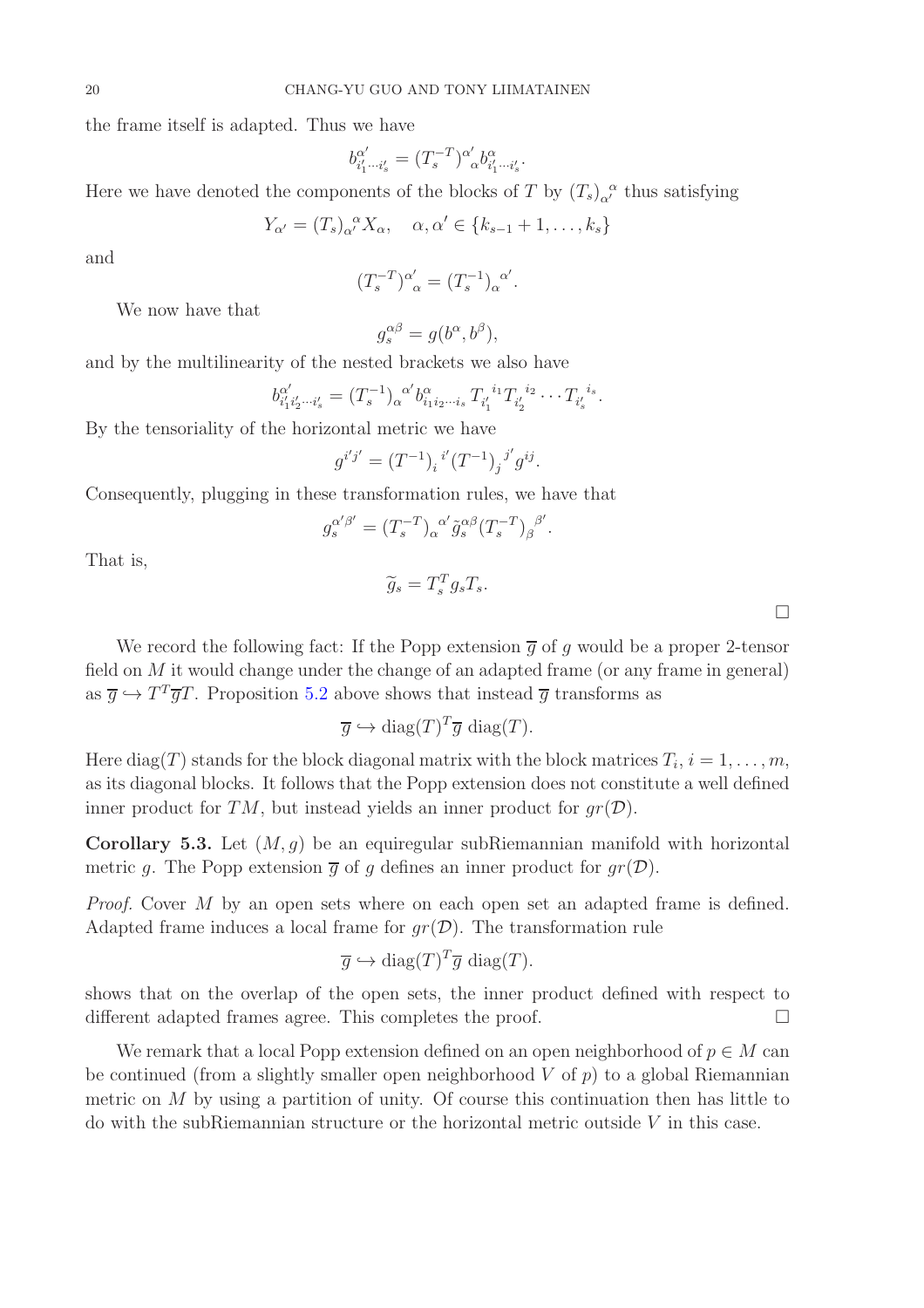As we go on, we will see that even though the Popp extension is local, it contains useful information for the study of quasiregularity in the subRiemannian setting.

<span id="page-20-0"></span>5.2. Comparing two Popp extensions. We will later give a new definition of quasiregular mappings between subRiemannian manifolds using two Popp extensions  $\overline{q}$  and  $\overline{h}$  of two horizontal metrics q and  $h$ . To show that the resulting definition is equivalent to the standard ones in the literature, we will need to compare eigenvalues of the distortion *matrix*  $\overline{g}^{-1}h$  of the Popp extensions of two horizontal metrics g and h. The notation  $\overline{g}^{-1}$ here means the inverse of  $\overline{g}$ .

The approach is a natural generalization of the one introduced in [\[37\]](#page-40-10) to define quasiregular mappings between Riemannian manifolds. In [\[37\]](#page-40-10) the distortion matrix is called a *distortion tensor*, since in that case  $\overline{g}^{-1} \overline{h}$  is a true  $\begin{pmatrix} 1 \\ 1 \end{pmatrix}$ <sup>1</sup></sup>/<sub>1</sub>)-tensor field on  $M$  in the standard sense. Even though in our situation  $\overline{g}^{-1}\overline{h}$  is (typically) not a tensor field, it still has well defined eigenvalues.

**Proposition 5.4.** Let M be an equiregular subRiemannian manifold and let q and h be two horizontal metrics on it. The eigenvalues of the distortion matrix  $\bar{g}^{-1}\bar{h}$  are well defined, i.e. independent of the choice of the adapted frame used in the construction of the Popp extensions  $\overline{q}$  and  $\overline{h}$ . In particular, the eigenvalues of the distortion matrix are the same in any frame.

*Proof.* Let  $\overline{q}$ ,  $\overline{h}$  be local Popp extensions of q and h constructed with respect to the (same) adapted frame X, and let  $\tilde{q}$ ,  $\tilde{h}$  be those constructed with respect to another adapted frame Y. The eigenvalues of  $\overline{g}^{-1}\overline{h}$  are defined by its diagonal blocks  $g_s^{-1}h_s$ ,  $s = 1, \ldots, m$ .

Under the change of adapted basis, we have by Proposition [5.2](#page-17-0) that

$$
\widetilde{g}^{-1}\widetilde{h} = T^{-1}\overline{g}^{-1}\overline{h}T,
$$

where T (and thus also  $T^{-1}$ ) is lower block triangular. Thus the matrix on the right hand side is lower block diagonal. It follows that its eigenvalues are determined by the eigenvalues of its diagonal blocks.

These diagonal blocks are of the form

$$
T_s^{-1}g_s^{-1}h_sT_s.
$$

These have the same eigenvalues as  $g_s^{-1}h_s$  by similarity. Thus the eigenvalues are well defined.

The latter claim follows since *any* change of frames induces a similarity transformation of  $\bar{g}^{-1}$ h which we have now shown to have a well defined eigenvalue equation. This concludes the proof.  $\Box$ 

The following result, which gives estimates for the eigenvalues of the distortion matrix, will be of key importance in our later proofs.

<span id="page-20-1"></span>**Proposition 5.5.** Let  $g$  and  $h$  be two horizontal metrics. Let us denote the eigenvalues of  $g^{-1}h$  by  $\lambda_1 \leq \cdots \leq \lambda_k$  arranged in increasing order, and denote the eigenvalues of the distortion matrix  $\overline{g}^{-1} \overline{h}$  by  $\mu_1 \leq \mu_2 \leq \cdots \leq \mu_n$  also arranged in increasing order.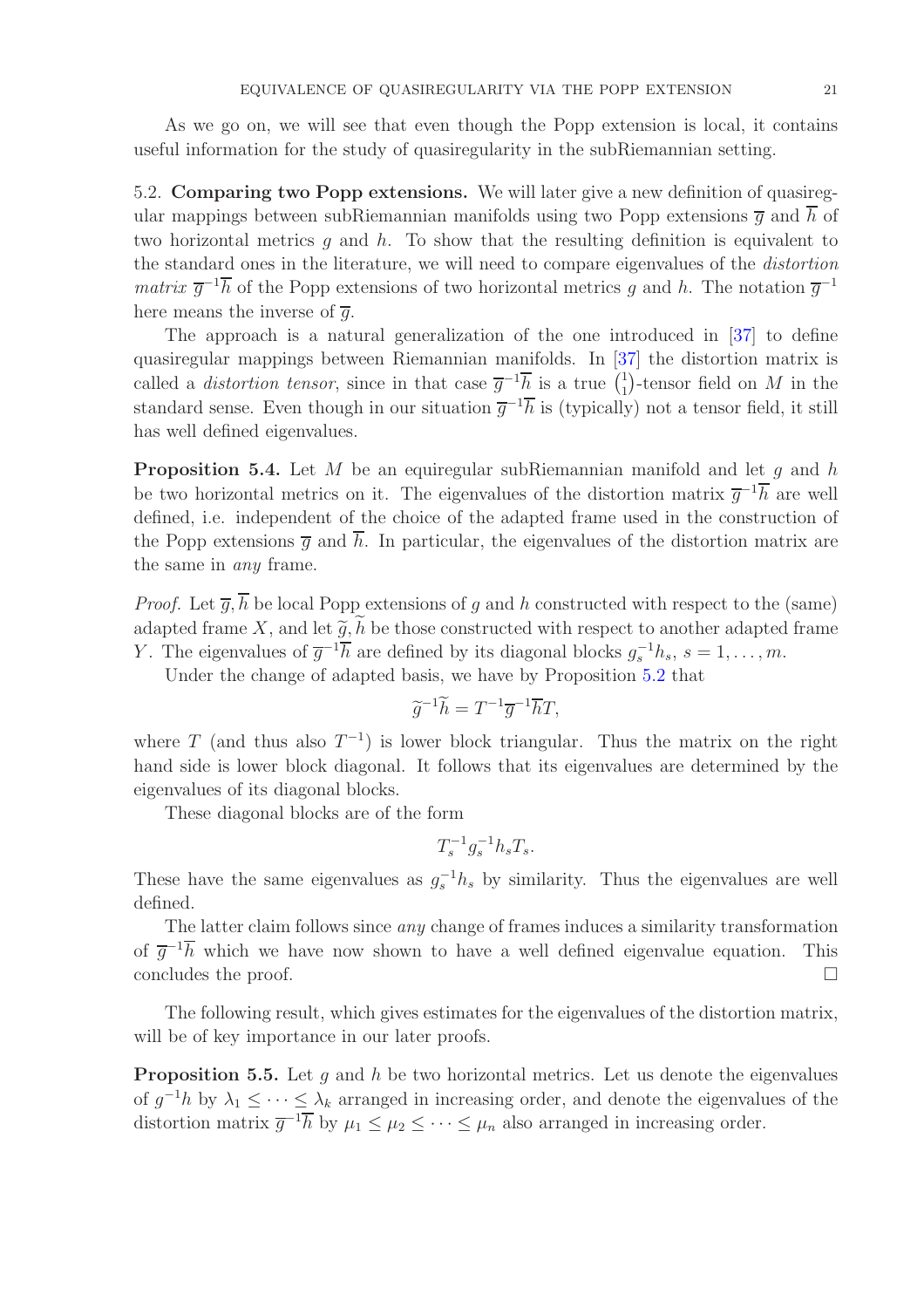For eigenvalue calculations we can assume that the distortion matrix  $\overline{g}^{-1}h$  is of the block diagonal form

$$
\overline{g}^{-1}\overline{h} = \begin{bmatrix} g^{-1}h & 0 & 0 & 0 \\ 0 & g_2^{-1}h_2 & 0 & 0 \\ 0 & 0 & \ddots & 0 \\ 0 & 0 & 0 & g_m^{-1}h_m \end{bmatrix}
$$

.

If  $\mu_s$  is an eigenvalue of a block of  $g_s^{-1}h_s$ , then it satisfies the bounds

<span id="page-21-0"></span>
$$
\mu_s \leq \lambda_k^s
$$
 and  $\mu_s \geq \lambda_1^s$ .

Consequently, the eigenvalues  $\mu_l$ ,  $l = 1, \ldots, n$ , of the distortion matrix  $\overline{g}^{-1}\overline{h}$  satisfy

(5.2) 
$$
\lambda_1^{Q-1}\lambda_k \le \det(\overline{g}^{-1}\overline{h}) \le \lambda_1 \lambda_k^{Q-1}.
$$

*Proof.* Let  $X = (X_1, \ldots, X_n)$  be an adapted frame, and let  $(\omega^1, \omega^2, \ldots, \omega^n)$  be its dual frame. The eigenvalues of of the distortion matrix are given by the block diagonal matrix that has  $g_s^{-1}h_s$ ,  $s = 1, \ldots, m$ , as its blocks by the previous proposition. Let us calculate the claimed bounds for the eigenvalues of the blocks  $g_s^{-1}h_s$ . To ease the calculations, we assume that the local frame  $(X_1, \ldots, X_k)$  for  $\mathcal D$  is h-orthonormal (i.e. orthonormal with respect to  $h$ ). This is justified by the previous proposition on the invariance of the eigenvalues.

Let  $s \in \{1, \ldots, m\}$ . We will consider the bilinear form  $(g_s^{-1})^{\alpha\beta} = g(b^{\alpha}, b^{\beta})$  as a composition of linear mappings. Let us define

$$
b: (\mathcal{D}^s/\mathcal{D}^{s-1})^* \to \otimes^s \mathcal{D}^*, \ b(\zeta) = \zeta_\alpha b_{i_1 i_2 \cdots i_s}^\alpha \omega^{i_1} \otimes \omega^{i_2} \otimes \cdots \otimes \omega^{i_s}.
$$

Here  $\zeta = \zeta_\alpha \omega^\alpha \in (\mathcal{D}^s/\mathcal{D}^{s-1})^*$  and the indices run in the ranges  $i_l = 1, \ldots, k$  and  $\alpha =$  $k_{s-1} + 1, \ldots, k_s$ .

Let us also define

$$
A_g: \otimes^s \mathcal{D}^* \to \otimes^s \mathcal{D}, \ A_g(\eta_1 \otimes \eta_2 \otimes \cdots \otimes \eta_s) = g^{-1}\eta_1 \otimes g^{-1}\eta_2 \otimes \cdots \otimes g^{-1}\eta_s.
$$

The notation  $g^{-1}\eta$  means raising the index of given (horizontal) 1-form  $\eta \in \mathcal{D}^*$ :

$$
(g^{-1}\eta)^i = g^{ij}\eta_j, i, j = 1, \dots k.
$$

We define similarly  $A_h : \otimes^s \mathcal{D}^* \to \otimes^s \mathcal{D}$  for the horizontal metric h. With these notations we have that the inverse  $g_s^{-1}$  of the s<sup>th</sup> block of  $\overline{g}$  can be written as

(5.3) 
$$
g_s^{-1} = b^T A_g b.
$$

Now, let  $\mu = \mu_s$  be an eigenvalue of  $g_s^{-1}h_s$ . That is, there is a vector  $0 \neq v \in \mathcal{D}^s/\mathcal{D}^{s-1}$ such that

$$
(g_s^{-1}h_s)v = \mu v.
$$

This is equivalent

<span id="page-21-1"></span>
$$
g_s^{-1}\hat{v} = \mu h_s^{-1}\hat{v},
$$

.

for  $\hat{v} = h_s v$ . Taking (Euclidean) inner product of this equation against  $\hat{v}$ , we have that

(5.4) 
$$
\mu = \frac{\langle \hat{v}, g_s^{-1} \hat{v} \rangle}{\langle \hat{v}, h_s^{-1} \hat{v} \rangle} = \frac{\langle b\hat{v}, A_g b\hat{v} \rangle}{\langle b\hat{v}, b\hat{v} \rangle} = \frac{\langle b\hat{v}, A_g A_h^{-1} b\hat{v} \rangle}{\langle b\hat{v}, b\hat{v} \rangle}
$$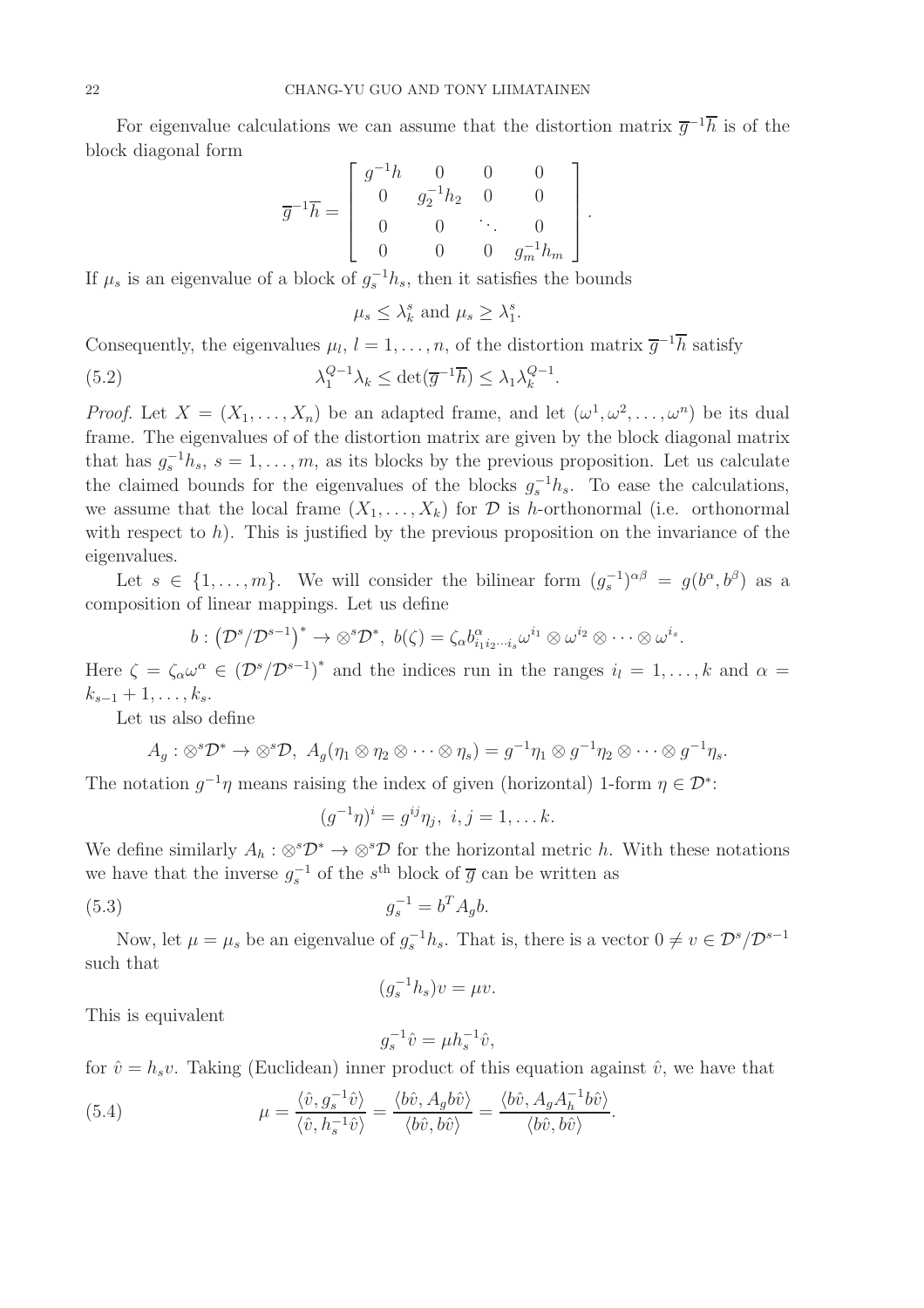Here in the last two equalities, we have used that  $h_{ij} = \delta_{ij}, i, j = 1, \ldots, k$ , by the choice that the basis  $(X_1, \ldots, X_k)$  for D was orthonormal with respect to h (consequently  $A_h^{-1}$ ) h is just a s-times tensor product of identity matrices). It follows that

$$
\mu \ge \lambda_{min}(A_g A_h^{-1})
$$
 and  $\mu \le \lambda_{max}(A_g A_h^{-1}),$ 

where  $\lambda_{min}(A_g A_h^{-1})$  $\lambda_{max}^{-1}$ ) and  $\lambda_{max}(A_gA_h^{-1})$  $\binom{-1}{h}$  are the smallest and the largest eigenvalue of  $A_g A_h^{-1}$  $\frac{-1}{h}$ . Since

> $A_gA_h^{-1}$ h

is an s-times tensor product of matrices  $g^{-1}h$  it follows (by the multilinearity of a tensor product) that the eigenvalues of  $A_g A_h^{-1}$  $\overline{h}^1$  are all the products

$$
\lambda_{i_1}\lambda_{i_2}\cdots\lambda_{i_s}
$$

of the eigenvalues  $\lambda_l, l = 1, \ldots, k$ , of  $g^{-1}h$ . Consequently, we have

$$
\mu \geq \lambda_1^s
$$
 and  $\mu \leq \lambda_k^s$ 

.

That  $(5.2)$  holds, follows from these bounds on  $\mu$ .

<span id="page-22-0"></span>Remark 5.6. We remark that we can actually have better estimates on the eigenvalues of the distortion matrix  $\overline{g}^{-1}\overline{h}$ . This is due to the fact that the adapted structure constants have symmetries in their lower indices. We will now make this precise in the step 2 case.

In the step 2 case, we have that the Popp extensions of q and h have only two blocks in a given adapted frame. The adapted structure constants are antisymmetric in their lower indices

$$
b_{ij}^{\alpha}=-b_{ji}^{\alpha}
$$

as is obvious from the definition. It follows that we can write the components  $g_2^{\alpha\beta}$  of the inverse of  $q_2$  as

$$
g_2^{\alpha\beta} = 2\sum_{I\in\Gamma}\sum_{J\in\Gamma} b_I^\alpha a(g)^{IJ}b_J^\beta,
$$

where  $a(g)^{IJ} \in \mathbb{R}$  is the determinant of a 2 × 2 submatrix of  $g^{-1}$  indicated by the pair of index sets  $I, J \in \Gamma = \{(i_1, i_2) : i_1 \leq i_2\}$ . The matrix  $a(g)$  defined by the components  $a(g)^{IJ}$ ,  $I, J \in \Gamma$ , is actually known in other instances as the *compound matrix*. Its eigenvalues are all the products

$$
\lambda_{i_1}\lambda_{i_2}
$$

where  $(i_1, i_2) \in \Gamma$  and  $\lambda_{i_j}, j = 1, 2$ , is an eigenvalue of  $g^{-1}$ ; see e.g. [\[32\]](#page-40-17).

We can assume the adapted frame  $(X_1, \ldots, X_k, \ldots, X_n)$  we are using is such that  $(X_1, \ldots, X_k)$  is h-orthonormal frame for  $\mathcal D$ . Thus using similar notations for h, we have that

$$
h_2^{\alpha\beta}=2\sum_{I\in\Gamma}\sum_{J\in\Gamma}b_{I}^{\alpha}b_{J}^{\beta}
$$

and the  $a(h)$  has 1 as its only eigenvalue (of multiplicity  $\binom{k}{2}$  $\binom{k}{2}$ .

If now  $v \in (\mathcal{D}^2/\mathcal{D})^*$  as in [\(5.4\)](#page-21-1), then we have

$$
\mu = \frac{\langle v, g_s^{-1}v \rangle}{\langle v, h_s^{-1}v \rangle} = \frac{\langle bv, a(g)bv \rangle}{\langle bv, bv \rangle} = \frac{\langle bv, a(g)a(h)^{-1}bv \rangle}{\langle bv, bv \rangle}.
$$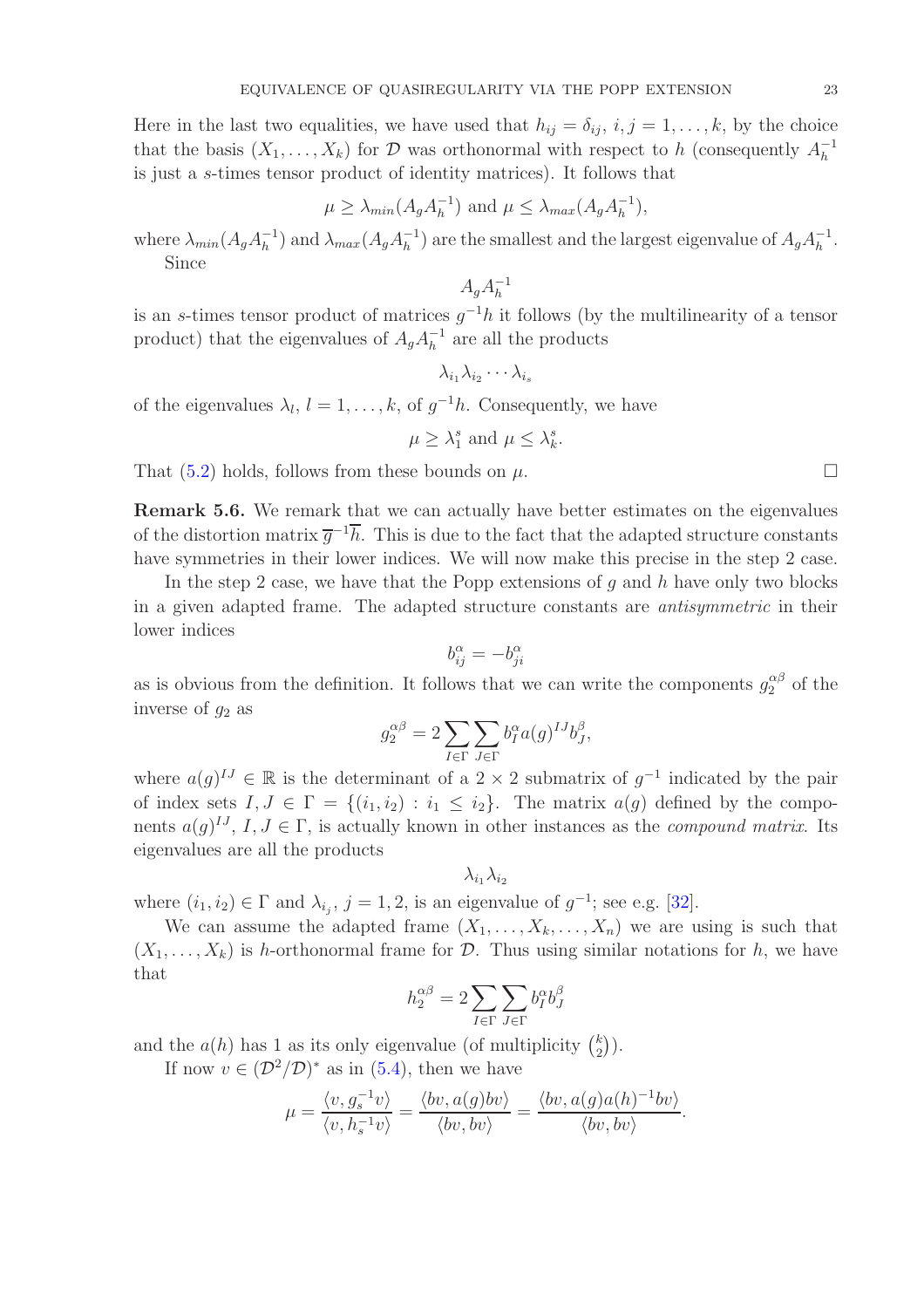Here the inner product in the latter two quantities is defined by

$$
\langle Z, W \rangle = \sum_{I \in \Gamma} Z_I W_I.
$$

It follows that

$$
\mu \geq \lambda_{min}(a(g)a(h)^{-1})
$$
 and  $\mu \leq \lambda_{max}(a(g)a(h)^{-1}).$ 

Consequently, we have

 $\mu > \lambda_1 \lambda_2$  and  $\mu < \lambda_{k-1} \lambda_k$ ,

where  $\lambda_1 \leq \lambda_2 \leq \cdots \lambda_k$  are the eigenvalues of  $g^{-1}h$ .

We have arrived better estimates for the eigenvalues in the step 2 case. In higher steps, the adapted structure constants also have antisymmetries, but we do not pursue here their effect on the eigenvalue estimates of Popp extensions. The enhanced estimates in the step 2 we achieved above will be used in Section [6.3](#page-32-0) when we compare our constructions in the Heisenberg group.

The next proposition shows that the Popp measure behaves naturally under pullbacks. This means

$$
f^*P_h = P_{f^*h},
$$

where  $f: (M, q) \to (N, h)$  is a sufficiently regular *contact* mapping between equiregular subRiemannian manifolds. To be more precise, we can assume that, up to Proposition [5.7,](#page-23-0) that  $f \in N_{loc}^{1,Q}(M,N)$  is a branched covering with  $J_f > 0$  a.e. in M. Note that under these assumptions,  $f$  is contact by Remark [4.10](#page-15-2) ii).

We include two different regularity assumption for the mapping in question in the next proposition to address a wider audience.

<span id="page-23-0"></span>**Proposition 5.7.** Let M and N be two equiregular subRiemannian manifolds with N equipped with a horizontal metric h, and let  $P_h$  be the Popp volume form on  $(N, h)$ . Assume that the mapping  $f: M \to (N, h)$  is a  $C<sup>1</sup>$  contact diffeomorphism. Then

$$
f^*P_h = P_{f^*h}.
$$

More generally, if  $f \in N_{loc}^{1,Q}(M,N)$  is a branched covering with  $J_f > 0$  a.e. in M, then the above equation holds in the following weaker sense:

$$
\int_B f^* P_h = \int_B P_{f^*h}
$$

for all balls  $B \subset M$ .

This result can essentially be read from [\[4,](#page-39-11) Lemma 2.3], but we include it here for completeness. Its proof only uses two facts. These are the assumption that the mapping in question maps layers  $\mathcal{D}_M^s$  of  $M$  to layers  $\mathcal{D}_N^s$  of  $N$  and that the Popp volume form (the Popp measure) induced by the Popp extension is independent of the adapted frame used in the construction. The proof is somewhat lengthy and therefore we record first couple lemmas that will streamline our presentation.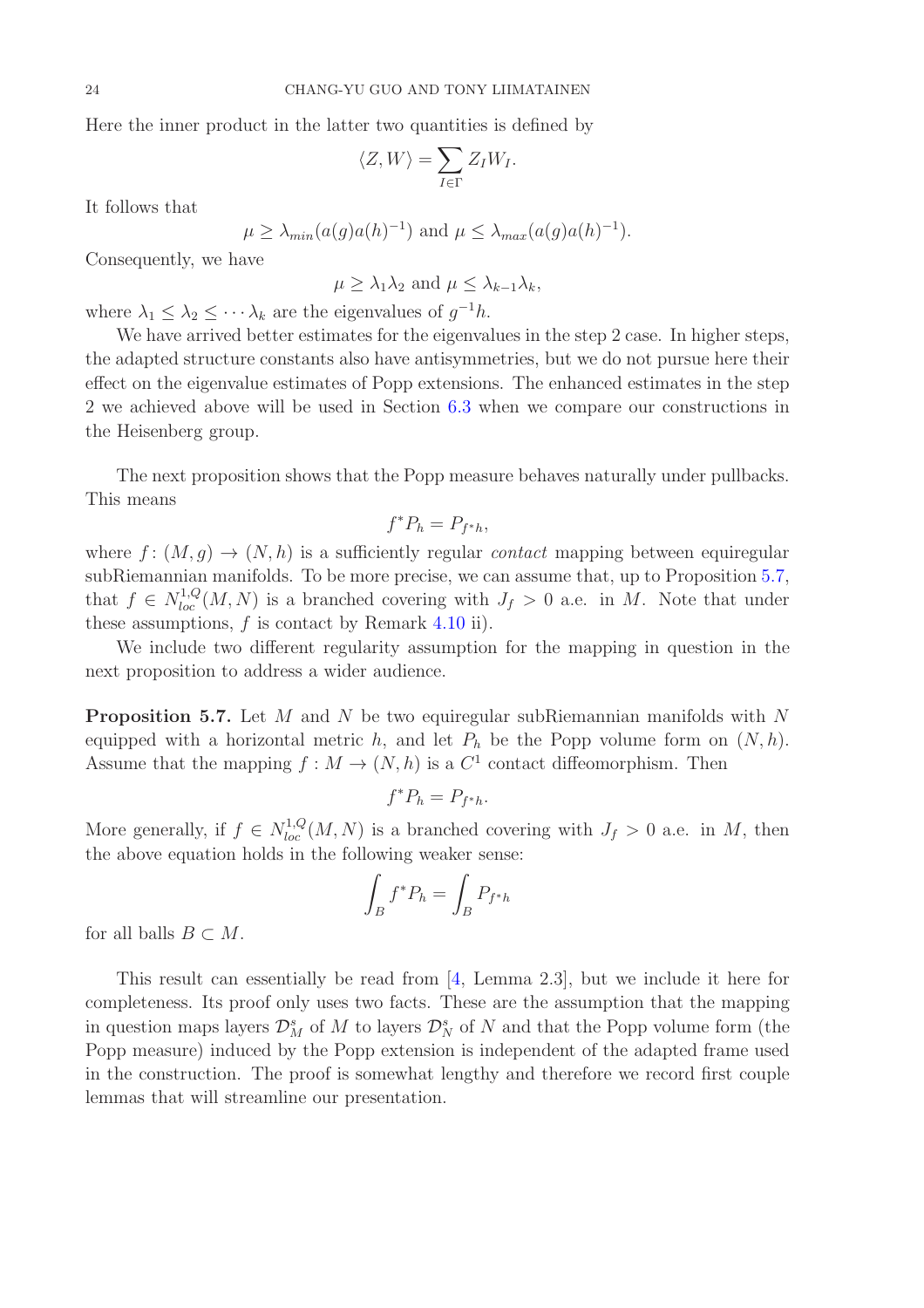<span id="page-24-0"></span>**Lemma 5.8.** Under the assumptions on the mapping f in Proposition [5.7](#page-23-0) the mapping f preserves layers:

$$
f_*: \mathcal{D}_M^s \to \mathcal{D}_N^s, \quad s = 1, \ldots, m.
$$

Consequently,

$$
f^*: (\mathcal{D}_N^s)^* \to (\mathcal{D}_M^s)^*, \quad s = 1, \dots, m.
$$

*Proof.* For  $s = 1$ , this is clear since f is contact. Let then  $s = 2$  and let  $Y \in \mathcal{D}_{M}^{2}$ . Thus  $Y = [X_1, X_2] + W$ , where  $X_1, X_2, W \in \mathcal{D}_M^1$ . Since the chain rule holds for f, we have by the standard rule of pushforward of the Lie bracket that

$$
f_* Y = [f_* X_1, f_* X_2] + f_* W.
$$

Since f is contact, we have that  $f_*Y \in \mathcal{D}_N^2$ . For general  $s = 1, \ldots, m$  the claim follows by induction. The latter claim follows by duality.  $\Box$ 

<span id="page-24-1"></span>**Lemma 5.9.** Let  $p \in M$ . Let  $X = (X_1, \ldots, X_n)$  and  $Y = (Y_1, \ldots, Y_n)$  be adapted frames on neighborhoods of p and  $f(p)$ , and let  $(\omega^1, \ldots, \omega^n)$  and  $(\kappa^1, \ldots, \kappa^n)$  be their dual frames. Let

$$
b^{\alpha}_{i_1 i_2 \cdots i_s}
$$
 and  $b^{\alpha'}_{i'_1 i'_2 \cdots i'_s}$ 

be the corresponding adapted structure constants as before. (Recall that the primed indices are used to indicate quantities with respect to the adapted frame Y near  $f(p)$ ).

Let f be as in Proposition [5.7.](#page-23-0) Then with respect to these frames,  $f_*$  is a lower block diagonal matrix field we denote by T. Let us now denote the diagonal blocks of T by  $T_s$ ,  $s = 1, \ldots, m$ . We set  $T_1 = T$  for simplicity as before. With respect to the given frames we then have

$$
b^{\alpha'}_{i'_1i'_2\cdots i'_s} = (T_s^{-T})^{\alpha'}_{\alpha} b^{\alpha}_{i_1i_2\cdots i_s} T_{i'_1}^{i_1} T_{i'_2}^{i_2} \cdots T_{i'_s}^{i_s}.
$$

*Proof.* By the previous lemma  $f_* : \mathcal{D}_M^s \to \mathcal{D}_N^s$ ,  $s = 1, ..., m$ , and thus T, the representation of  $f_*$  with respect to frames X and Y, is lower block diagonal. Now a similar calculation to the one in the proof of Proposition [5.2](#page-17-0) yields the claim.  $\Box$ 

We are now set for the proof of the proposition.

*Proof of Proposition [5.7.](#page-23-0)* We will only prove the proposition for f being a  $C^1$ -contact diffeomorphism. The latter claim in Proposition [5.7](#page-23-0) follows directly from the proof of the  $C<sup>1</sup>$ -smooth case upon noticing Remark [4.10](#page-15-2) ii).

The Popp volume form on  $(N, h)$  is constructed by orthonormalizing a local adapted coframe by using the Popp extension of the horizontal metric  $h$ . The construction is independent of the chosen local (co)adapted frame yielding the Popp volume form globally on N, see e.g.  $[4, 44]$  $[4, 44]$ .

Let  $p \in M$  and let X be an adapted frame near p and let  $\omega$  be its dual frame. Let  $\theta$ by the orthonormal adapted coframe that defines the Popp volume form near  $f(p)$ , and let Y by its adapted dual frame. This particular choice of the frames is just to simplify the needed calculations below. The Popp volume form  $P_h$  reads

$$
P_h = \theta^1 \wedge \cdots \wedge \theta^k \wedge \cdots \wedge \theta^n.
$$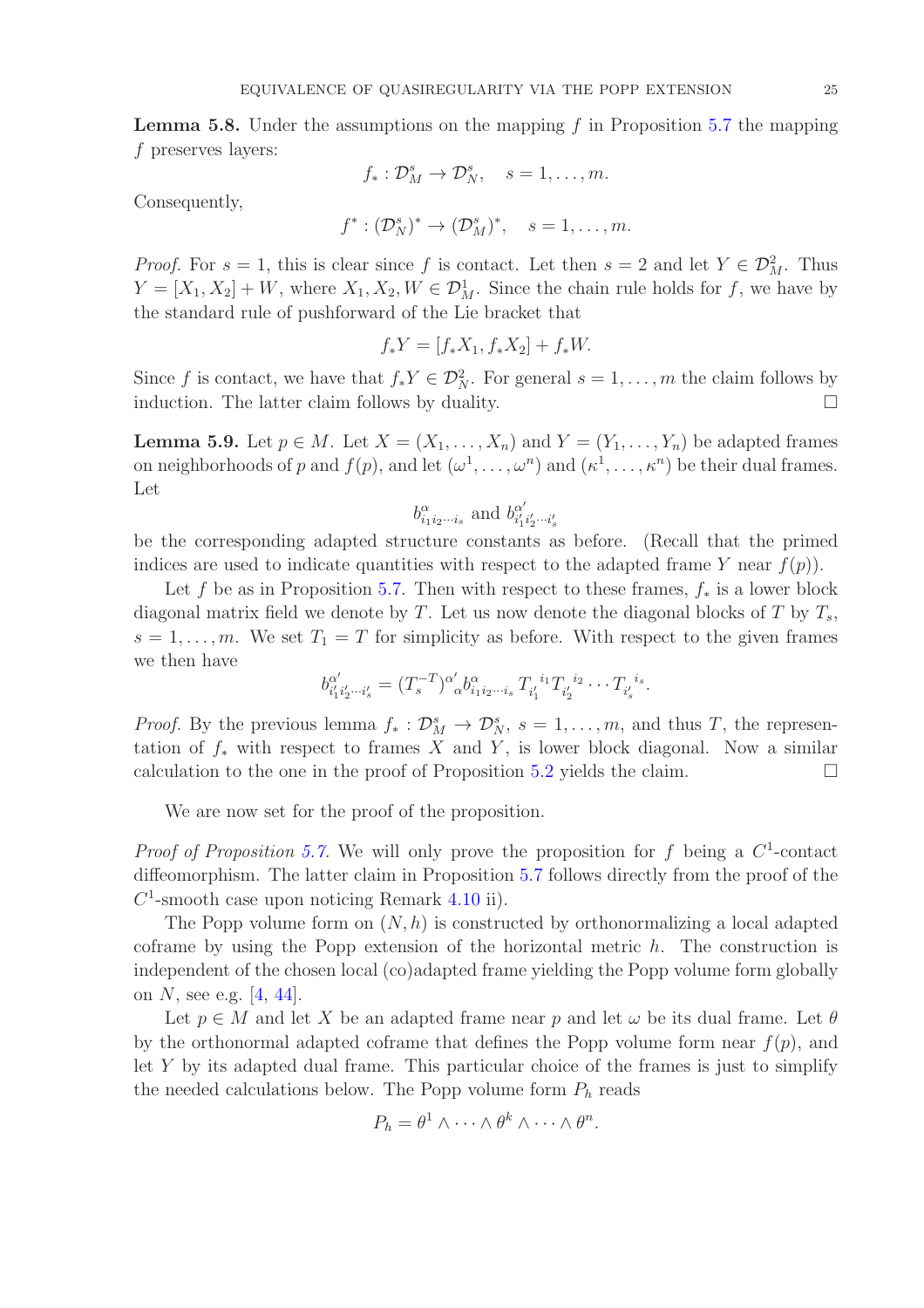We need to show that the pull back of the Popp volume form by  $f^*$  is a wedge product of an f <sup>∗</sup>h-orthonormal coframe.

We divide the coframe  $\omega$  into parts by setting

$$
\omega(s) = (\omega^{k_{s-1}+1}, \ldots \omega^{k_s}), \quad s = 1, \ldots, m.
$$

Moreover, we denote

$$
\wedge \omega(s) = \omega^{k_{s-1}+1} \wedge \ldots \wedge \omega^{k_s}.
$$

Let us present the pushforward  $f_*$  by a matrix field T defined with respect to the adapted frames  $X$  and  $Y$ .

By the Lemma [5.8](#page-24-0) we have that  $f_*$  preserves layers and thus T is lower block triangular with respect to X and Y. Denote the diagonal blocks of T by  $T_s$  and note that the determinant of  $T$  is the product of the determinants of the blocks  $T_s$ . By the standard rules of wedge products we have

$$
f^*P_h = \det(T)\omega^1 \wedge \cdots \wedge \omega^n = \det(T_1) \cdots \det(T_m)\omega^1 \wedge \cdots \wedge \omega^n
$$
  
= 
$$
(\det(T_1) \wedge \omega(1)) \wedge (\det(T_2) \wedge \omega(2)) \wedge \cdots \wedge (\det(T_m) \wedge \omega(m)).
$$

Furthermore, we have

$$
\det(T_s) \wedge \omega(s) = \det(T_s) \omega^{k_{s-1}+1} \wedge \ldots \wedge \omega^{k_s} = T_s^T \theta^{k_{s-1}+1} \wedge T_s^T \theta^{k_{s-1}+2} \wedge \cdots \wedge T_s^T \theta^{k_s}.
$$

Let  $s = 1, \ldots, m$ . We need to show that for any  $\alpha', \beta' \in \{k_{s-1}+1, \ldots, k_s\}$  the inner product of  $T_s^T \theta^{\alpha'}$  and  $T_s^T \theta^{\beta'}$  is  $\delta^{\alpha'\beta'}$ . We have

$$
(T_s^T)\theta^{\alpha'} = (T_s^T)^{\alpha'}_{\alpha}\omega^{\alpha},
$$

where the summation is over  $\alpha \in \{k_{s-1}+1,\ldots,k_s\}$  as usual. The inner product for fixed  $\alpha'$  and  $\beta'$  is

$$
\overline{f^*h} \left( (T_s^T) \theta^{\alpha'}, (T_s^T) \theta^{\beta'} \right) = (T_s^T)^{\alpha'}_{\alpha} (T_s^T)^{\beta'}_{\beta} \left\langle \omega^{\alpha}, b_M^T A_{f^*h} b_M \omega^{\beta} \right\rangle.
$$

Now, we have by definition

$$
\langle \omega^{\alpha}, b_M^T A_{f^*h} b_M \omega^{\beta} \rangle = b_{i_1 \cdots i_s}^{\alpha} (f^*h)^{i_1 j_1} \cdots (f^*h)^{i_s j_s} b_{j_1 \cdots j_s}^{\beta}.
$$

Since the horizontal metric transforms tensorially, we have

$$
(f^*h)^{i_l j_l} = (T^{-1})^{i_l}_{i'_l} (T^{-1})^{j_l}_{j'_l} h^{i'_l j'_l}, \quad l = 1, \ldots, s.
$$

Now, by Lemma [5.9,](#page-24-1) we have

$$
b^{\alpha'}_{i'_1i'_2\cdots i'_s} = (T_s^{-T})^{\alpha'}_{\alpha} b^{\alpha}_{i_1i_2\cdots i_s} T_{i'_1}^{i_1} T_{i'_2}^{i_2} \cdots T_{i'_s}^{i_s}
$$

Plugging all these in, we have

$$
\overline{f^*h} \left( (T_s) \theta^{\alpha'}, (T_s) \theta^{\beta'} \right) = (T_s^T)^{\alpha'}_{\alpha} (T_s^T)^{\beta'}_{\beta} b^{\alpha}_{i_1 \cdots i_s} (f^*h)^{i_1 j_1} \cdots (f^*h)^{i_s j_s} b^{\beta}_{j_1 \cdots j_s}
$$
\n
$$
= b^{\alpha'}_{i'_1 \cdots i'_s} h^{i'_1 j'_1} \cdots h^{i'_s j'_s} b^{\beta'}_{j'_1 \cdots j'_s} = \overline{h} (\theta^{\alpha'}, \theta^{b'})
$$
\n
$$
= \delta^{\alpha'\beta'}
$$

as requested.  $\Box$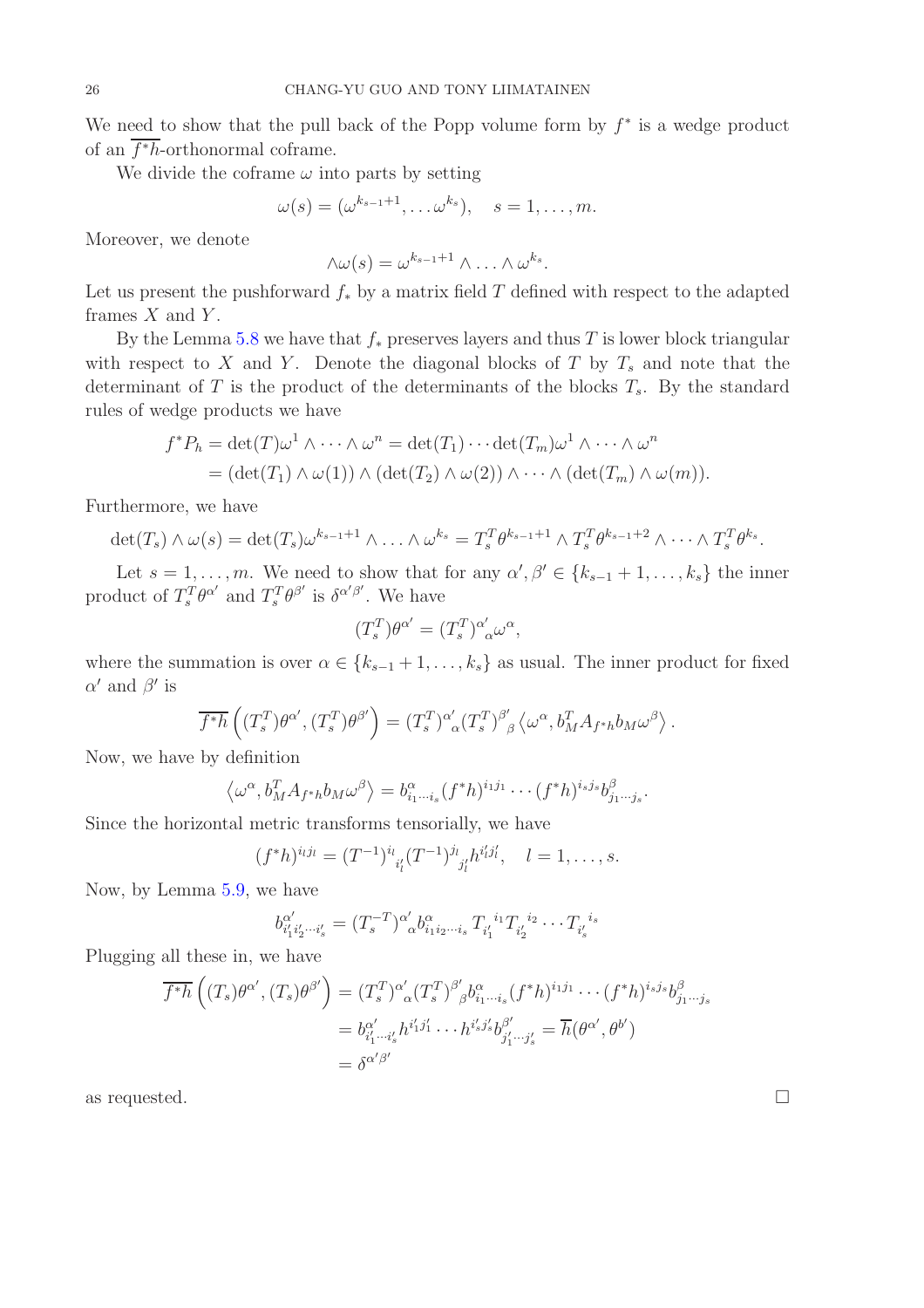**Remark 5.10.** The Popp volume form  $P<sub>g</sub>$  of a horizontal metric g is locally the Riemannian volume form  $dV_{\overline{q}}$  of a local Popp extension  $\overline{q}$  of g. We consider here  $\overline{q}$  as a local Riemannian metric. This fact does not depend on the adapted basis used for the construction of the local Popp extension.

To see this, let  $(E_1, E_2, \ldots, E_n)$  be any  $\overline{g}$ -orthonormal basis, then the Riemannian volume form is defined by the requirement

$$
dV_{\overline{g}}(E_1, E_2, \ldots, E_n) = 1
$$

for every local oriented frame. See e.g. [\[36\]](#page-40-18). If we take  $(E_1, E_2, \ldots, E_n)$  to be an adapted frame that is  $\overline{q}$ -orthonormal, then

$$
P_g(E_1, E_2, \ldots, E_n) = 1.
$$

Changing to another  $\bar{q}$ -orthonormal frame, with same orientation, amounts multiplying by the determinant of the change of basis matrix, which of course is just 1. Thus

$$
P_g = dV_{\overline{g}}.
$$

In Section [4,](#page-11-0) the volume Jacobian of f was defined to be the volume derivative of the pullback measure  $f^*$  Vol<sub>N</sub> with respect to the original measure Vol<sub>M</sub> on M. Alternatively, we can also think of the Jacobian as the representation function of the pullback  $n$ -form  $f^*P_h$  with the *n*-form  $P_g$  on M. We denote by  $J(\cdot, f)$  this representation function, i.e.,  $J(x, f)P_g(x) = f^*P_h(x).$ 

<span id="page-26-2"></span>**Lemma 5.11.** Let  $f : (M, g) \to (N, h)$  be a branched covering in  $N^{1,Q}_{loc}(M, N)$  such that  $J_f > 0$  a.e. in M. Then  $J_f = (\det(\overline{g}^{-1} \overline{f^*h}))^{1/2}$  a.e. in M.

*Proof.* By Proposition [5.7,](#page-23-0) we have that  $f^*P_h = P_{f^*h}$  in the weak sense. It follows that

$$
J_f(x_0) = \frac{d(f^* \text{Vol}_N)}{d \text{Vol}_M}(x_0) = \lim_{r \to 0} \frac{\int_{B(x_0, r)} f^* P_h}{\int_{B(x_0, r)} P_g}
$$

$$
= \lim_{r \to 0} \frac{\int_{B(x_0, r)} P_{f^* h}}{\int_{B(x_0, r)} P_g} = \left(\det(\overline{g}^{-1} \overline{f^* h}(x_0))\right)^{1/2}
$$

<span id="page-26-0"></span>for a.e.  $x_0 \in M$ , by the Lebesgue differentiation theorem.

5.3. Equivalence of the horizontal and the subRiemannian quasiregularity. We are now ready to define a distortion function  $K^2(\overline{g},\overline{h})$  of two Popp extensions  $\overline{g},\overline{h}$ . Motivated by  $[37]$ , and also  $[14]$ , we set

(5.5) 
$$
K^2(\overline{g}, \overline{h}) = \frac{||g^{-1}h||^Q}{\det(\overline{g}^{-1}\overline{h})},
$$

where  $|| \cdot ||$  is the sup-norm<sup>4</sup>. Note that in the numerator of  $(5.5)$  only the horizontal metrics are used.

<span id="page-26-1"></span>We introduce the *subRiemannian definition* of quasiregularity.

<sup>4</sup>To avoid confusions with [\[37\]](#page-40-10), we remark that the work [37] uses the Hilbert-Schmidt -norm instead.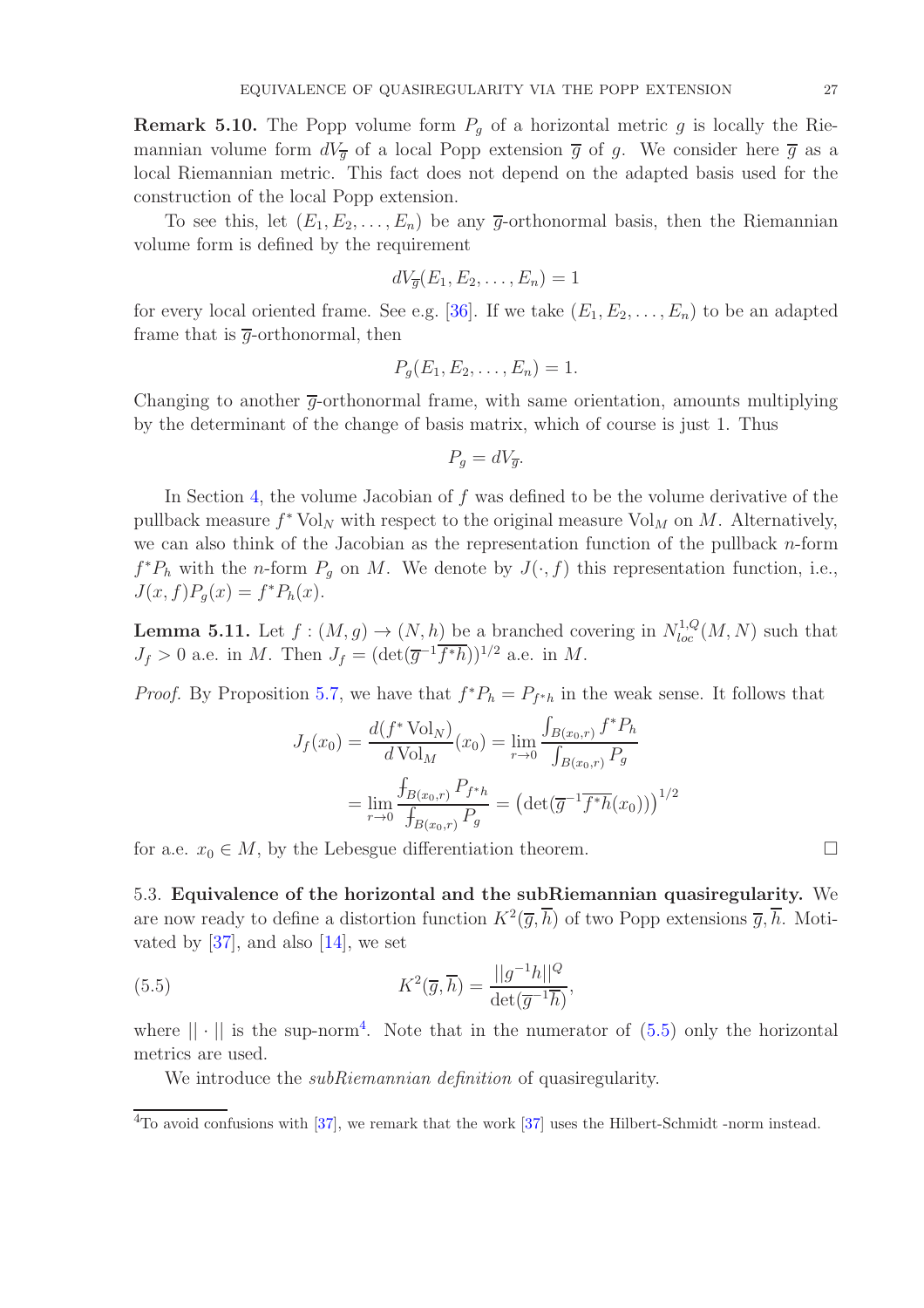**Definition 5.12.** (SubRiemannian K-quasiregular mappings) Let  $f: (M, g) \rightarrow (N, h)$ be a branched covering between equiregular subRiemannian manifolds  $(M, g)$  and  $(N, h)$ . We say the mapping f is a subRiemannian K-quasiregular mapping if  $f \in N_{loc}^{1,Q}(M, N)$ ,  $J_f > 0$  a.e. in M and

$$
||g^{-1}f^*h||^Q \le K^2 \det(\overline{g}^{-1}\overline{f^*h})
$$
 a.e. in M

or equivalently

$$
K^2(\overline{g}, \overline{f^*h}) \le K^2
$$
 a.e. in M.

We remark that the square of  $K$  appearing in the definition is due to fact that we use pull back of the horizontal tensor h is quadratic in the differential of f. See also [\[37\]](#page-40-10).

Here  $\overline{f^*h}$  is the Popp extension of the pullback metric  $f^*h$ . The pullback  $f^*h$  is well defined since by Proposition [3.6,](#page-11-1) the mapping  $f$  is P-differentiable a.e. in  $M$ . The norm  $||g^{-1}f^*h||$  is the sup-norm of  $g^{-1}f^*h$ . We remark that the horizontal  $\binom{1}{1}$ <sup>1</sup>/<sub>1</sub>)-tensor  $g^{-1}f^*h$  is the same as

$$
Df^*Df: (\mathcal{D}_M, g) \to (\mathcal{D}_N, h),
$$

where the adjoint  $Df^*$  is defined as the adjoint of  $Df$  between inner product spaces  $(\mathcal{D}_M, g)$  and  $(\mathcal{D}_N, h)$ , cf. [\[37\]](#page-40-10). We can also regard  $g^{-1}f^*h$  as an element of  $\text{End}(\mathcal{D}_M)$ implying that the eigenvalue problem for  $g^{-1}f^*h$  is well defined, i.e., independent of the choice of basis for  $\mathcal{D}_M$ .

**Remark 5.13.** The a priori assumption  $J_f > 0$  a.e. in M is only used to ensure that  $\overline{g}^{-1}\overline{f^{*}h}$  is well-defined. The reason is that we need the horizontal 2-form  $f^{*}h$  to be positive definite a.e. to construct  $f^*h$ . Equivalently, we could assume that the pushforward  $f_* : \mathcal{D}_M \to \mathcal{D}_N$  is injective a.e. in M.

We define horizontal distortion to be

$$
H^{2}(g,h) = \frac{||g^{-1}h||^{k}}{\det(g^{-1}h)}.
$$

Horizontally K-quasiregular mappings are defined as follows (compare it with [\[37\]](#page-40-10)).

<span id="page-27-0"></span>**Definition 5.14.** (Horizontally K-quasiregular mappings) Let  $f : (M, g) \rightarrow (N, h)$  be a branched covering between equiregular subRiemannian manifolds  $(M, g)$  and  $(N, h)$ . We say that the mapping f is horizontally K-quasiregular if  $f \in N_{loc}^{1,Q}(M, N)$  and it satisfies

$$
||g^{-1}f^*h||^k \le K^2 \det(g^{-1}f^*h)
$$
 a.e. in M

or equivalently

$$
H^2(g, f^*h) \le K^2
$$
 a.e. in M.

We remark that if the horizontal distortion is equal to 1 a.e., we have that

$$
f^*h = cg,
$$

for some a.e. positive function. This can be seen by an elementary argument using inequality of geometric and arithmetic means to eigenvalues of  $g^{-1}f^*h$  (cf. [\[37\]](#page-40-10)).

The next proposition shows the interrelation between the introduced distortions. In particular it implies that, when either of the distortions is one, so is the other.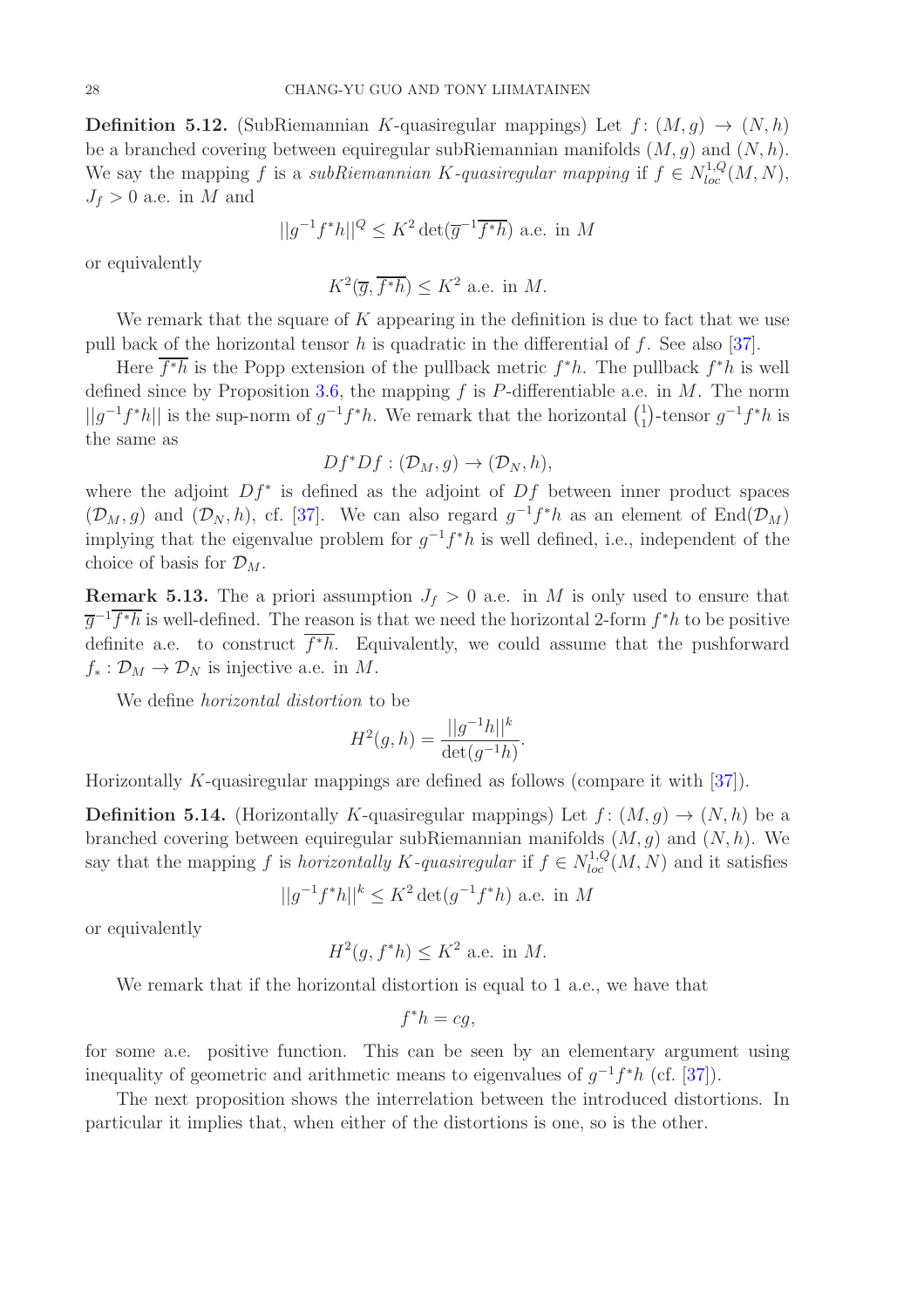<span id="page-28-1"></span>**Proposition 5.15.** Let  $q$  and  $h$  be horizontal metrics on an equiregular subRiemannian manifold, and let  $\overline{q}$  and  $\overline{h}$  be their Popp extensions. Then

$$
H^{2}(g,h) \leq K^{2}(\overline{g},\overline{h}) \leq (H^{2}(g,h))^{Q-1}.
$$

*Proof.* Let us denote the eigenvalues of  $g^{-1}h$  by  $\lambda_1 \leq \lambda_2 \leq \cdots \leq \lambda_k$  arranged in increasing order, and let us denote the eigenvalues of  $\overline{g}^{-1}h$  by  $\mu_1 \leq \mu_2 \leq \cdots \leq \mu_n$  also arranged in increasing order.

We first prove the latter inequality. Note that we have

$$
\frac{\lambda_k}{\lambda_1} \le \frac{\lambda_k}{\lambda_1} \frac{\lambda_k}{\lambda_2} \cdots \frac{\lambda_k}{\lambda_k} = H^2(g, h).
$$

Now

$$
K^{2}(\overline{g},\overline{h}) = \frac{\lambda_{k}^{Q}}{\det(\overline{g}^{-1}\overline{h})} \le \frac{\lambda_{k}^{Q}}{\lambda_{1}^{Q-1}\lambda_{k}} = \left(\frac{\lambda_{k}}{\lambda_{1}}\right)^{Q-1} \le \left(H^{2}(g,h)\right)^{Q-1},
$$

where we have used  $(5.2)$  in the first inequality.

<span id="page-28-0"></span>For the first inequality, note that we have

(5.6) 
$$
H^2(g,h) = \frac{\lambda_k^k}{\lambda_1 \cdots \lambda_k} = \frac{\lambda_k^{k+2n_2+3n_3+\cdots + mn_m}}{\lambda_1 \cdots \lambda_k \lambda_k^{2n_2+3n_3+\cdots + mn_m}} \leq \frac{\lambda_k^Q}{\lambda_1 \cdots \lambda_k \mu_{k+1} \mu_{k+2} \cdots \mu_n}.
$$

Here in the inequality we have used the bounds

 $\mu_s \leq \lambda_k^s$ 

from Proposition [5.5.](#page-20-1) But now the right hand side of  $(5.6)$  is just  $K^2(\overline{g},\overline{h})$  proving the other part of the claim.

We now prove the equivalence of the two introduced definitions of quasiregularity.

<span id="page-28-2"></span>**Theorem 5.16.** Let  $(M, g)$  and  $(N, h)$  be equiregular subRiemannian manifolds. If  $f: M \to N$  is a subRiemannian K-quasiregular mapping, then it is horizontally Kquasiregular. Conversely, if  $f : M \to N$  is a horizontally K-quasiregular mapping, then it is subRiemannian  $K^{Q-1}$ -quasiregular.

*Proof.* If  $f: M \to N$  is a subRiemannian K-quasiregular mapping. Then it follows directly from Proposition [5.15](#page-28-1) that  $f$  is horizontally  $K$ -quasiregular.

For the reverse direction, we only need to show that if  $f: M \to N$  is a horizontally K-quasiregular mapping, then  $J_f > 0$  a.e. in M. Since this is a local property, by Lemma [4.8,](#page-14-1) it suffices to show that  $f$  is locally analytically quasiregular. Let us denote the eigenvalues of  $g^{-1}f^*h$  by  $\lambda_1 \leq \lambda_2 \leq \cdots \leq \lambda_k$  arranged in increasing order. Then the horizontal K-quasiregularity implies that

$$
\lambda_k^k \leq K\lambda_1 \cdots \lambda_k,
$$

from which it follows in particular that

 $\lambda_k \leq K \lambda_1$ .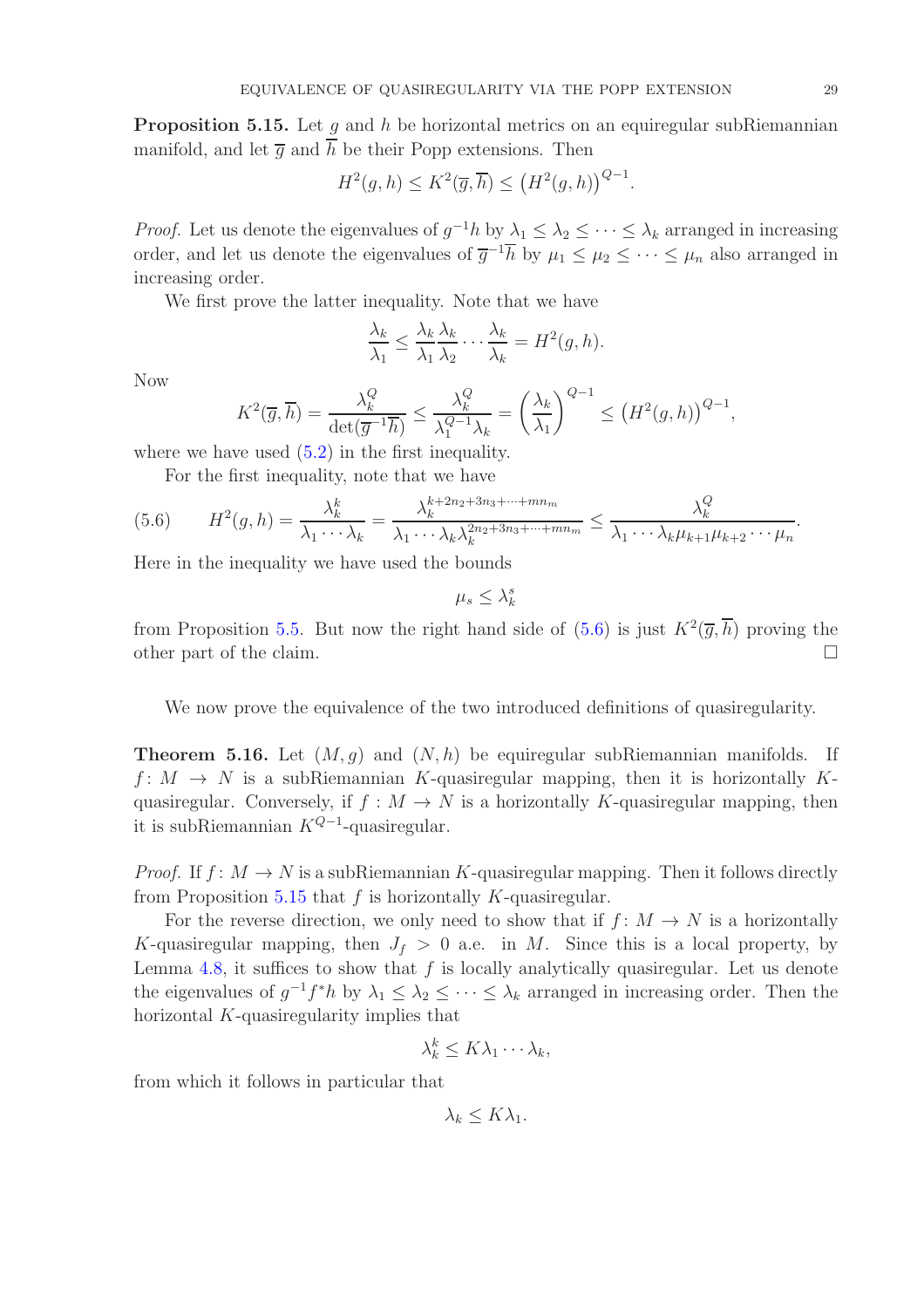On the other hand, by Lemma [4.9,](#page-14-0) Lemma [4.6,](#page-13-2) Proposition [4.7](#page-13-3) and the above inequality, we have for each  $x \in M$ , there exist a radius  $r_x > 0$  and a positive constant  $C > 0$  such that

$$
(g_f(x_0))^{2Q} = \lambda_k^Q \le K^Q \lambda_1^Q \le CK^Q (J_f(x_0))^2
$$
 for a.e.  $x_0 \in B(x, r_x)$ .

This implies that f is analytically  $CK^Q$ -quasiregular in  $B(x, r_x)$ . The claim follows again from Proposition [5.15.](#page-28-1)

 $\Box$ 

## 6. Proofs of the main result

<span id="page-29-1"></span><span id="page-29-0"></span>6.1. Equivalence of the analytic and the geometric quasiregularity. It is a wellknown fact, due to Williams [\[55\]](#page-41-9), that for a homeomorphism between fairly general metric measure spaces, the analytic K-quasiconformality and the geometric  $K$ -quasiconformality are equivalent. The proof there also works in the quasiregular case, but for the convenience of the readers, we provide the details here. In the following we use notions and definitions introduced in Section [3.](#page-8-0)

**Proposition 6.1.** The mapping  $f : M \to N$  is analytically K-quasiregular if and only if it is geometrically K-quasiregular.

Proof. i) (Analytic implies geometric)

Note first that since  $f \in N^{1,Q}_{loc}(M,N)$  it follows that f is absolutely continuous on every  $\gamma \in \Gamma' := \Gamma \backslash \Gamma_0$ , where  $Mod_Q(\Gamma_0) = 0$  (see e.g. [\[29,](#page-40-14) Section 6.3]).

Fix an open set  $\Omega \subset M$  and a curve family  $\Gamma$  in  $\Omega$ . Let  $\rho : N \to [0,\infty]$  be a test function for  $f(\Gamma)$ . Define  $\rho': \Omega \to [0, \infty]$  by setting

$$
\rho'(x) = (\rho \circ f)(x)g_f(x).
$$

Thus,

$$
\int_{\gamma}\rho'ds=\int_{\gamma}(\rho\circ f)g_fds\geq\int_{f\circ\gamma}\rho ds\geq1
$$

for every  $\gamma \in \Gamma'$ . Since  $\rho'$  is a Borel function, we conclude that  $\rho'$  is a test function for  $\Gamma'$ .

Since f is analytically K-quasiregular,  $g_f(x)^Q \leq K J_f(x)$  for a.e.  $x \in \Omega$ . By [\[22,](#page-40-8) Theorem B] and the subadditivity of modulus,

$$
\begin{split} \text{Mod}_{Q}(\Gamma) &= \text{Mod}_{Q}(\Gamma') \le \int_{\Omega} \rho'(x)^{Q} d\operatorname{Vol}_{M}(x) = \int_{\Omega} \rho(f(x))^{Q} g_{f}(x)^{Q} d\operatorname{Vol}_{M}(x) \\ &\le K \int_{\Omega} \rho(f(x))^{Q} J_{f}(x) d\operatorname{Vol}_{M}(x) = K \int_{N} N(y, f, \Omega) \rho(y)^{Q} d\operatorname{Vol}_{N}(y). \end{split}
$$

ii) (Geometric implies analytic)

The proof is a modification of the one used in the quasiconformal case [\[55\]](#page-41-9). By Theorem [3.5,](#page-11-2) we only need to verify [\(3.6\)](#page-11-3). First of all, note that whenever  $U \subset M$  is an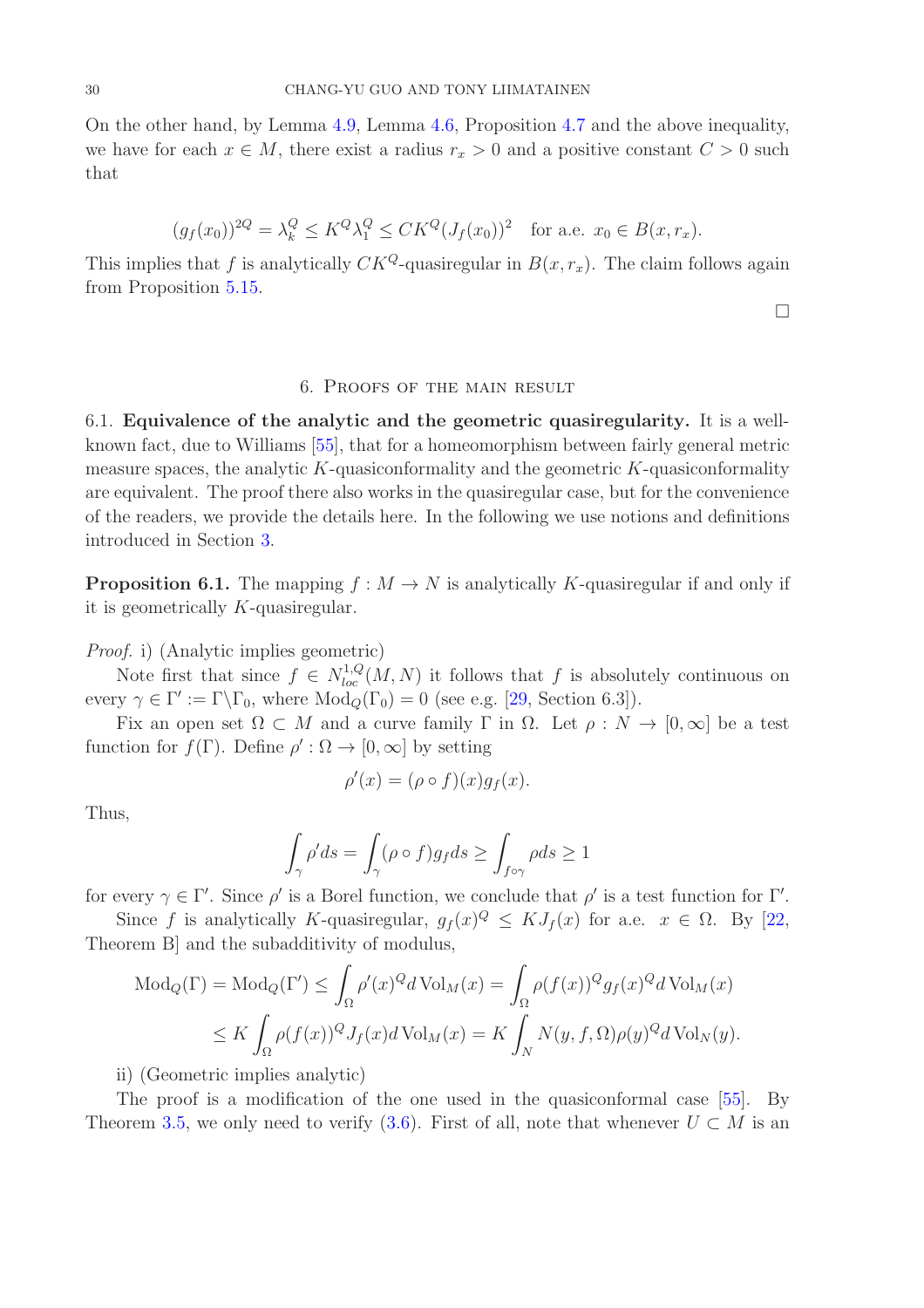open set such that  $f^* \text{Vol}_N(U) < \infty$ , we have

$$
\liminf_{\varepsilon \to 0} \varepsilon^Q \operatorname{Mod}_Q \left( f^{-1} \big( \mathcal{C}_\varepsilon(f(U)) \big) \right) \leq K f^* \operatorname{Vol}_N(U) < \infty,
$$

where  $\mathcal{C}_{\varepsilon}(\cdot)$  is the curve family defined as in Section [3.2](#page-10-0) (before Theorem [3.5\)](#page-11-2). Indeed, given such  $\varepsilon > 0$  and  $U \subset M$ , the function  $\rho = \varepsilon^{-1} \chi_{f(U)}$  is admissible for  $f^{-1}(\mathcal{C}_{\varepsilon}(f(U)))$ . Thus the  $K_O$ -inequality (cf. Definition [4.3\)](#page-12-3) implies that

$$
\varepsilon^Q \operatorname{Mod}_Q \left( f^{-1} \big( \mathcal{C}_\varepsilon(f(U)) \big) \right) \leq K \varepsilon^Q \int_N \varepsilon^{-Q} N(y, f, U) d \operatorname{Vol}_N(y) = K f^* \operatorname{Vol}_N(U).
$$

Theorem [3.5](#page-11-2) gives  $f|_U \in N^{1,Q}(U,N)$  and

$$
\int_U g_{f|_U}^Q d\operatorname{Vol}_M \leq K f^* \operatorname{Vol}_N(U).
$$

It follows that  $f \in N^{1,Q}_{loc}(M,N)$  and that

$$
\int_U g_f^Q d\operatorname{Vol}_M \le K f^* \operatorname{Vol}_N(U)
$$

for every open set  $U \subset M$ . Note that the measure  $f^* \text{Vol}_N$  is Borel, the above inequality holds for all Borel sets as well. The claim follows from the definitions of  $f^* \text{Vol}_N$  and volume Jacobian  $J_f$ .

#### <span id="page-30-0"></span>6.2. Proof of the main theorem, Theorem [1.2.](#page-3-0)

Proof of Theorem [1.2.](#page-3-0) (A). 1) implies 2).

This follows directly from the definitions.

(B). 2) implies 4). Let  $\lambda_1, \ldots, \lambda_k$  be the eigenvalues of  $g^{-1}f^*h$  arranged in increasing order. We have

$$
||Df(x)|| = \lambda_k^{1/2}
$$
 and  $||Df(x)||_s = \lambda_1^{1/2}$ .

(Of course the eigenvalues  $\lambda_i$  depend on x, but we omit x from the notation.) Since f is weak metrically  $H$ -quasiregular, by Lemma [4.8](#page-13-4) and Proposition [4.4,](#page-13-1) we have for a.e.  $x \in M$ ,

Lip  $f(x) = ||Df(x)||$  and  $J_f(x) = J_{Df(x)}(0)$ .

On the other hand, by Lemma [4.5,](#page-13-5) for a.e.  $x \in M$ ,

$$
\frac{\|Df(x)\|}{\|Df(x)\|_s} \le H.
$$

It follows from the above and Proposition [5.5](#page-20-1) that for a.e.  $x \in M$ 

$$
\text{Lip}\,f(x)^{Q} = \|Df(x)\|^{Q} \le H^{Q-1} \|Df(x)\| \|Df(x)\|_{s}^{Q-1}
$$

$$
\le H^{Q-1}J_{Df(x)}(0) = H^{Q-1}J_{f}(x).
$$

This implies that f is analytically K-quasiregular with  $K = H^{Q-1}$ .

 $(C)$ . 4) implies 6).

If f is analytically K-quasiregular, then by Lemma [4.8](#page-14-1) we have that  $J_f > 0$  a.e. in M. Moreover, it follows from Proposition [4.7](#page-13-3) that  $g_f = \text{Lip } f$  and so by Lemma [4.6](#page-13-2) and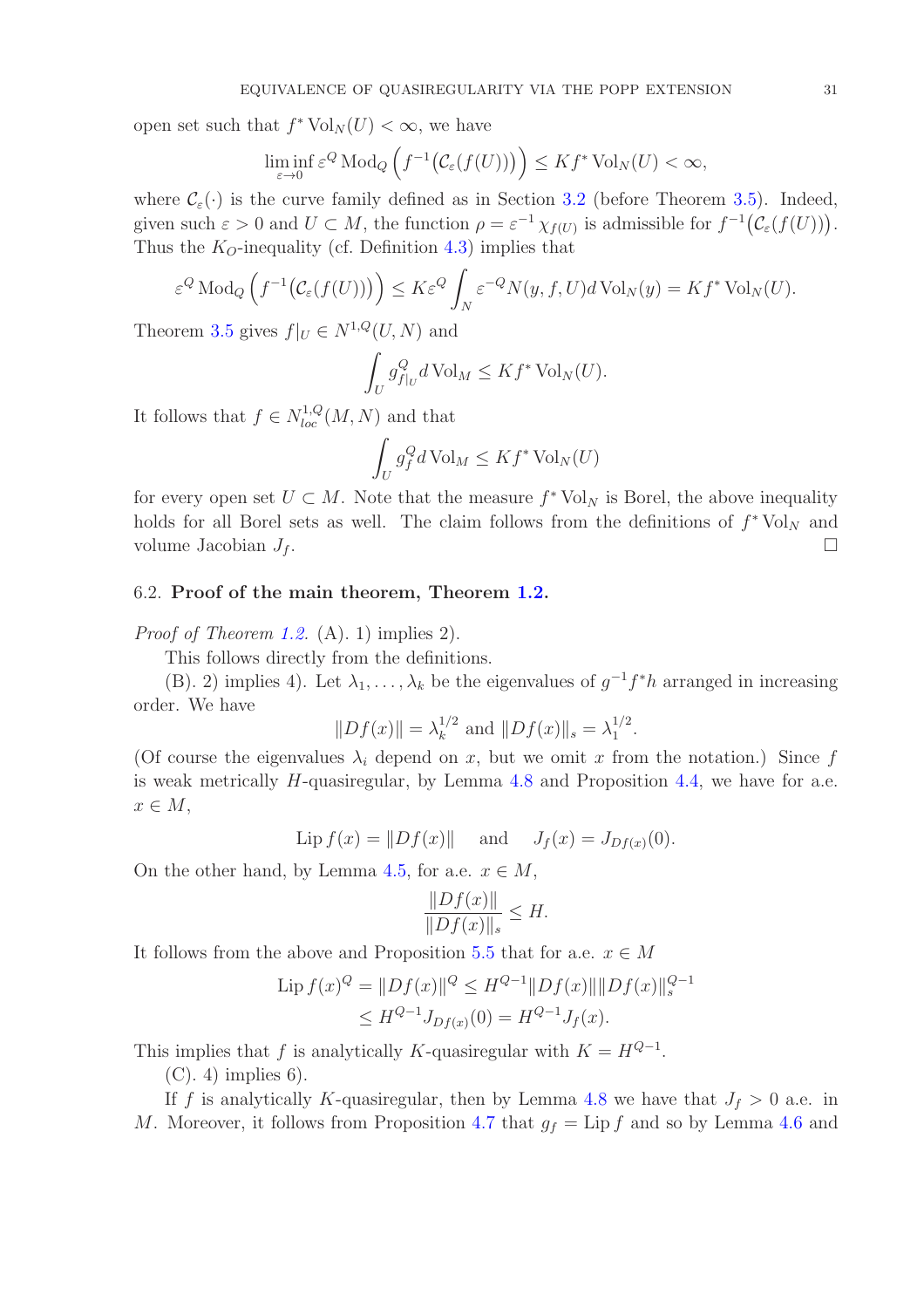Lemma [5.11,](#page-26-2) we have

$$
||g^{-1}f^*h(x)||^{Q/2} = ||Df(x)||^Q \le KJ_f(x) = K \det(\overline{g}^{-1}\overline{f^*h})^{1/2}
$$

for a.e.  $x \in M$ .

(D). 6) implies 4).

This is essentially the same as in (C). By Proposition [4.7,](#page-13-3) Lemma [4.6](#page-13-2) and Lemma [5.11,](#page-26-2) we have

$$
g_f(x)^Q = ||Df(x)||^Q = ||g^{-1}f^*h(x)||^{Q/2} \leq K \det(\overline{g}^{-1}\overline{f^*h})^{1/2} = KJ_f(x)
$$

for a.e.  $x \in M$ .

(E). 6) implies 1).

The fact that  $H_f(x) < \infty$  for all  $x \in M$  follows from 3) and the fact that equiregular subRiemannian manifolds of homogeneous dimension  $Q \geq 2$  have locally Q-bounded geometry (see e.g. [\[22,](#page-40-8) [39\]](#page-40-11)). Indeed, we may use the proof of Theorem 7.1 from [\[45\]](#page-41-11) to conclude that  $H_f(x) \leq H(K, i(x, f))$  for each  $x \in M$ , where  $i(x, f)$  is the local index of f at x; see [\[22,](#page-40-8) Remark 5.14] and also [\[57,](#page-41-12) Theorem 1.3]. Thus we are left to show that  $H_f(x) \leq K$  a.e. in M.

Note that

$$
H_f(x) = \limsup_{r \to 0} \frac{L_f(x, r)}{l_f(x, r)} = \limsup_{r \to 0} \frac{L_f(x, r)/r}{l_f(x, r)/r} \le \frac{L_f(x)}{l_f(x)},
$$

where

$$
L_f(x) = \limsup_{r \to 0} \frac{L_f(x, r)}{r}
$$
 and 
$$
l_f(x) = \liminf_{r \to 0} \frac{l_f(x, r)}{r}.
$$

Since f is P-differentiable a.e. in M, then we have by [\(4.5\)](#page-13-6) and [\(4.6\)](#page-13-7) that  $L_f(x)$  =  $||Df(x)||$  and  $l_f(x) = ||Df(x)||_s$  a.e. in M.

Since f is subRiemannian K-quasiregular, by Proposition [5.5,](#page-20-1) we have at a.e.  $x \in M$ 

$$
||Df(x)||^{Q} \leq K \det(\overline{g}^{-1} \overline{f^{*}h})^{1/2} \leq K ||Df(x)||_{s} ||Df(x)||^{Q-1}
$$

and so at each such  $x \in M$ ,

$$
H_f(x) \le \frac{L_f(x)}{l_f(x)} = \frac{\|Df(x)\|}{\|Df(x)\|_s} \le K.
$$

(F). 2) implies 1).

Note that the implications  $2 \Rightarrow 4 \Rightarrow 6 \Rightarrow 1$  do not give us the claimed relation between the quasiregularity constants as claimed in Theorem [1.2.](#page-3-0) We thus need a separate argument to show that the weak metric quasiregularity implies the metric quasiregularity with the exact same constant.

The fact that  $H_f(x) < \infty$  for all  $x \in M$  follows from the fact that 2) implies 4) and that 4) implies 1). It remains to show that  $H_f(x) \leq H$  for a.e.  $x \in M$ . This follows readily from the proof of Proposition 5.22 in [\[22\]](#page-40-8). Indeed, the proof of Proposition 5.22 there implies that if  $x \in M$  is a point such that f is P-differentiable at x and that  $J_f(x) > 0$ ,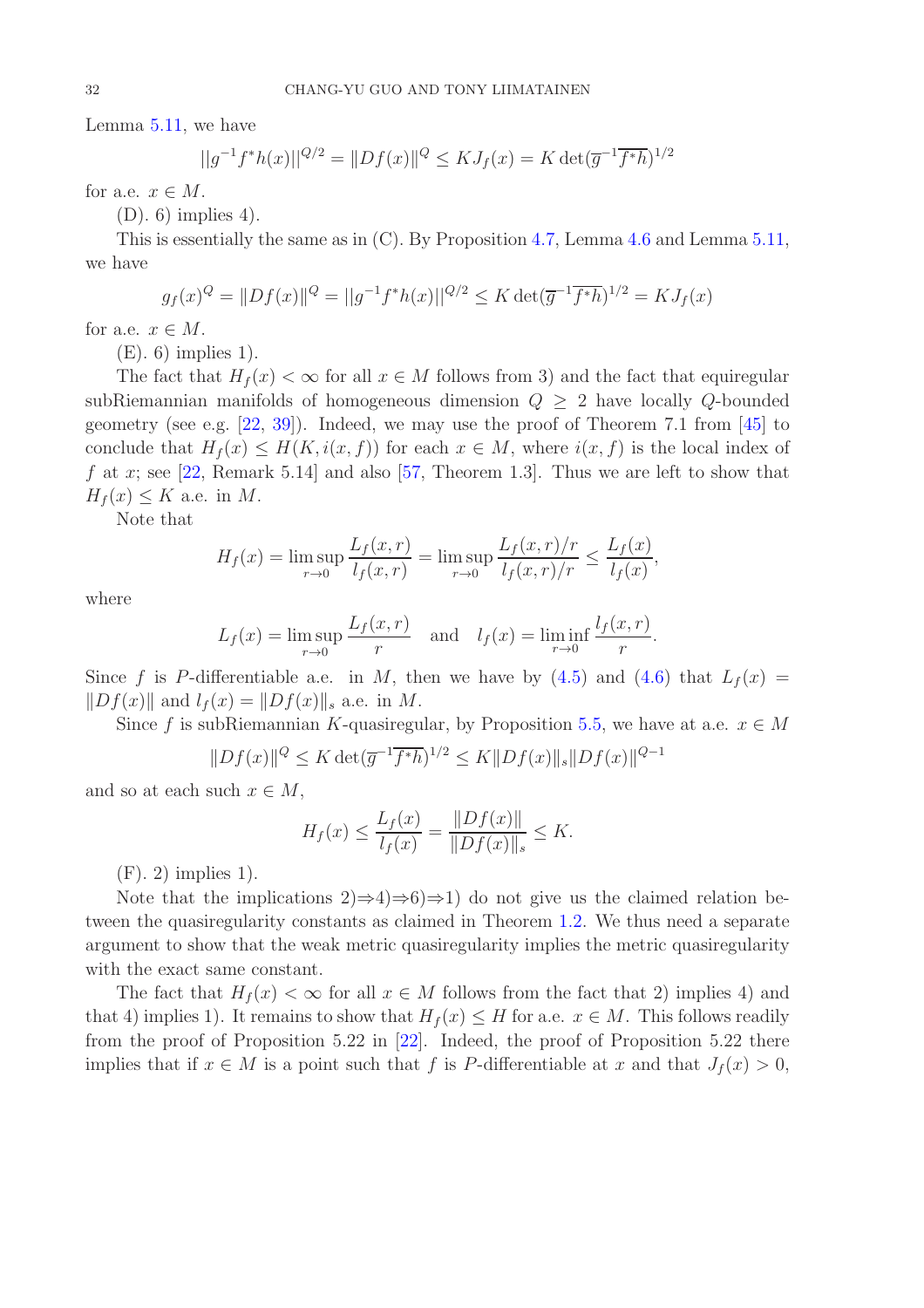then we have

$$
H_f(x) = \limsup_{r \to 0} \frac{L_f(x, r)}{l_f(x, r)} = \lim_{r \to 0} \frac{L_f(x, r)}{l_f(x, r)} = \liminf_{r \to 0} \frac{L_f(x, r)}{l_f(x, r)} = h_f(x).
$$

(G). We compute the remaining dependences on the quasiregularity constants. We first show that if f is metrically H-quasiregular, then it is horizontally  $H^{k-1}$ -quasiregular. It follows from Lemma [4.5](#page-13-5) that the metric H-quasiregularity implies that  $\lambda_k \leq H^2 \lambda_1$ . It follows that

$$
||g^{-1}f^*h||^{k/2} = \lambda_k^{k/2} \le H^{k-1}(\lambda_1^{k-1}\lambda_k)^{1/2} \le H^{k-1}\det(g^{-1}f^*h)^{1/2}.
$$

We next show that if f is horizontally  $K_0$ -quasiregular, then it is metrically  $K_0$ quasiregular. Note that, we already know from the preceding equivalences that  $H_f(x)$  $\infty$  for all  $x \in M$ , and thus, we only need to verify that  $H_f(x) \leq K_0$  for a.e.  $x \in M$ . The horizontal  $K_0$ -quasiregularity implies that  $\lambda_k^k \leq K_0^2 \lambda_1 \cdots \lambda_k$ . In particular, it follows that  $\lambda_k \leq K_0^2 \lambda_1$ . We may repeat the argument in (E) to conclude that at a.e.  $x \in M$ 

$$
H_f(x) \le \frac{\lambda_k^{1/2}}{\lambda_1^{1/2}} \le K_0.
$$

The final implication iv) is included in Theorem [5.16.](#page-28-2)

Remark 6.2. i) In both (B) and (E) of the above proof, our reasoning relies crucially on Proposition [5.5,](#page-20-1) where the estimates on the eigenvalues are sharper than that provided in Lemma [4.9.](#page-14-0)

ii) If we were able to show that the constant  $C$  from Lemma [4.9](#page-14-0) can be chosen to be one. Then the above proof (with  $K = 1$ ) would directly imply the equivalences of 1), 2), 4) and 5) in Corollary [1.3.](#page-4-0)

<span id="page-32-0"></span>6.3. A remark on the definitions of quasiregularity in the Heisenberg groups. In this section, we point out that for mappings on Heisenberg groups  $\mathbb{H}^n$ , the horizontal definition of quasiregularity, Definition [5.14,](#page-27-0) is quantitatively equivalent with a definition of quasiregularity introduced by Dairbekov [\[14,](#page-39-6) [15\]](#page-39-7).

We first recall Dairbekov's definition. Let  $U \subset \mathbb{H}^n$  be a domain and let  $f: U \to \mathbb{H}^n$ be a continuous mapping. Dairbekov defines  $[15,$  Definition 1.3 the mapping f to be K-quasiregular if the following three conditions are satisfied:

- $f \in HW^{1,Q}_{loc}(U,\mathbb{H}^n)$ ,
- $f$  is contact,
- $||D_Hf(x)||^Q \le KJ(x, f)$  almost everywhere in U.

In this case we say that  $f$  is  $K$ -quasiregular in the sense of Dairbekov. The measure on  $\mathbb{H}^n$  is the  $\mathbb{R}^{2n+1}$  Lebesgue measure and  $Q = 2n + 2$  for the Heisenberg group  $\mathbb{H}^n$ . Note that the Lebesgue  $(2n + 1)$ -measure coincides with the Popp measure Vol<sub>Q</sub> on  $\mathbb{H}^n$ .

Above,  $HW^{1,Q}_{loc}(U,\mathbb{H}^n)$  denotes the local horizontal Sobolev space of mappings f:  $U \to \mathbb{H}^n$ . These are defined component-wise as follows. On the Heisenberg group we can express f in the global coordinates of  $\mathbb{R}^{2n+1}$  as  $f = (f_1, \ldots, f_{2n+1})$ . We define that f belongs to  $HW_{loc}^{1,Q}(U,\mathbb{H}^n)$  if each component  $f_i$ , with  $i=1,\ldots,2n+1$ , of f belongs to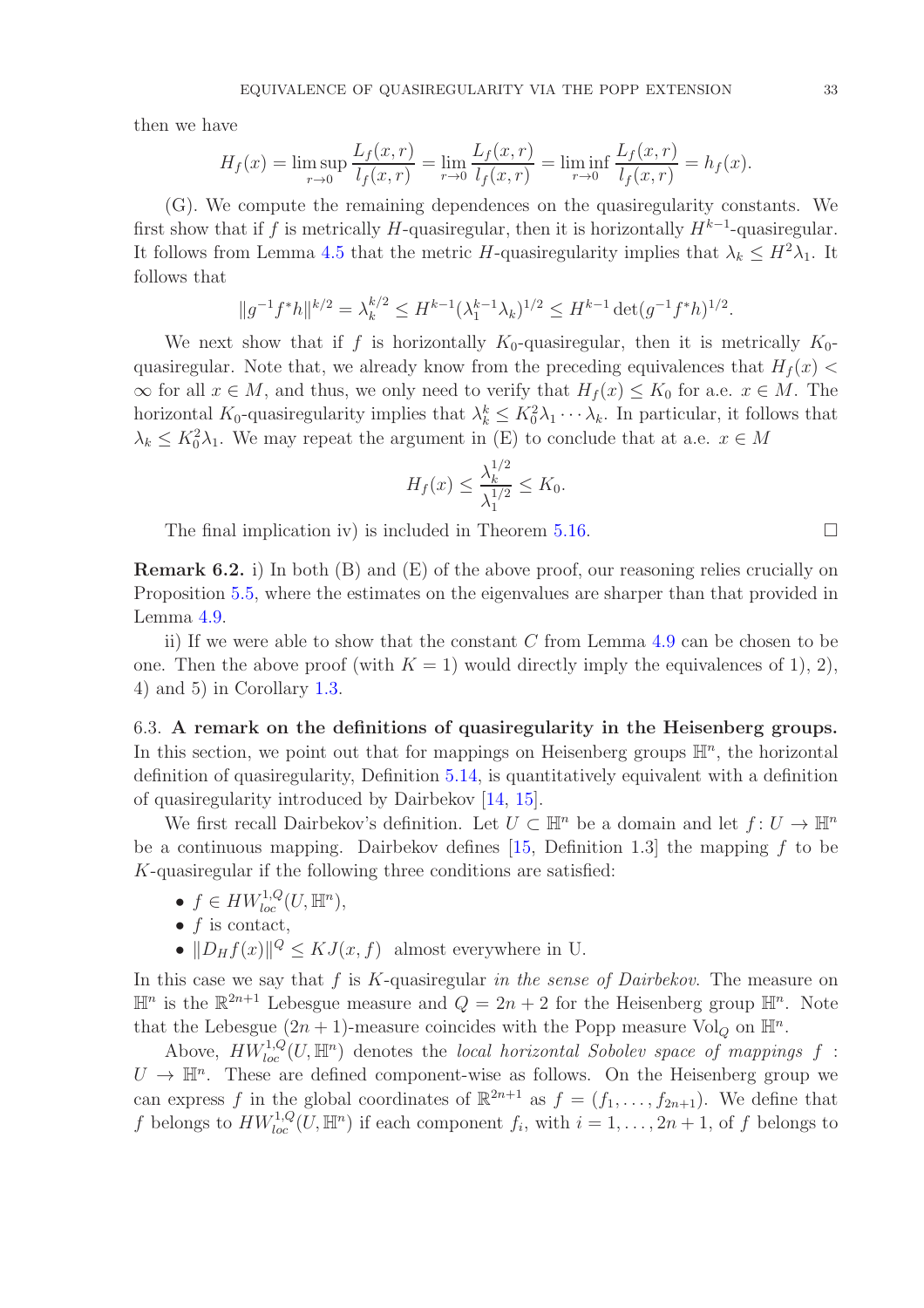the  $HW^{1,Q}_{loc}(U)$ . Here  $HW^{1,Q}_{loc}(U)$  denotes the local horizontal Sobolev space of functions

$$
HW_{loc}^{1,Q}(U) = \{u : U \to \mathbb{H}^n : u \in L_{loc}^Q(U), \quad X_i u \in L_{loc}^Q(U), \ i = 1, \dots, 2n\}
$$

See [\[24,](#page-40-19) Section 11] for more details on these spaces.

Let us first make the observation that a continuous mapping  $f: U \to \mathbb{H}^n$  belongs to  $HW^{1,Q}_{loc}(U,\mathbb{H}^n)$  if and only if  $f \in N^{1,Q}_{loc}(U,\mathbb{H}^n)$ . To see this, notice first that in the Heisenberg groups  $\mathbb{H}^n$  a continuous mapping  $f \in N^{1,Q}_{loc}(U,\mathbb{H}^n)$  if and only if each of its components  $f_i$ ,  $i = 1, \ldots, 2n + 1$ , belongs to  $N_{loc}^{1,Q}(U)$ . Our claim then follows from the well-known fact that a continuous function  $u \in HW^{1,Q}_{loc}(U)$  if and only if it belongs to  $N_{loc}^{1,Q}(U)$ ; see [\[24,](#page-40-19) Section 11].

Let  $f \in HW_{loc}^{1,1}(U,\mathbb{H}^n)$ . The vectors  $X_i f(x) = (X_i f_1(x), \ldots, X_i f_{2n+1}(x)), i = 1, \ldots, 2n$ , viewed as column vectors can be treated as tangent vectors at  $f(x)$ , i.e.  $X_i f(x) \in T_{f(x)} \mathbb{H}^n$ . A mapping  $f: U \to \mathbb{H}^n$  of the class  $HW^{1,1}_{loc}(U, \mathbb{H}^n)$  is (weakly) contact if for each  $i = 1, \ldots, 2n$ , the tangent vector  $X_i f(x)$  belongs to the horizontal tangent space  $HT_{f(x)}\mathbb{H}^n$ . The formal horizontal differential  $D_Hf(x) : HT_xU \to HT_{f(x)}\mathbb{H}^n$  of a contact mapping  $f: U \to \mathbb{H}^n$  is defined by its action on the basis vectors:

$$
D_Hf(x)X_i=X_if(x) \quad i=1,\ldots,2n.
$$

Let  $(X_1, \ldots, X_{2n})$  be standard global frame for the horizontal distribution satisfying the commutation relations

$$
[X_j, X_{j+n}] = -4T, \quad j = 1, \dots, n.
$$

The other commutators are identically zero. The *horizontal Jacobian HJ(x, f)* of f is defined as the determinant of  $D_Hf(x)$  expressed in the frame  $(X_1, \ldots, X_{2n})$  (used for both  $HT_xU$  and  $HT_{f(x)}\mathbb{H}^n$ . The formal horizontal differential can be extended linearly as a homomorphism of the Heisenberg algebra so that one can talk about the formal differential. Then the full Jacobian  $J(x, f)$  of f is defined to be the determinant of the formal differential expressed in the full frame  $(X_1, \ldots, X_n, T)$  of  $T\mathbb{H}^n$ . A computation [\[15\]](#page-39-7) shows that

(6.1) 
$$
J(x, f) = HJ(x, f)^{\frac{n+1}{n}}.
$$

As in Section [4.2,](#page-13-0) the norm of the formal horizontal differential of a contact mapping f is defined to be

<span id="page-33-1"></span>
$$
||D_Hf(x)|| := \max_v \{ |D_Hf(x)v|_g : v \in HT_xU \text{ and } |v|_g = 1 \}.
$$

The norms here are defined with respect to a horizontal metric  $g$ , which itself is defined by declaring the frame  $(X_1, \ldots X_n)$  orthonormal.

Recall here that the branch set  $\mathcal{B}_f$  of a continuous mapping  $f: M \to N$  consists of those points  $p$  in  $M$ , where  $f$  fails to be a local homeomorphism at  $p$ .

To compare the regularity assumptions in the Dairbekov's definition and our horizontal definition, we need the following simple lemma, which is certainly known to experts.

<span id="page-33-0"></span>**Lemma 6.3.** Let  $f: U \to \mathbb{H}^n$  be an analytically quasiregular mapping. Then  $f \in$  $N_{loc}^{1,p}(U,\mathbb{H}^n)$  for some  $p > Q$  and hence f is locally  $\alpha$ -Hölder continuous with  $\alpha = 1 - \frac{Q}{p}$  $\frac{Q}{p}$ .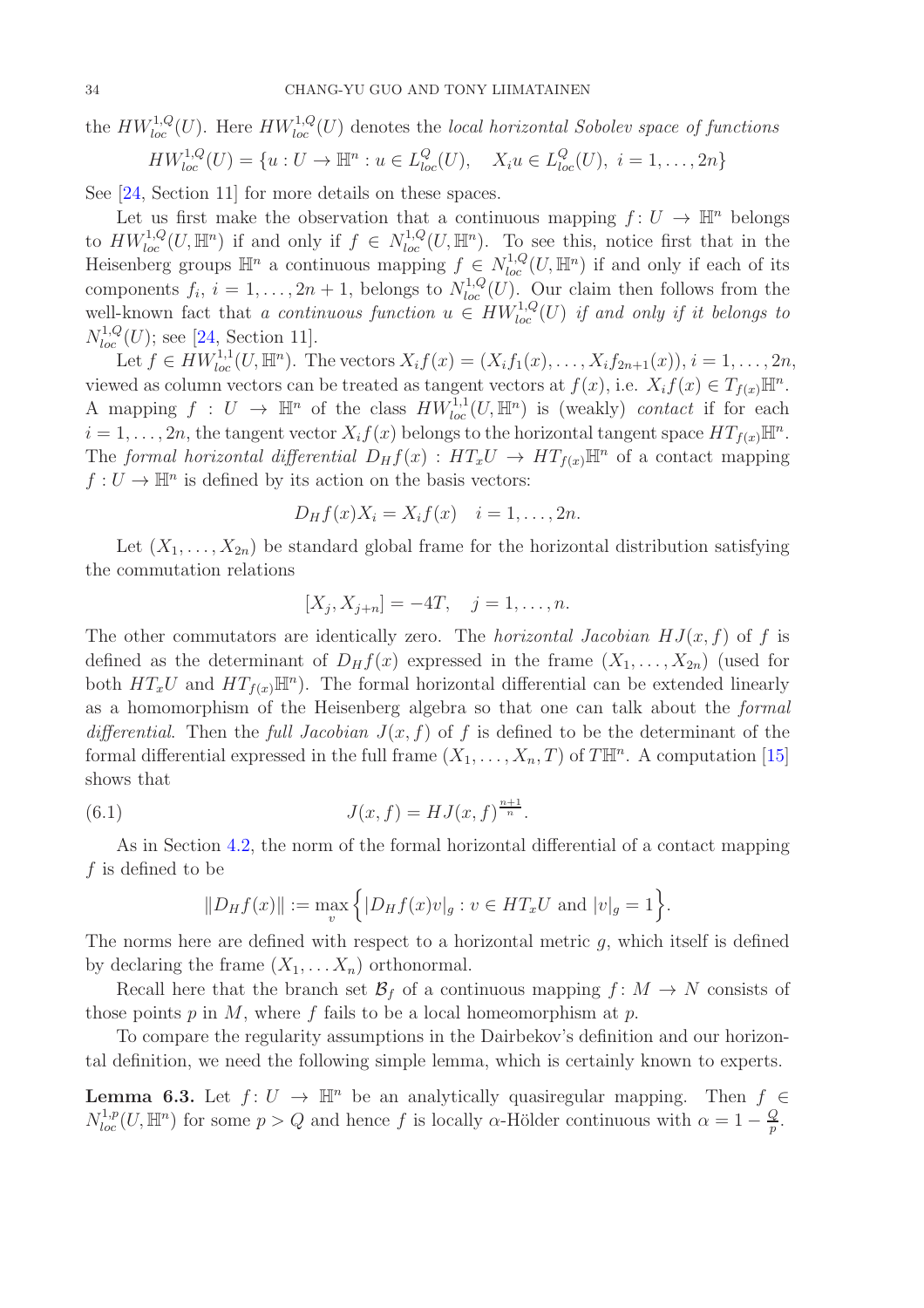*Proof.* Our aim is to show that  $J_f \in L_{loc}^p(U)$  for some  $p > Q$ . For this, we fix a point  $x \in \Omega \backslash f^{-1}(f(\mathcal{B}_f))$  and a subdomain  $\mathcal{K} \subset\subset U$  with  $x \in \mathcal{K}$ . Note that  $f|_{K\backslash f^{-1}(f(\mathcal{B}_f))}$  is a covering mapping and so we may write

$$
K\backslash f^{-1}(f(\mathcal{B}_f))=\bigcup_{i=1}^k U_i,
$$

where  $U_i \cap U_j = \emptyset$  if  $i \neq j$  and  $f|_{U_i}$  is a homeomorphism onto its image. In particular,  $f|_{U_i}: U_i \to f(U_i)$  is a quasiconformal mapping in the analytic sense. Since U and  $\mathbb{H}^n$ have locally Q-bounded geometry  $[27]$ , it follows by  $[28,$  Theorem 9.8] that f is locally quasisymmetric in  $U_i$ . By [\[27,](#page-40-4) Theorem 7.11] we then have that  $J_{f|_{U_i}} \in L^p_{loc}(U_i)$  for some  $p > Q$ .

The above implies that for each  $x \in U \backslash f^{-1}(f(\mathcal{B}_f))$ , there exists a relatively compact neighborhood  $\mathcal{K}_x$  of x such that  $J_f \in L^p(\mathcal{K}_x)$ . On the other hand, by [\[23,](#page-40-20) Corollary 1.3] (or by [\[22,](#page-40-8) Theorem B]), we have that  $\mathcal{H}^Q(\mathcal{B}_f) = \mathcal{H}^Q(f(\mathcal{B}_f)) = 0$ . Consequently, we have that  $J_f \in L^p_{loc}(U)$ . Since f is analytically quasiregular, this implies that  $f \in N^{1,p}_{loc}(U, \mathbb{H}^n)$ . The second claim follows again from the standard Sobolev embedding, see e.g. [\[29,](#page-40-14) Section 7].

We claim first that if  $f: (U, g) \to (\mathbb{H}^n, g)$  is horizontally K-quasiregular, then it is  $K^{(n+1)/n}$ -quasiregular in the sense of Dairbekov. By Theorem [1.2](#page-3-0) and Lemma [6.3,](#page-33-0) we have  $f \in N_{loc}^{1,p}(U,\mathbb{H}^n)$  for some  $p > Q$ . It follows that  $f \in HW_{loc}^{1,Q}(U,\mathbb{H}^n)$ . Consequently, by [\[15,](#page-39-7) Theorem 5.1], we have that f is P-differentiable a.e. in U and the P-differential coincides with the formal differential a.e. in  $U$ . Thus  $f$  is contact (see Remark [4.10\)](#page-15-2) and for a.e.  $x \in U$  we have

$$
||D_Hf(x)||^Q = ||g^{-1}f^*h(x)||^{Q/2} \le K^{(2n+2)/2n} \det(g^{-1}f^*h(x))^{(2n+2)/4n}
$$
  
=  $K^{(n+1)/n} H J(x, f)^{(n+1)/n} = K^{(n+1)/n} J(x, f).$ 

Here we have use the observation that it follows from  $(6.1)$  that

$$
\det(g^{-1}f^*h(x))^{(2n+2)/2n} = \det(D_Hf(x))^2 = HJ(x,f)^2
$$

since  $D_H f$  here is expressed in the orthonormal frame  $(X_1, \ldots, X_{2n})$ , in which case g and h are identical matrices.

Conversely, we show that if  $f: U \to \mathbb{H}^n$  is K-quasiregular in the sense of Dairbekov, then it is horizontally  $K^{n/(n+1)}$ -quasiregular. Indeed, by [\[15,](#page-39-7) Theorem 5.1, Theorem 5.5] f is a branched covering, it is P-differentiable a.e. in U and the P-differential coincides with the formal differential a.e. in U. Thus for a.e.  $x \in U$ 

$$
||g^{-1}f^*h(x)||^k = ||D_Hf(x)||^{2k} \le K^{2n/(n+1)}J(x,f)^{2n/(n+1)}
$$
  
=  $K^{2n/(n+1)}HJ(x,f)^2 = K^{2n/(n+1)}\det(g^{-1}f^*h(x)).$ 

We have shown that the horizontal definition of quasiregularity on Heisenberg groups is quantitatively equivalent with the definition of quasiregularity introduced by Dairbekov [\[14,](#page-39-6) [15\]](#page-39-7).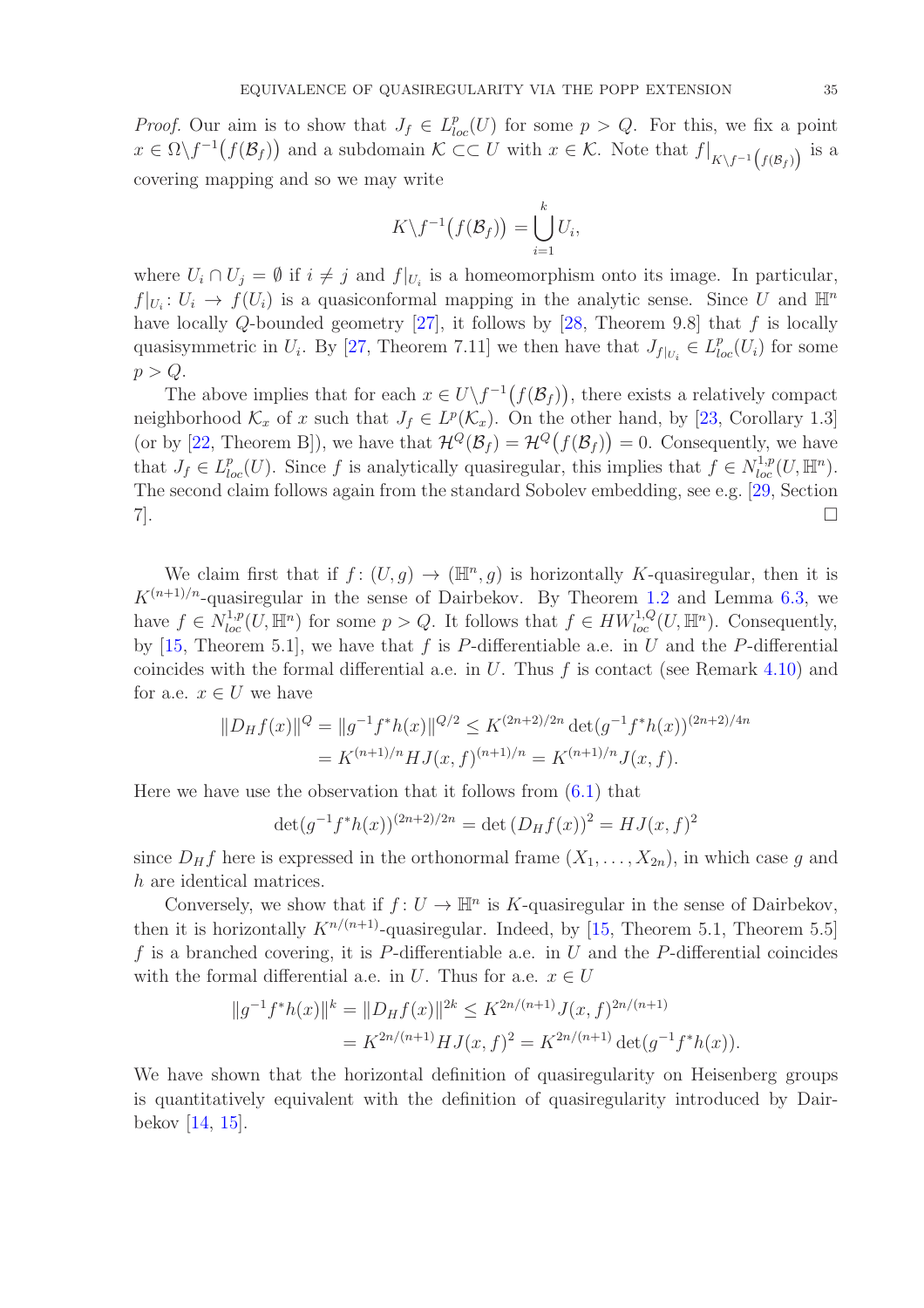We make an additional observation regarding the first Heisenberg group  $\mathbb{H}^1$ . In this case  $Q = 4$  and by Remark [5.6,](#page-22-0) we have

$$
\det(\overline{g}^{-1}\overline{f^*h}(x)) = \lambda_1 \lambda_2 \mu_1 = (\lambda_1 \lambda_2)^2 = J(x, f)
$$

for a.e.  $x \in U$ , where  $\lambda_1$  and  $\lambda_2$  are the eigenvalues of  $g^{-1}f^*h$  and  $\mu_1$  is the other eigenvalue of  $\overline{g}^{-1} \overline{f^*h}$ . Consequently, the definition of *subRiemannian K*-quasiregularity coincides with the definition of Dairbekov in this case. It is natural to ask how closely related the subRiemannian definition and Dairbekov's definition are for  $n \geq 2$ . We leave this question open.

# <span id="page-35-0"></span>7. Appendix: equivalence of 1-quasiregular mappings between Riemannian manifolds

In this appendix we prove the equivalence of different notions of 1-quasiregularity for mappings between Riemannian manifolds. The results we present here are special cases of our more general result, especially of Corollary [1.3,](#page-4-0) in the subRiemannian setting.

We find that giving an independent presentation in the Riemannian setting has a few benefits: The proof of the equivalence in the Riemannian setting is much more straightforward than that in the subRiemannian case. An independent proof in the Riemannian settings serves better readers that are not familiar with subRiemannian geometry. The presentation here motivates much of the work done in this paper, and in particular it motivates the proof of our main result, Theorem [1.2.](#page-3-0)

In this section  $(M, g)$  and  $(N, h)$  are Riemannian  $C^{\infty}$ -smooth Riemannian manifolds of dimension  $n$ . The equivalence result is the following.

**Theorem 7.1.** Let  $f : (M, g) \to (N, h)$  be a non-constant continuous mapping between two Riemannian manifolds. Then the following conditions are equivalent:

- 1)  $f$  is metrically 1-quasiregular,
- 2) f is weak metrically 1-quasiregular,
- 3)  $f$  is analytically 1-quasiregular,
- 4) f Riemannian 1-quasiregular,
- 5)  $f$  is geometrically 1-quasiregular.

The various notions of quasiregularity in the theorem above can be found from the references [\[37,](#page-40-10) [31,](#page-40-21) [28,](#page-40-5) [57\]](#page-41-12), or alternatively, they can be understood as special cases of those in the equiregular subRiemannian setting we have introduced earlier. We remark that it follows from this theorem and results in [\[38\]](#page-40-22) that 1-quasiregular mappings on  $C^{\infty}$ Riemannian manifolds in any of the above sense are  $C^{\infty}$ -smooth. (The works [\[38,](#page-40-22) [34\]](#page-40-23) consider also regularity of 1-quasiregular mappings in the situation when the Riemannian metrics are only in the Hölder class  $C^r$ ,  $r > 1$ . Here we only consider the  $C^{\infty}$  case and refer to those works for more refined regularity results. However, we caution the reader that one has to be careful if trying apply the above theorem in the  $C^r$ ,  $r > 0$  case.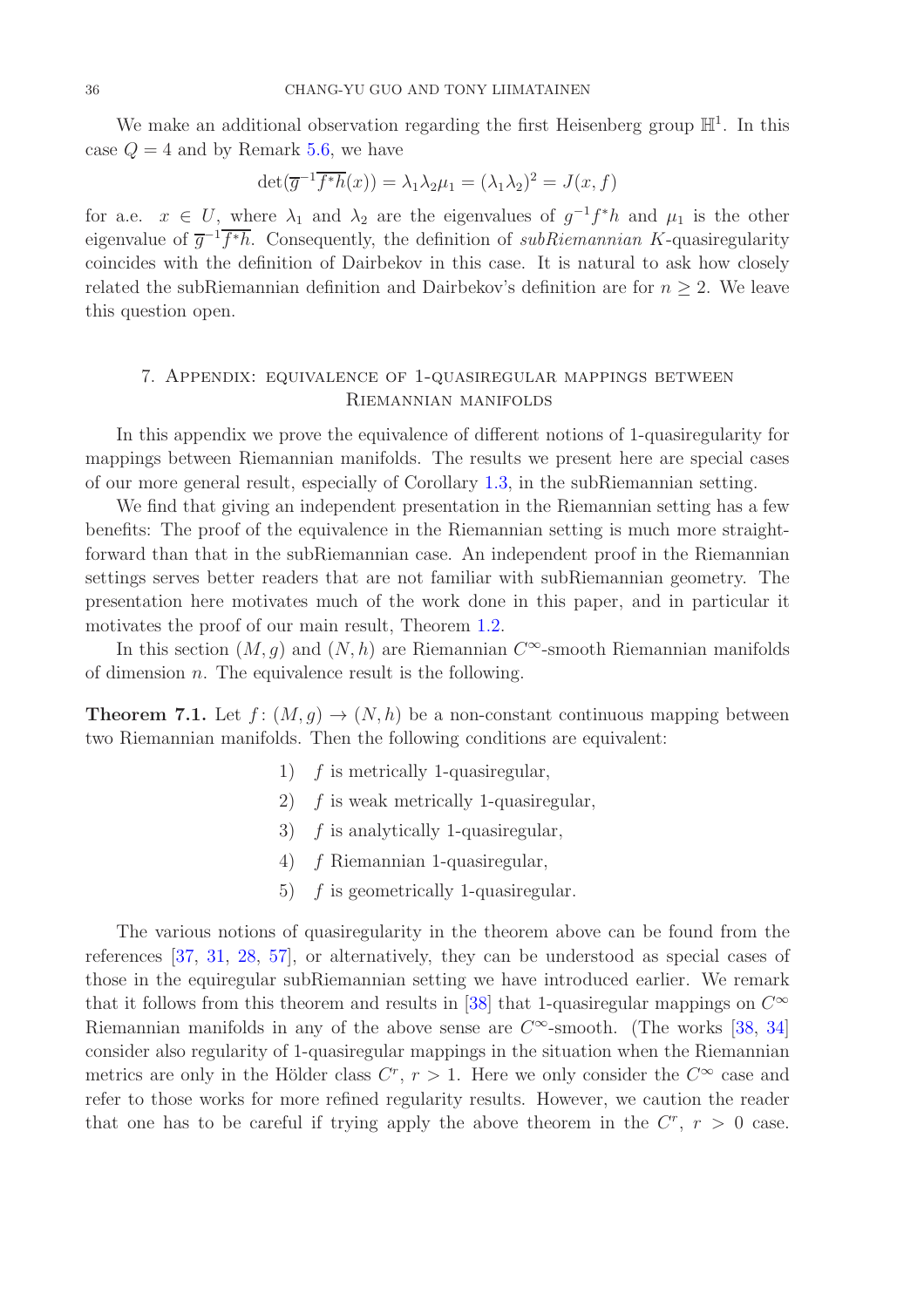The reason is that our proofs below use for example normal coordinates, which can have unexpected behaviour at least in the case of  $C^r$ ,  $0 < r < 1$ , regular metrics.)

We do not impose the topological assumption that  $f$  is a branched covering in either the analytic or in the Riemannian definitions of quasiregularity. This is because a nonconstant analytically quasiregular mapping is automatically both discrete and open (and thus a branched covering) by a deep theorem of Reshetnyak [\[47\]](#page-41-0). See also Proposition [7.2](#page-36-2) below.

<span id="page-36-0"></span>7.1. Auxiliary results. The following proposition contains some basic properties of quasiregular mappings between Riemannian manifolds.

<span id="page-36-2"></span>**Proposition 7.2** (Section 3, [\[31\]](#page-40-21)). Let  $f: M \to N$  be a non-constant quasiregular mapping. Then

- 1) f is sense-preserving, discrete and open,
- 2)  $\text{Vol}_N(f(E)) = 0$  if and only if  $\text{Vol}_M(E) = 0$ ,
- 3)  $\text{Vol}_M(\mathcal{B}_f) = 0$ ,

4) The area formula holds: For all measurable functions  $h : N \to [0, \infty]$  and for every measurable set  $A \subset M$  there holds that

(7.1) 
$$
\int_A h(f(x))J_f(x)d\operatorname{Vol}_M(x) = \int_N h(y)N(y,f,A)d\operatorname{Vol}_N(y),
$$

where  $N(y, f, A) = \text{card}(f^{-1}(y) \cap A)$  is the multiplicity function of f on A.

5) f is differentiable a.e. in M.

The following lemma is a special case of Theorem [3.2.](#page-9-0) Since we find the lemma has some value on its own (and the proof of Theorem [3.2](#page-9-0) is complicated), we give a simple proof of it below.

<span id="page-36-1"></span>**Lemma 7.3.** Let  $f : (M, g) \to (N, h)$  be a continuous mapping that is differentiable at  $x_0 \in M$ . Then there exists a constant  $\delta > 0$  such that if  $d(x, x_0) \leq \delta$ , then we have

$$
d_h(f(x), f(x_0)) = h_{f(x_0)}(f_*V, f_*V)^{1/2} + o(d_g(x, x_0)),
$$

where  $V = \exp_{x_0}^{-1}(x) \in T_{x_0}M$  with  $|V|_{g(x_0)} = d_g(x, x_0)$ .

*Proof.* Let  $(x^{i})$  and  $(y^{a})$ ,  $i, a = 1, ..., n$ , be g- and h-normal coordinates centered at  $x_{0}$  and  $f(x_0)$  respectively. Let  $x \in M$  with  $d_q(x, x_0) = r$ ,  $r > 0$  small. In the above coordinates we have

$$
d_h(f(x), f(x_0)) = |f(x)|_{h(f(x_0))} = |f(x)|_{\mathbb{R}^n}
$$

and

$$
d_g(x, x_0) = |x|_{g(x_0)} = |x|_{\mathbb{R}^n}.
$$

By the differentiability of  $f$  at  $x_0$ , we have

$$
f^{i}(x) = 0 + \partial_{a} f^{i}(0) x^{a} + o(|x|).
$$

Combining these, we have

$$
d_h(f(x), f(x_0)) = |(\partial_a f^i(0)x^a)|_{h(f(x_0))} + o(|x|) = |f_*V|_{h(f(x_0))} + o(d_g(x, x_0)),
$$

with  $V = \exp_{x_0}^{-1}(x) \in T_{x_0}M$  with  $|V|_{g(x_0)} = d_g(x, x_0)$ .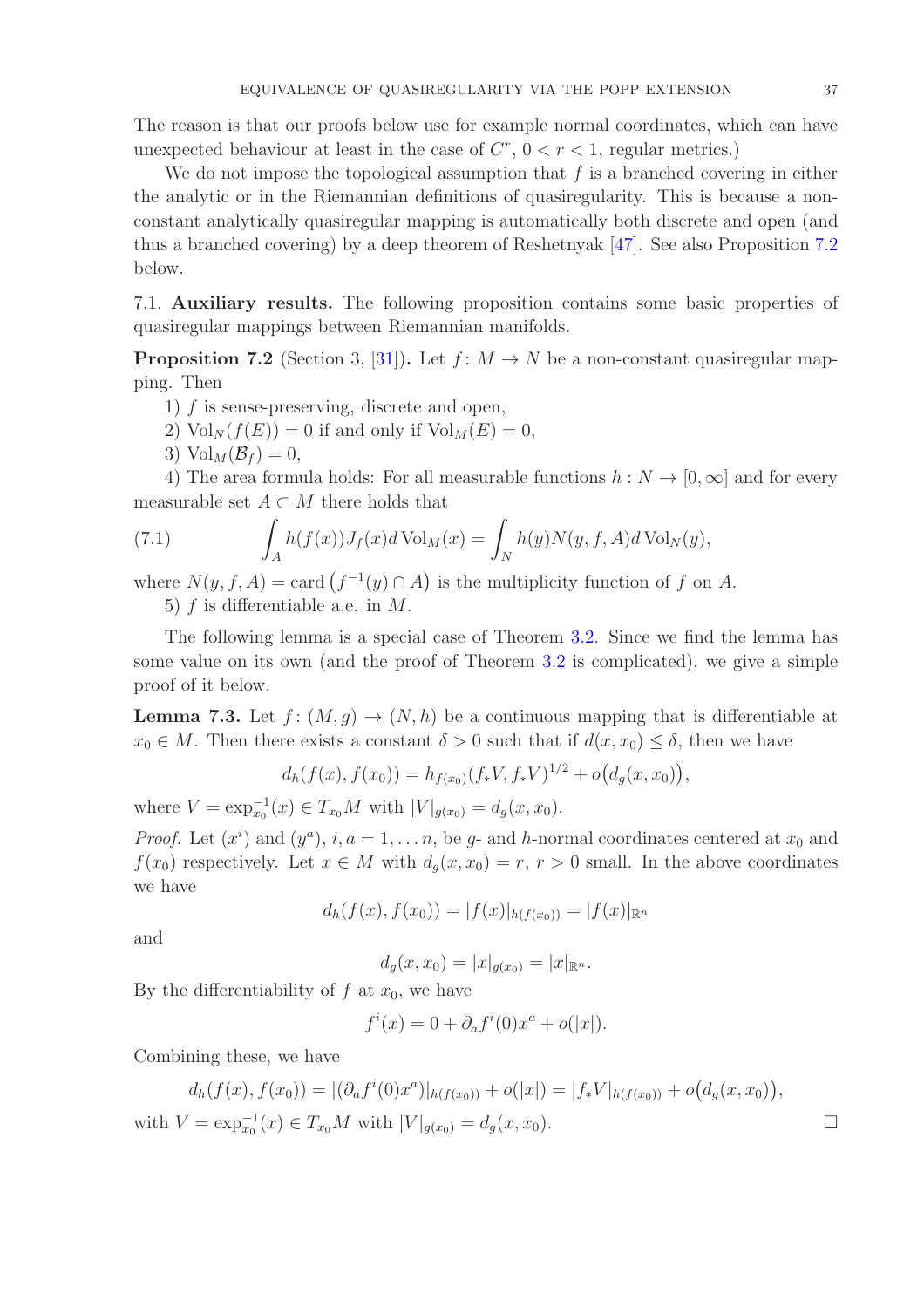<span id="page-37-0"></span>7.2. Equivalence of Riemannian and analytic 1-quasiregularity. It follows from [\[55,](#page-41-9) Section 5 that if  $f: M \to N$  is a non-constant quasiregular mapping between two Riemannian manifolds, then Lip f is the minimal n-weak upper gradient of f. We prove a couple of lemmas will yield the equivalence of Riemannian and analytic 1-quasiregularity. The first lemma shows that at the points  $x_0$  of differentiability, Lip  $f(x_0)$  coincides with the supremum norm

$$
||Df(x_0)|| := \sup_{V \in T_{x_0}M} \left\{ |Df(x_0)V|_{h(f(x_0))} : |V|_{g(x_0)} \le 1 \right\}.
$$

**Lemma 7.4.** Let  $f: (M, g) \to (N, h)$  be a continuous mapping. If f is differentiable at  $x_0 \in M$ , then

(7.2) 
$$
\text{Lip } f(x_0) = ||Df(x_0)||.
$$

Proof. This is an immediate consequence of Lemma [7.3.](#page-36-1) Indeed,

$$
\text{Lip } f(x_0) = \limsup_{r \to 0} \sup_{x \in B(x_0, r)} \frac{d_N(f(x), f(x_0))}{r} = \limsup_{r \to 0} \sup_{|V|_{g(x_0)} \le r} \frac{|Df(x_0)V|_{h(f(x_0))}}{r}
$$
\n
$$
= \limsup_{r \to 0} \sup_{|V|_{g(x_0)} \le r} \frac{|V|_{g(x_0)} |Df(x_0)V|_{h_f(x_0)}}{r} = ||Df(x_0)||.
$$

 $\Box$ 

The next result is an analogue of Lemma [5.11](#page-26-2) and in our case, it follows directly from the change of variable formula.

**Lemma 7.5.** Let  $f : (M, g) \to (N, h)$  be a quasiregular mapping. Then

$$
(7.3) \t\t\t\tDet(Df(x_0)) = J_f(x_0)
$$

for a.e.  $x_0 \in M$ .

*Proof.* By Proposition [7.2](#page-36-2) 4) and [\[37,](#page-40-10) Theorem 2.2.4],

<span id="page-37-2"></span>(7.4) 
$$
\int_{A} J_f(x) d\text{Vol}_M(x) = \int_{A} \text{Det}(Df(x)) d\text{Vol}_M(x)
$$

for all measurable set  $A \subset M$ . Note that  $J_f$  and  $Det(Df)$  are locally integrable on M, the claim follows from  $(7.4)$  and the Lebesgue differentiation theorem.

Plugging the results of these lemmas into the definitions of analytic 1-quasiregularity and Riemannian 1-quasiregularity shows that they are equivalent.

<span id="page-37-1"></span>7.3. Equivalence of Riemannian and metric 1-quasiregularity. We show that Riemannian 1-quasiconformal mappings and 1-quasiconformal mappings defined in the (weak) metric sense are equivalent.

Let us first show Riemannian 1-quasiregular mappings are 1-quasiregular in the metric sense.

**Proposition 7.6.** Let  $f : (M, g) \to (N, h)$  be a Riemannian 1-quasiregular mapping. Then it is metrically 1-quasiregular.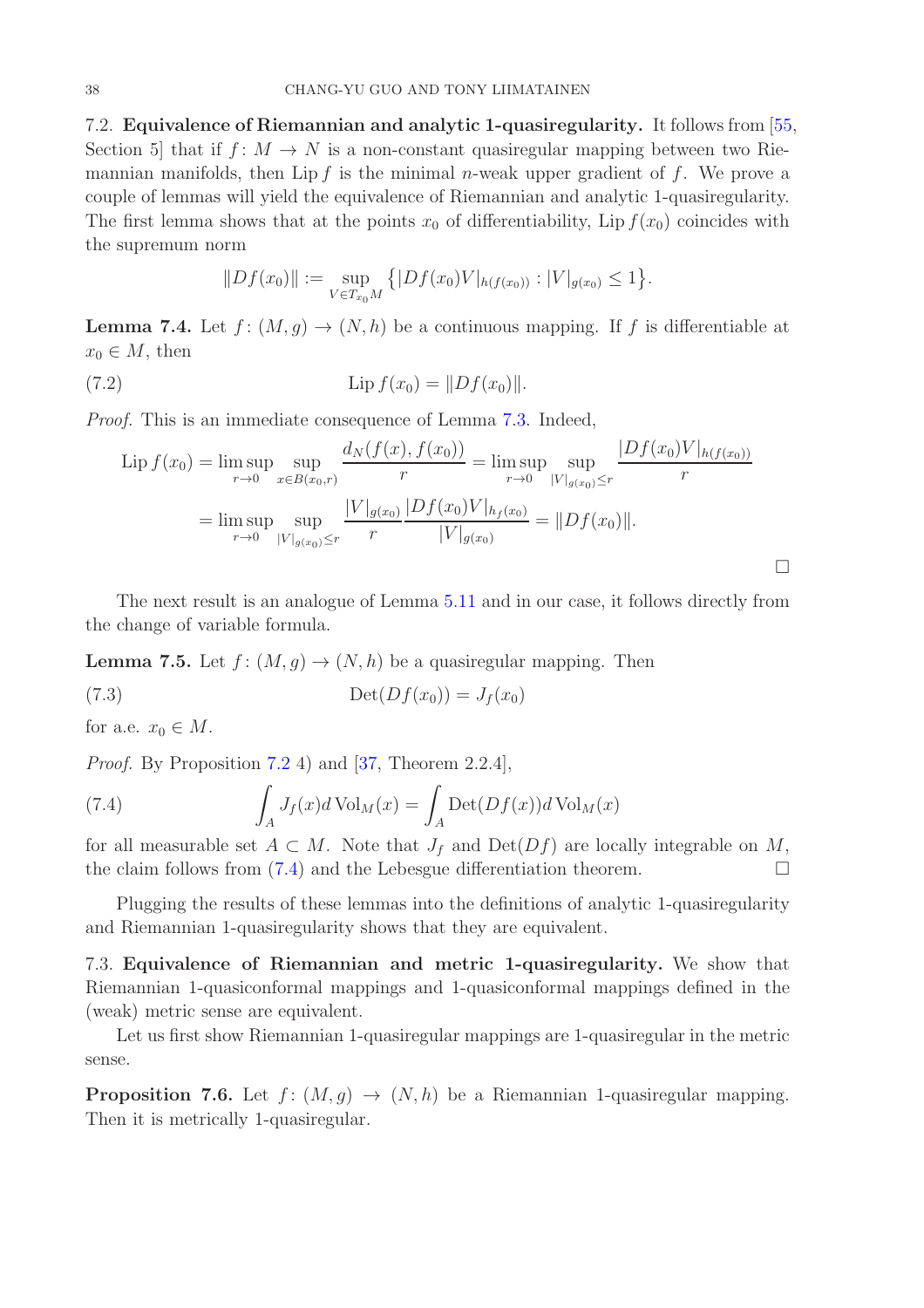*Proof.* By [\[38,](#page-40-22) Theorem 4.4], Riemannian 1-quasiregular mappings are  $C^2$  regular and they satisfy the equation of conformality

$$
f^*h=cg.
$$

By lemma [7.3](#page-36-1) we have

(7.5) 
$$
\sup_{y \in \partial B(x,r)} d(f(x), f(y)) = \sup_{y \in \partial B(x,r)} (h_{f(x)}(f_*V, f_*V)^{1/2} + o(d_g(x, y)))
$$

$$
= \sup_{y \in \partial B(x,r)} (c(x)g_x(V, V)^{1/2} + o(d_g(x, y))) = c(x)r + o(r)
$$

and similarly

$$
\inf_{y \in \partial B(x,r)} d(f(x), f(y)) = c(x)r + o(r).
$$

Thus

$$
\limsup_{r \to 0} \frac{\sup_{y \in \partial B(x,r)} d(f(x), f(y))}{\inf_{y \in \partial B(x,r)} d(f(x), f(y))} \le 1.
$$

 $\Box$ 

In the other direction we have:

**Proposition 7.7.** Let  $f : (M, q) \to (N, h)$  be a weak metrically 1-quasiregular mapping. Then f is Riemannian 1-quasiregular.

*Proof.* By Proposition [7.2](#page-36-2) we have that f is differentiable a.e. in  $M$ . In the same vein as above, fix a point  $x \in M$  such that f is differentiable at x. Then we have

(7.6) 
$$
\sup_{y \in \bar{B}(x,r)} d(f(x), f(y)) = \sup_{y \in \bar{B}(x,r)} (h_{f(x)}(f_*V, f_*V)^{1/2} + o(d_g(x, y)))
$$

(7.7) 
$$
= \sup_{|V|_{g(x)} \le r} |DfV|_{h(f(x))} + o(r)
$$

and

$$
\inf_{y \in \partial B(x,r)} d(f(x), f(y)) = \inf_{|V|_{g(x)} = r} |DfV|_{h(f(x))} + o(r).
$$

Here we have used the fact that  $V = \exp_x^{-1} y$ ,  $|V|_{g(x)} = d_g(x, y)$ . It follows that

$$
1 = \liminf_{r \to 0} \frac{\sup_{y \in \bar{B}(x,r)} d(f(x), f(y))}{\inf_{y \in M \setminus B(x,r)} d(f(x), f(y))} = \frac{\lambda_{max}(x)}{\lambda_{min}(x)},
$$

where  $\lambda_{max}(x)$  and  $\lambda_{min}(x)$  are the largest and smallest eigenvalue of the matrix  $g^{-1}f^*h$ . Since the eigenvalues of  $g^{-1}f^*h$  are all the same, we have

$$
g^{-1}f^*h = cI_{n \times n}.
$$

Since this holds at a.e. every point,  $f$  is a conformal mapping

$$
f^*h = cg,
$$

for some a.e. positive function  $c$  and thus Riemannian 1-quasiregular by [\[38,](#page-40-22) Theorem  $4.4$ ].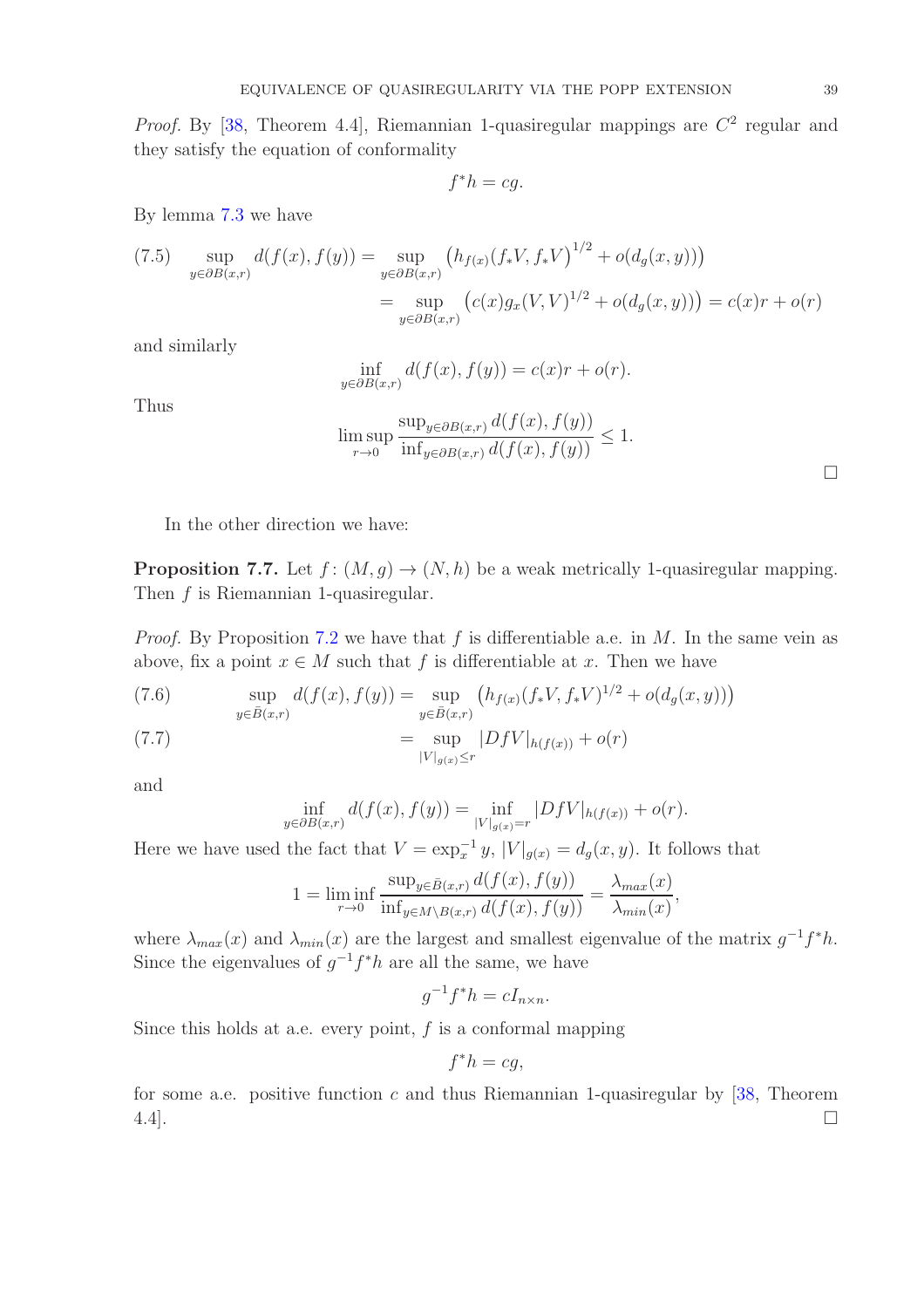Acknowledgements. C.-Y. Guo was supported by the Magnus Ehrnrooth foundation, the Finnish Cultural Foundation–Central Finland Regional Fund (No. 30151735) and the Swiss National Science Foundation (No. 153599). T. Liimatainen was partly supported by the Academy of Finland (Centre of Excellence in Inverse Problems Research) and an ERC Starting Grant (grant agreement no 307023).

C.-Y. Guo would like to thank Prof. Marshall Williams for many useful discussions on the definitions of quasiregularity in general metric measure spaces, as well as for many other discussion on topics related to analysis on metric spaces during the past years.

The authors are indebted to Prof. Enrico Le Donne for his insightful comments, in particular, for pointing out a mistake in the preliminary version of the manuscript. They would like to thank Profs. Pekka Koskela, Pekka Pankka and Ilkka Holopainen for helpful comments on Corollary [1.3](#page-4-0) in the Riemannian manifolds, and Profs. Jeremy Tyson, Kirsi Peltonen, and Katrin Fässler for their interest in this work.

#### <span id="page-39-1"></span>**REFERENCES**

- <span id="page-39-10"></span><span id="page-39-4"></span>[1] C. Ackermann, An approach to studying quasiconformal mappings on generalized Grushin planes, Ann. Acad. Sci. Fenn. Math. 40 (2015), no. 1, 305-320.
- <span id="page-39-8"></span>[2] Z. Balogh, K. Fässler and K. Peltonen, Uniformly quasiregular maps on the compactified Heisenberg group, J. Geom. Anal. 22 (2012), no. 3, 633-665.
- <span id="page-39-11"></span>[3] Z. Balogh, P. Koskela and S. Rogovin, Absolute continuity of quasiconformal mappings on curves, Geom. Funct. Anal. 17 (2007), no. 3, 645-664.
- <span id="page-39-12"></span>[4] D. Barilari and L. Rizzi, A formula for Popp's volume in sub-Riemannian geometry, Anal. Geom. Metr. Spaces 1 (2013), 42-57.
- <span id="page-39-2"></span>[5] A. Bellaiche, The tangent space in sub-Riemannian geometry, Sub-Riemannian geometry, 1-78, Progr. Math., 144, Birkhäuser, Basel, 1996.
- [6] B. Bojarski and T. Iwaniec, Analytical foundations of the theory of quasiconformal mappings in  $\mathbb{R}^n$ , Ann. Acad. Sci. Fenn. Ser. A I Math. 8 (1983), no. 2, 257-324.
- [7] M. Bonk and J. Heinonen, Quasiregular mappings and cohomology, Acta Math. 186 (2001), no. 2, 219-238.
- [8] M. Bonk and B. Kleiner, Quasisymmetric parametrizations of two-dimensional metric spheres, Invent. Math. 150 (2002), no. 1, 127-183.
- [9] M. Bonk and B. Kleiner, Conformal dimension and Gromov hyperbolic groups with 2-sphere boundary, Geom. Topol. 9 (2005), 219-246 (electronic).
- <span id="page-39-9"></span>[10] L. Capogna and M. Cowling, Conformality and Q-harmonicity in Carnot groups, Duke Math. J. 135 (2006), no. 3, 455-479.
- <span id="page-39-0"></span>[11] L. Capogna, E. Le Donne and A. Ottazzi, Conformality and Q-harmonicity in subRiemannian manifolds, preprint 2016.
- <span id="page-39-13"></span><span id="page-39-3"></span>[12] W. Choi and R. Ronge, Privileged coordinates and tangent groupoid for Carnot manifolds, preprint 2015.
- <span id="page-39-6"></span>[13] M. Cristea, Quasiregularity in metric spaces, Rev. Roumaine Math. Pures Appl. 51 (2006), no. 3, 291-310.
- [14] N.S. Dairbekov, The morphism property for mappings with bounded distortion on the Heisenberg group, (Russian) Sibirsk. Mat. Zh. 40 (1999), no. 4, 811-823.
- <span id="page-39-7"></span>[15] N.S. Dairbekov, Mappings with bounded distortion on Heisenberg groups, (Russian) Sibirsk. Mat. Zh. 41 (2000), no. 3, 567-590.
- <span id="page-39-5"></span>[16] K. Fässler, A. Lukyanenko and K. Peltonen, *Quasiregular mappings on subRiemannian manifolds*, J. Geom. Anal. (to appear), DOI: 10.1007/s12220-015-9607-5.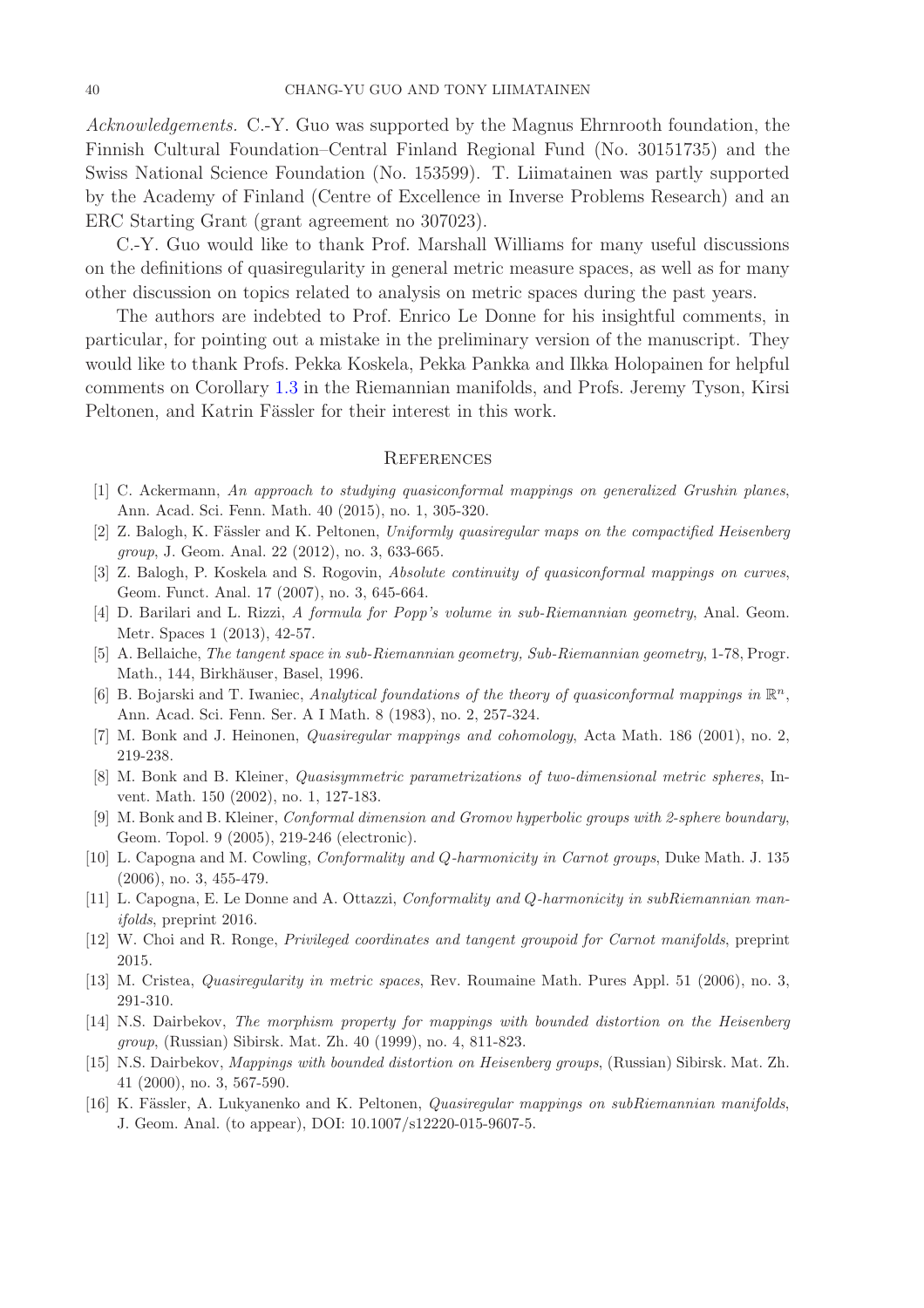- <span id="page-40-1"></span><span id="page-40-0"></span>[17] F.W. Gehring, Rings and quasiconformal mappings in space, Trans. Amer. Math. Soc. 103 (1962), 353-393.
- <span id="page-40-12"></span>[18] F.W. Gehring, Quasiconformal mappings in space, Bull. Amer. Math. Soc. 69 (1963), 146-164.
- [19] R. Ghezzi and F. Jean, Hausdorff measure and dimensions in non equiregular sub-Riemannian manifolds, Geometric control theory and sub-Riemannian geometry, 201-218, Springer INdAM Ser., 5, Springer, Cham, 2014.
- <span id="page-40-16"></span><span id="page-40-13"></span>[20] M. Gromov, Carnot-Carathéodory spaces seen from within. Sub-Riemannian geometry, 79-323, Progr. Math., 144, Birkhäuser, Basel, 1996.
- <span id="page-40-8"></span>[21] C.Y. Guo, Mappings of finite distortion between metric measure spaces, Conform. Geom. Dyn. 19 (2015), 95-121.
- <span id="page-40-20"></span>[22] C.Y. Guo, S. Nicolussi Golo and M.Williams, Quasiregular mappings between subRimannian manifolds, preprint 2015.
- <span id="page-40-19"></span>[23] C.Y. Guo and M. Williams, Porosity of the branch set of discrete open mappings with controlled linear dilatation, preprint 2015.
- <span id="page-40-9"></span>[24] P. Hajlasz and P. Koskela, *Sobolev met Poincaré*, Mem. Amer. Math. Soc. 145 (2000), no. 688.
- [25] J. Heinonen and I. Holopainen, Quasiregular maps on Carnot groups, J. Geom. Anal. 7 (1997), no. 1, 109-148.
- <span id="page-40-4"></span>[26] J. Heinonen and P. Koskela, Definitions of quasiconformality, Invent. Math. 120 (1995), 61-79.
- <span id="page-40-5"></span>[27] J. Heinonen and P. Koskela, Quasiconformal maps in metric spaces with controlled geometry, Acta Math. 181 (1998), 1-61.
- <span id="page-40-14"></span>[28] J. Heinonen, P. Koskela, N. Shanmugalingam and J.T. Tyson, Sobolev classes of Banach space-valued functions and quasiconformal mappings, J. Anal. Math. 85 (2001), 87-139.
- [29] J. Heinonen, P. Koskela, N. Shanmugalingam and J.T. Tyson, Sobolev spaces on metric measure spaces: an approach based on upper gradients, New Mathematical Monographs, 27, Cambridge University Press, Cambridge, 2015.
- <span id="page-40-21"></span><span id="page-40-6"></span>[30] J. Heinonen and S. Rickman, Geometric branched covers between generalized manifolds, Duke Math. J. 113 (2002), no. 3, 465-529.
- <span id="page-40-17"></span>[31] I. Holopainen and P. Pankka, p-Laplace operator, quasiregular mappings and Picard-type theorems, Quasiconformal mappings and their applications, 117-150, Narosa, New Delhi, 2007.
- <span id="page-40-3"></span>[32] R.A. Horn and C.R. Johnson, Matrix analysis, Second edition. Cambridge University Press, Cambridge, 2013.
- <span id="page-40-23"></span>[33] T. Iwaniec and G. Martin, Geometric function theory and non-linear analysis, Oxford Mathematical Monographs. The Clarendon Press, Oxford University Press, New York, 2001.
- <span id="page-40-15"></span> $[34]$  V. Julin, T. Liimatainen and M. Salo, *p-harmonic coordinates for Hölder metrics and applications*, To appear in Communications in Analysis and Geometry, (2016).
- [35] P. Koskela and P. MacManus, Quasiconformal mappings and Sobolev spaces, Studia Math. 131 (1998), no. 1, 1-17.
- <span id="page-40-18"></span><span id="page-40-10"></span>[36] J.M. Lee, Riemannian manifolds. An introduction to curvature, Graduate Texts in Mathematics, 176. Springer-Verlag, New York, 1997.
- [37] T. Liimatainen, On the role of Riemannian metrics in conformal and quasiconformal geometry, Doctoral Dissertation 32/2013, Aalto University publication series, Aalto University, 2013.
- <span id="page-40-22"></span><span id="page-40-11"></span>[38] T. Liimatainen and M. Salo, n-harmonic coordinates and the regularity of conformal mappings, Math. Res. Lett. 21 (2014), no. 2, 341-361.
- [39] G.A. Margulis and G.D. Mostow, The differential of a quasi-conformal mapping of a Carnot- $Carathéodory space, Geom.$  Funct. Anal. 5 (1995), no. 2, 402-433.
- <span id="page-40-7"></span><span id="page-40-2"></span>[40] G. Martin and K. Peltonen, Obstructions for Julia sets in UQR dynamics, in preparation 2015.
- [41] O. Martio, S. Rickman and J. Väisälä, *Definitions for quasiregular mappings*, Ann. Acad. Sci. Fenn. Ser. A I No. 448 (1969), 40 pp.